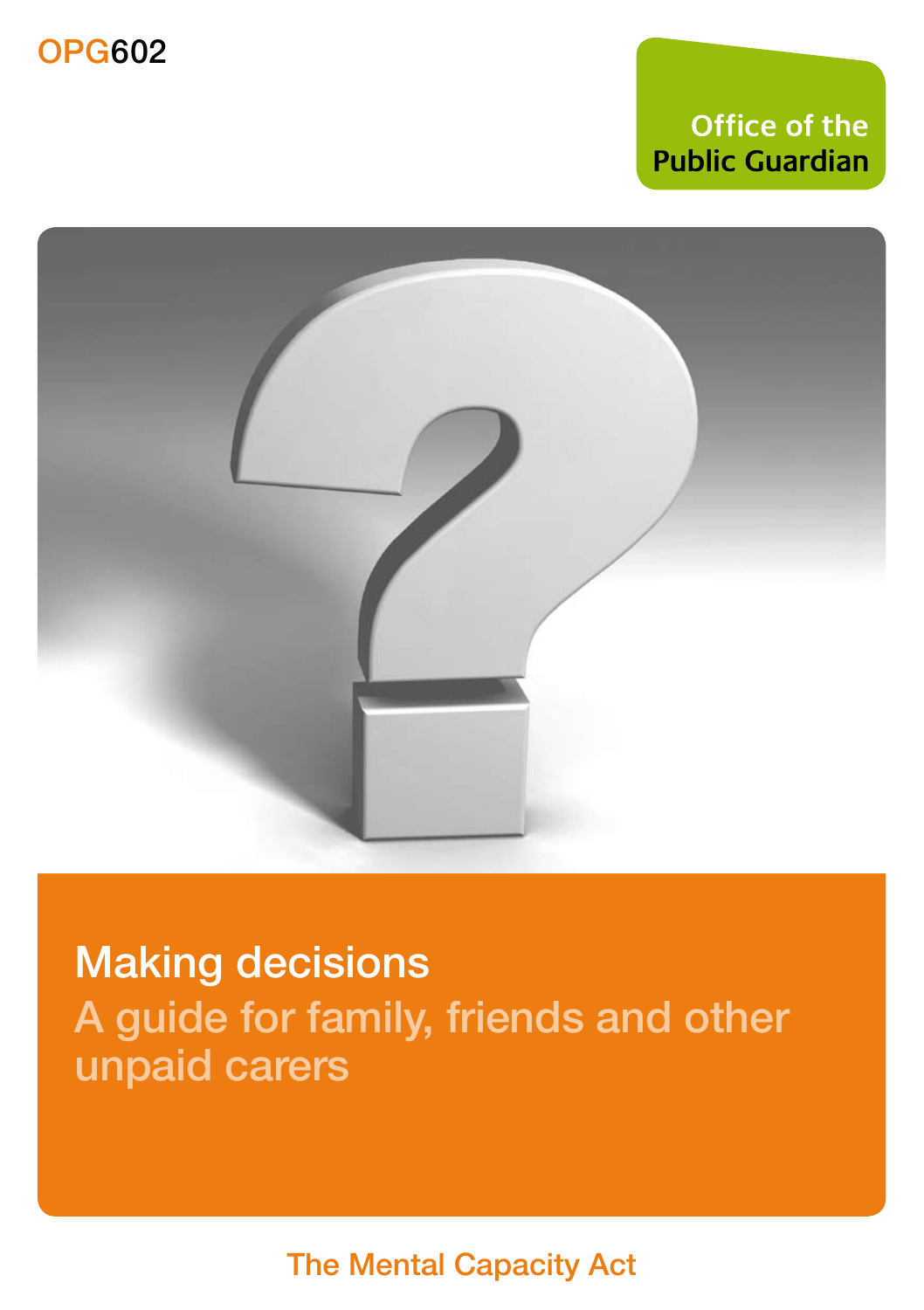## Making decisions A guide for family, friends and other unpaid carers

Helping people who are unable to make some decisions for themselves

This booklet provides information on the Mental Capacity Act 2005 and how it will affect you. It is not a statutory Code of Practice issued under the Mental Capacity Act 2005 and is not a guide to how the law will apply to specific situations.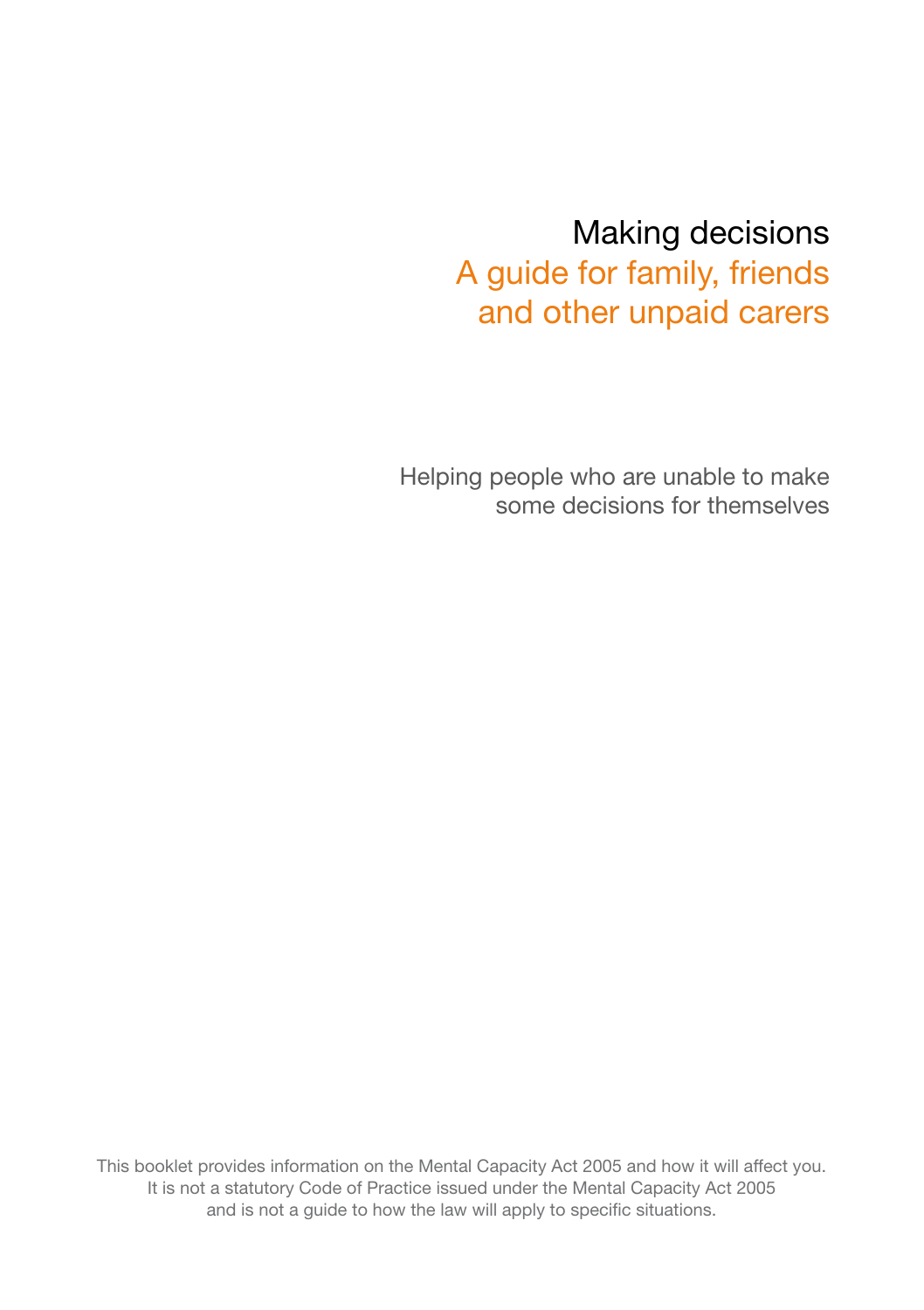This document has been produced by:







Llywodraeth Cynulliad Cymru Welsh Assembly Government

In association with the Making Decisions Alliance, including:

Making Decisions Alliance





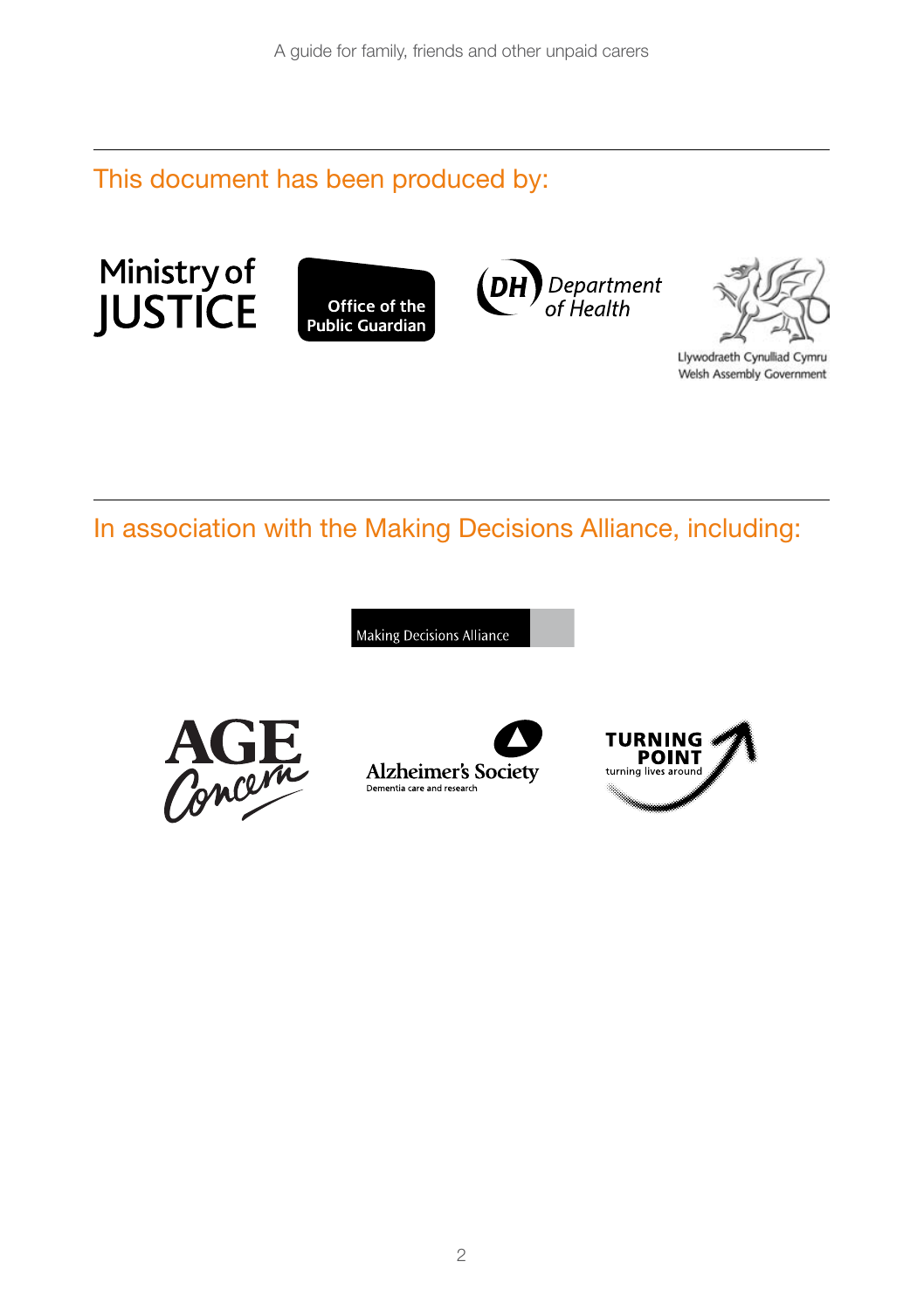# **Acknowledgements**

The Mental Capacity Implementation Programme (MCIP) published this booklet. MCIP is a joint government programme between the Ministry of Justice, the Department of Health, the Office of the Public Guardian and the Welsh Assembly Government that was established to implement the organisation, processes and procedures to launch the Mental Capacity Act.

We are very grateful to the team from the Making Decisions Alliance who wrote this booklet. In particular, Sue Brown, Head of Campaigns and Public Policy at Sense and Andrew Chidgey, Head of Policy and Campaigns at the Alzheimer's Society who wrote this booklet with support from Pauline Thompson, Policy Adviser at Age Concern and Richard Kramer, Director of Policy at Turning Point.

We are also very grateful to our Advisory Group which was made up of organisations who work with or represent family and other unpaid carers of people who lack the capacity to make some decisions for themselves. They played an important role in sharing their views and perspectives on the booklet and helped us to reflect on our work.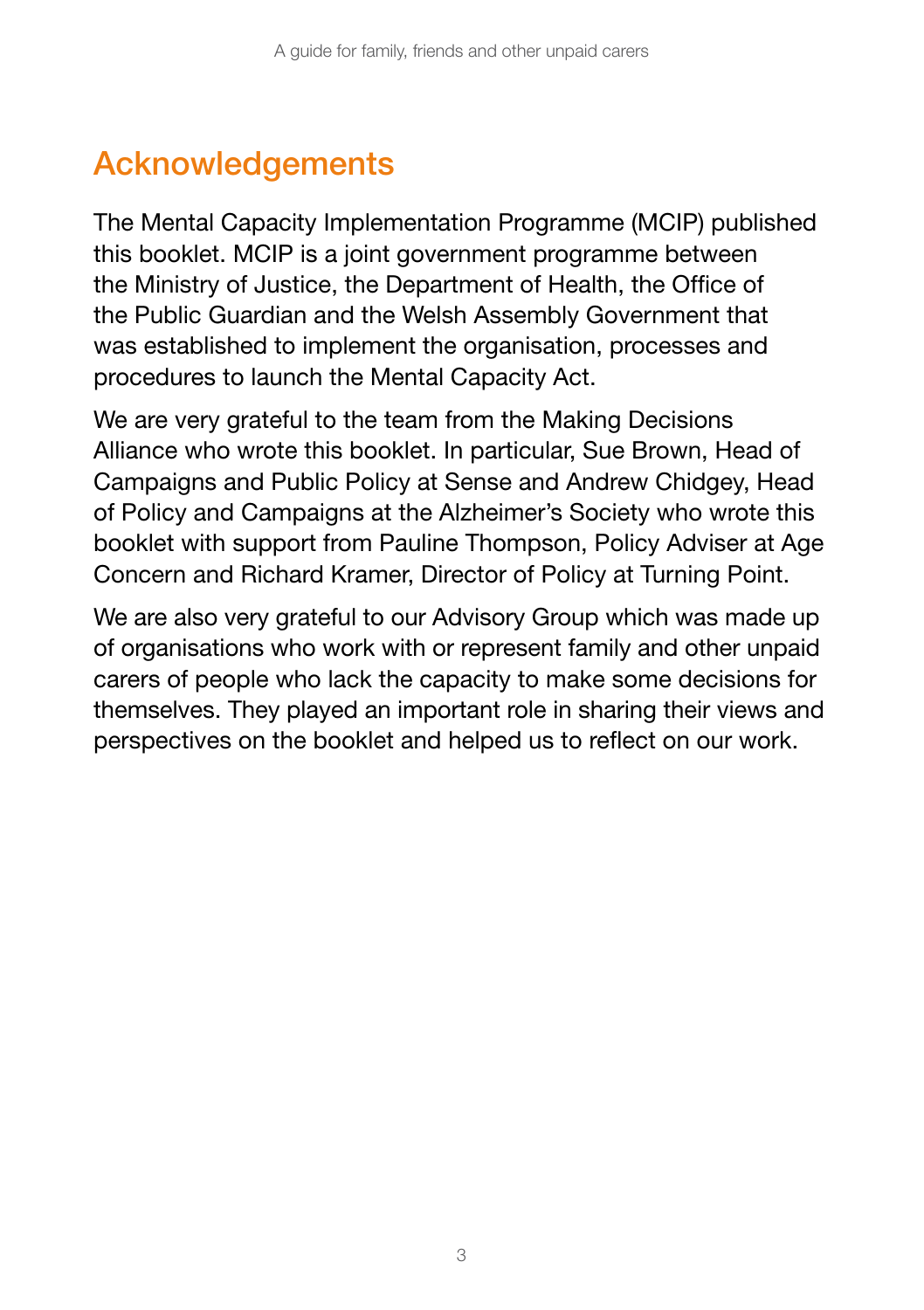# **Contents**

| $\mathbf{1}$ | Introduction<br>About this booklet                                                                                                                                                       | 6<br>6               |
|--------------|------------------------------------------------------------------------------------------------------------------------------------------------------------------------------------------|----------------------|
| 2            | Why do I need to know about the Mental Capacity Act?                                                                                                                                     | 8                    |
| 3            | What is mental capacity?                                                                                                                                                                 | 10                   |
| 4            | What are the key principles of the Mental Capacity Act?                                                                                                                                  | 11                   |
| 5            | Who decides whether someone has capacity?                                                                                                                                                | 13                   |
|              | How could I be involved in assessing capacity?<br>How might I help a person to make a decision for themselves?<br>When might a person's capacity change?<br>What is a reasonable belief? | 13<br>14<br>14<br>15 |
| 6            | What happens if a person lacks capacity to make                                                                                                                                          |                      |
|              | decisions for themselves?                                                                                                                                                                | 16                   |
|              | How do I decide on best interests?                                                                                                                                                       | 17                   |
|              | Providing care for a person who lacks capacity<br>The use of restraint                                                                                                                   | 18<br>19             |
|              | What are the Mental Capacity Act 2005 Deprivation of Liberty                                                                                                                             |                      |
|              | safeguards?                                                                                                                                                                              | 20                   |
| 7            | When should I expect to be consulted?                                                                                                                                                    | 21                   |
| 8            | What is a Lasting Power of Attorney?                                                                                                                                                     | 23                   |
|              | How are Attorneys appointed?                                                                                                                                                             | 24                   |
|              | What are Attorneys expected to do?                                                                                                                                                       | 25                   |
|              | <b>Personal Welfare Attorneys</b>                                                                                                                                                        | 25                   |
|              | <b>Property and Affairs Attorneys</b><br>What happens if I am already the Attorney under an                                                                                              | 26                   |
|              | Enduring Power of Attorney for the person I care for?                                                                                                                                    | 27                   |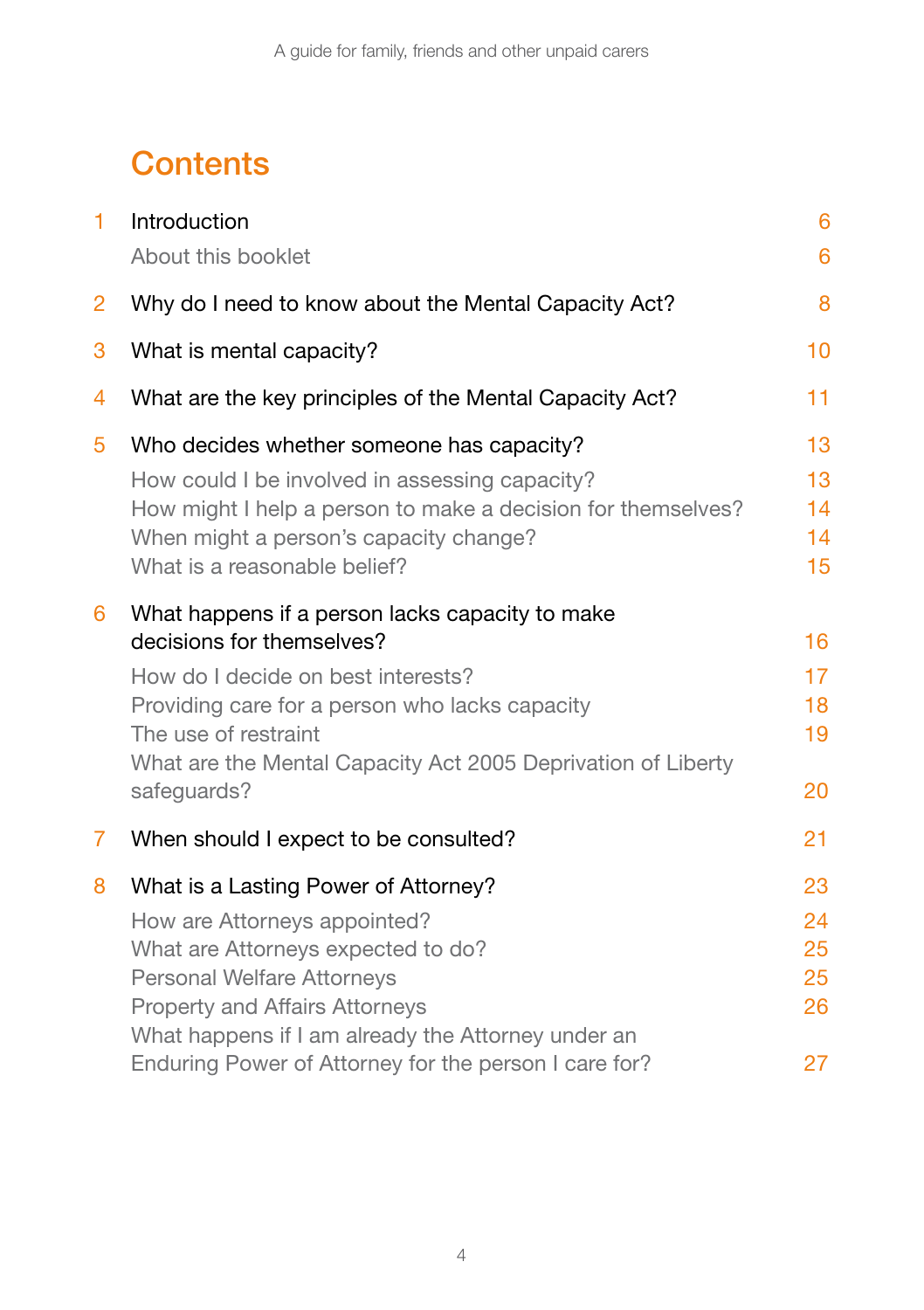| 9  | What is the role of a Deputy?                                                                                                                             | 28             |
|----|-----------------------------------------------------------------------------------------------------------------------------------------------------------|----------------|
|    | How do I become a Deputy?<br>What do I have to do if I am already a Receiver for someone?                                                                 | 29<br>29       |
|    | 10 What does the Court of Protection do?                                                                                                                  | 30             |
| 11 | What does the Office of the Public Guardian do?                                                                                                           | 31             |
|    | 12 What are advance decisions to refuse treatment?                                                                                                        | 32             |
|    | What are the rules about advance decisions to<br>refuse treatment?<br>What are the rules about advance decisions to refuse                                | 32             |
|    | life-sustaining treatment?<br>Dealing with advance decisions that were made before October 2007<br>Where can I get more information on advance decisions? | 33<br>34<br>34 |
|    | 13 Wishes, feelings and requests for treatment and care                                                                                                   | 35             |
|    | 14 Protecting people who lack capacity from ill-treatment<br>or wilful neglect                                                                            | 36             |
|    | 15 Research                                                                                                                                               | 37             |
|    | 16 Complaints, disputes and challenging decisions                                                                                                         | 38             |
|    | 17 What if I want to know more about the Mental Capacity Act?                                                                                             | 39             |
|    | 18 Some useful contacts                                                                                                                                   | 40             |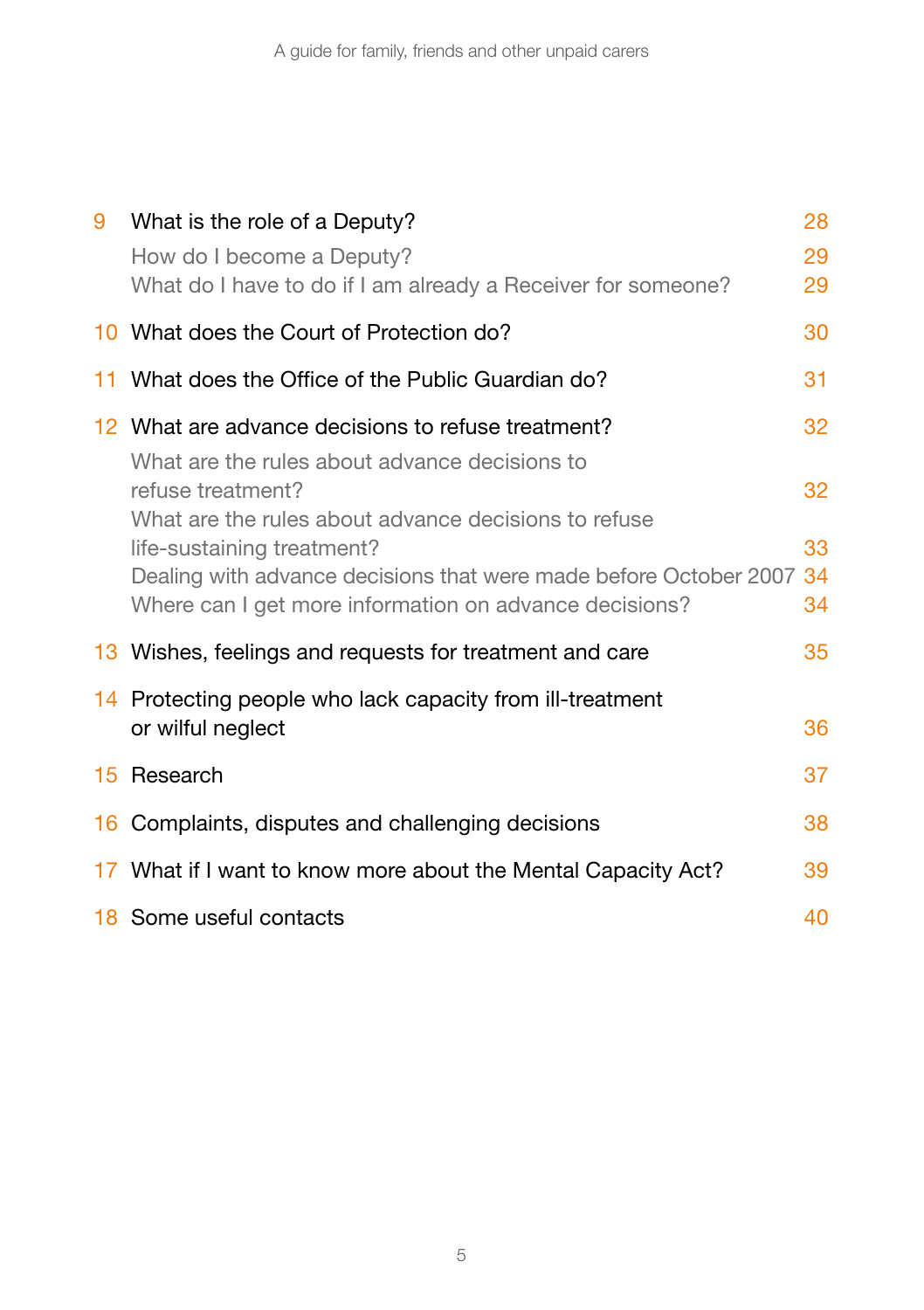# 1. Introduction

### About this booklet

The purpose of this booklet is to tell you about the Mental Capacity Act (MCA) which came into force on 1 October 2007. This booklet is for anyone who helps to care for someone over the age of 16 who is unable to make some or all decisions for themselves.

The inability to make a decision could be because of a brain injury or stroke, dementia, learning disability, mental health problems, alcohol or drug misuse, the side effects of medical treatment or any other illness or disability.

The person you care for may lack capacity to make decisions about money, health and other matters. You may need to help them to make those decisions or you may have to take action or make decisions on their behalf. The MCA sets out what should happen when someone lacks capacity to make decisions. This booklet explains:

- what the MCA says about mental capacity;
- how to decide if a person lacks capacity to make a decision;
- how you can help a person plan in advance for what would happen if they lack capacity to make decisions in the future;
- what happens if a person can't make a particular decision;
- how you can help a person make their own decisions;
- on what basis you can take actions on behalf of a person who lacks capacity;
- the role of family and friends when professionals are involved;
- what to do if you think the MCA is not being followed; and
- how the Code of Practice for the MCA can help you.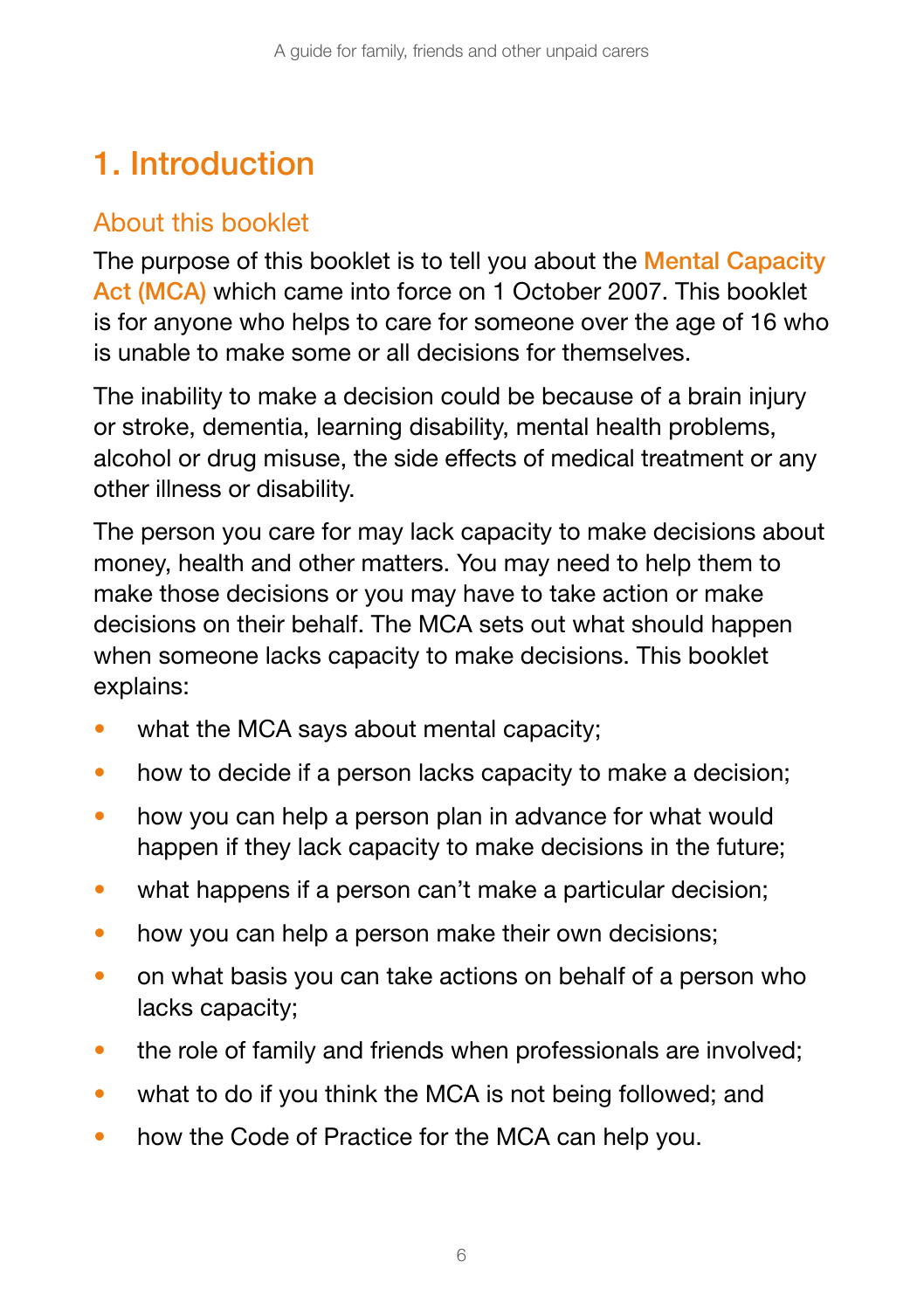This booklet is not about detention or compulsory treatment under the Mental Health Act 1983. The 1983 Act is primarily about people who are diagnosed as having a mental health problem which requires that they be detained or treated in the interests of their own health or safety or with a view to protecting other people.

The MCA only applies in England and Wales and unless specified, to people over the age of 16.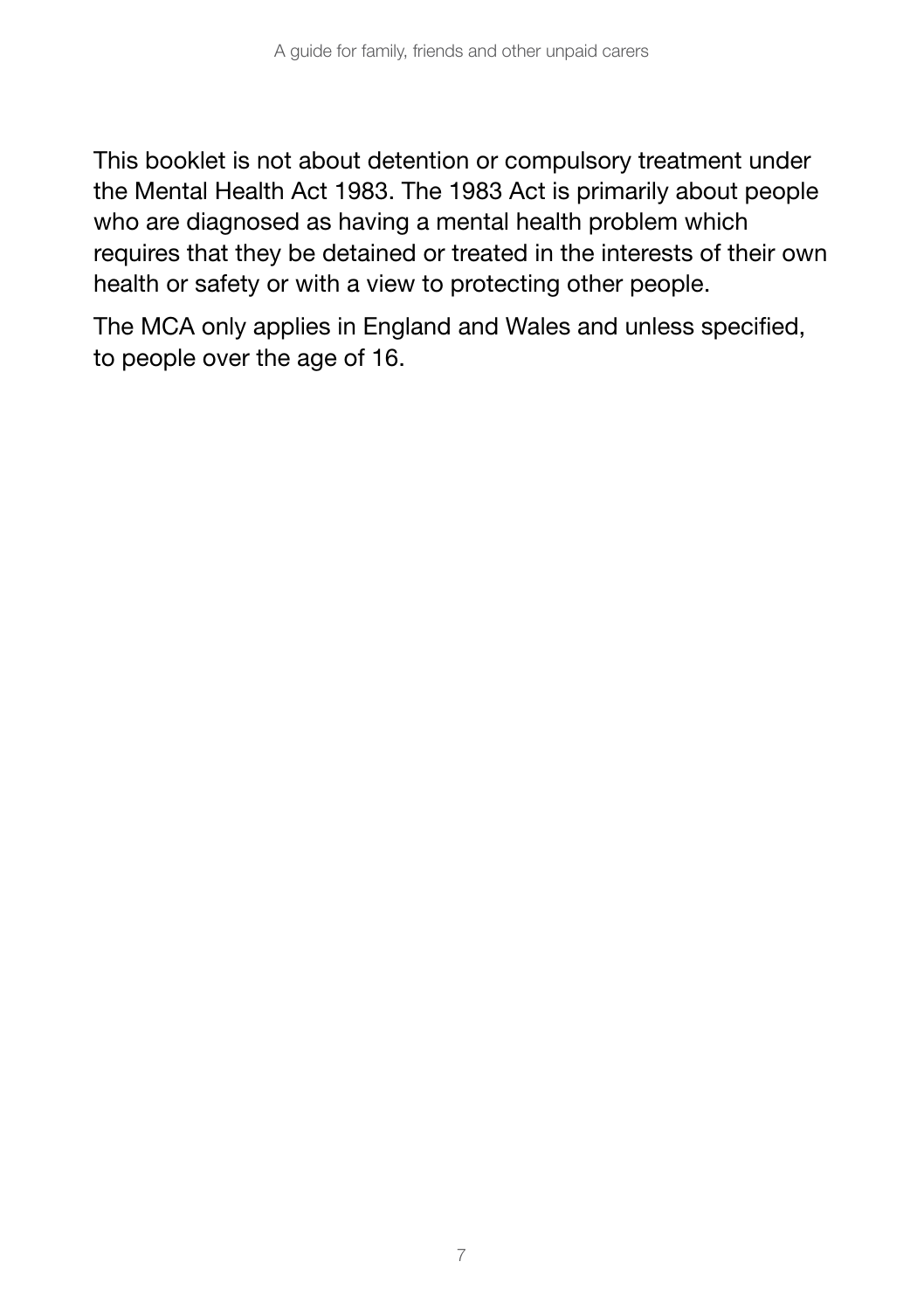# 2. Why do I need to know about the Mental Capacity Act?

The Mental Capacity Act is relevant to anyone who has a relative or friend who may lack capacity.

- It clarifies the process for caring for people who may lack capacity.
- It clarifies how decisions should be made for your relative or friend if they are unable to make certain decisions for themselves.
- It sets out when you should be consulted about decisions made on behalf of your relative or friend.
- It sets out how your relative or friend is protected when others are making decisions on their behalf.

The MCA applies whenever decisions are being made on behalf of a person who lacks capacity to make a particular decision for themselves. This includes any assessment of their need for treatment, services or support.

The MCA provides a clear legal framework for dealing with mental capacity issues. It includes some new measures and safeguards and incorporates best practice.

There are certain decisions that the MCA does not allow anyone to make on behalf of a person who lacks capacity. This is because the decisions or actions are either so personal to the individual concerned or because they are governed by other legislation. This includes decisions in areas such as marriage or civil partnership, divorce, sexual relationships, adoption and voting.

The MCA is accompanied by the Code of Practice which provides guidance on how it works on a day-to-day basis. The Code explains in more detail what the key features of the MCA are and some of the practical steps that people using and interpreting the MCA will need to take into consideration.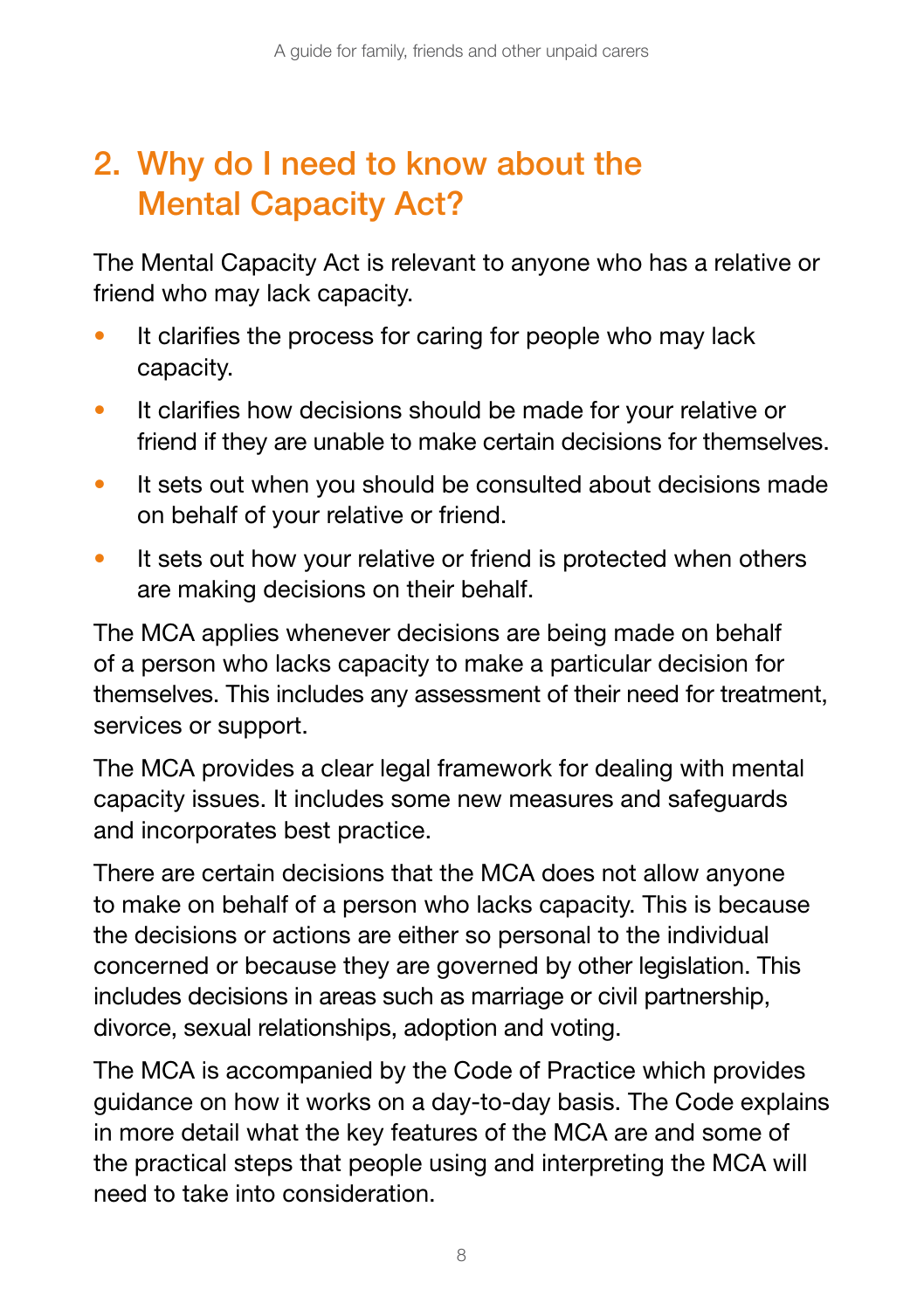Certain people have a duty to have regard to the Code, including professionals, Attorneys, Deputies, paid carers and researchers. This means that they must pay attention to the Code and be able to show that they are familiar with the guidance in it. If they don't follow the Code they must be able to give convincing reasons why not. You may also find that the Code provides useful guidance in relation to the MCA.

If you are also an Attorney (see part 8 of this booklet) or a Deputy (see part 9) for the person you care for, you have a duty to have regard to the Code.

If you want to know more detail about the Mental Capacity Act you can get the Code of Practice for free by downloading it from: www.publicguardian.gov.uk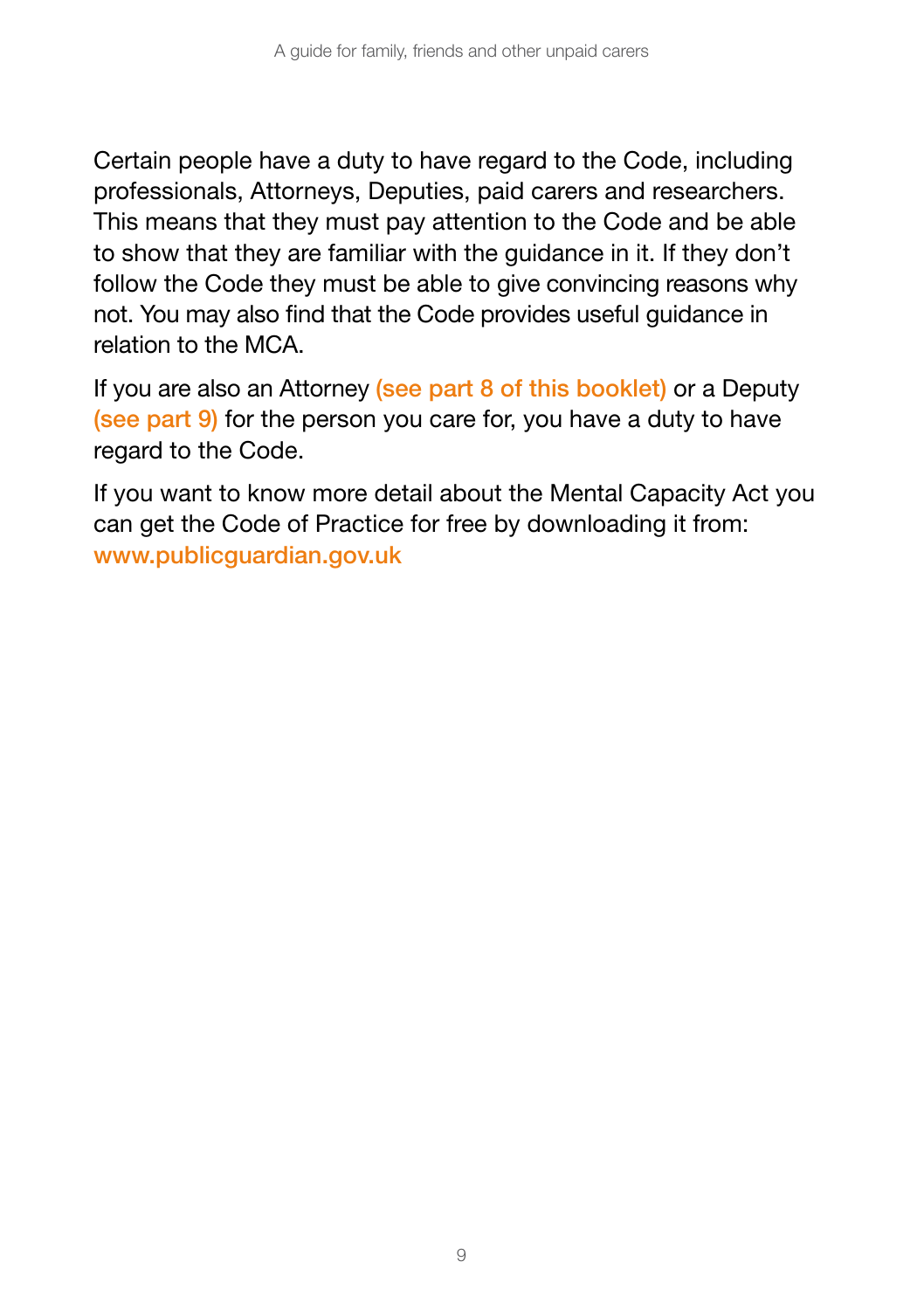# 3. What is mental capacity?

If you have mental capacity it means that you are able to make your own decisions. The legal definition says that someone who lacks capacity cannot do one or more of the following four things.

- Understand information given to them.
- Retain that information long enough to be able to make a decision.
- Weigh up the information available to make a decision.
- Communicate their decision.

We all have problems making decisions from time to time, but the Mental Capacity Act is about more than that. It is specifically designed to cover situations where someone is unable to make a decision because the way their mind or brain works or is affected, for instance by illness or disability or the effects of drugs or alcohol.

A lack of mental capacity could be due to:

- a stroke or brain injury;
- a mental health problem;
- dementia;
- a learning disability;
- confusion, drowsiness or unconsciousness because of an illness or the treatment for it; or
- substance misuse.

In all of these instances a person may lack capacity to make particular decisions at particular times. It does not necessarily mean that they lack all capacity to make any decisions at all. A person with a learning disability may lack the capacity to make major decisions but this does not necessarily mean that they cannot decide what to eat, wear and do each day. A person with mental health problems may be unable to make decisions when they are unwell, but able to make them when they are well.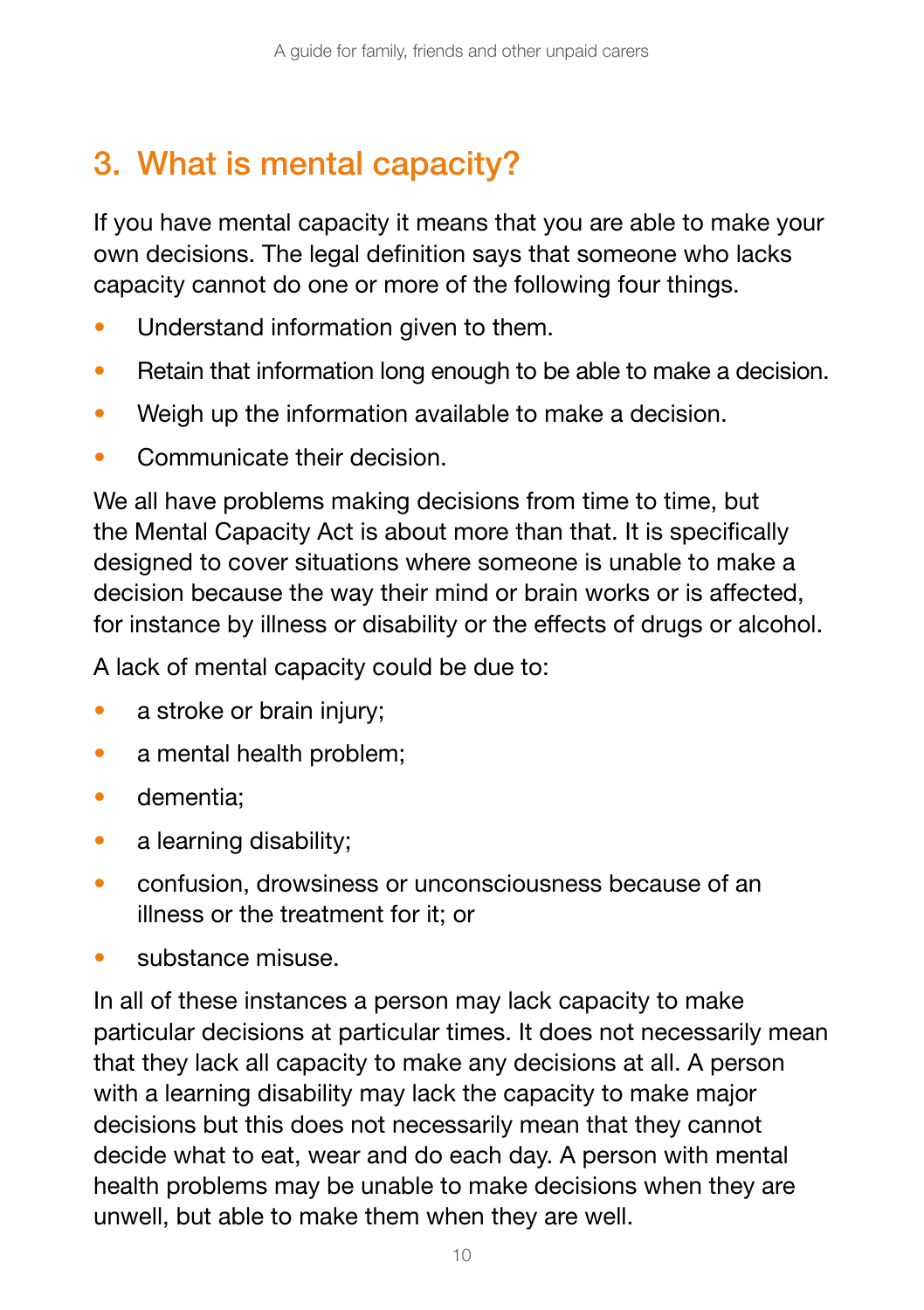## 4. What are the key principles of the Mental Capacity Act?

There is a lot of detail in the MCA but there are some key principles that are important to understand.

- 1 All adults have the right to make decisions for themselves unless it can be shown that they are unable to make them. This means that people must not assume that someone cannot make decisions for themselves just because they have a particular medical condition or disability, or because they are of a particular age or appearance.
- 2 Everyone should be given all the help and support they need to make a decision before anyone concludes that they cannot make their own decision. This means that everyone helping to care for someone must make an effort to provide all the necessary information in a way the person can understand and then make it easy for them to try and explain what their preferences are. This may be through different ways of communicating; for example, it may be easier for a person with learning disabilities to understand something presented with pictures, photographs, videos or tapes. A deaf person may need the information explained using sign language.
- 3 People are allowed to make what we might think is an unwise or eccentric decision. We cannot say because we think the decision is unwise that the person does not have the capacity to make that decision. Many people make unwise decisions but this alone does not mean that they lack capacity to make decisions for themselves.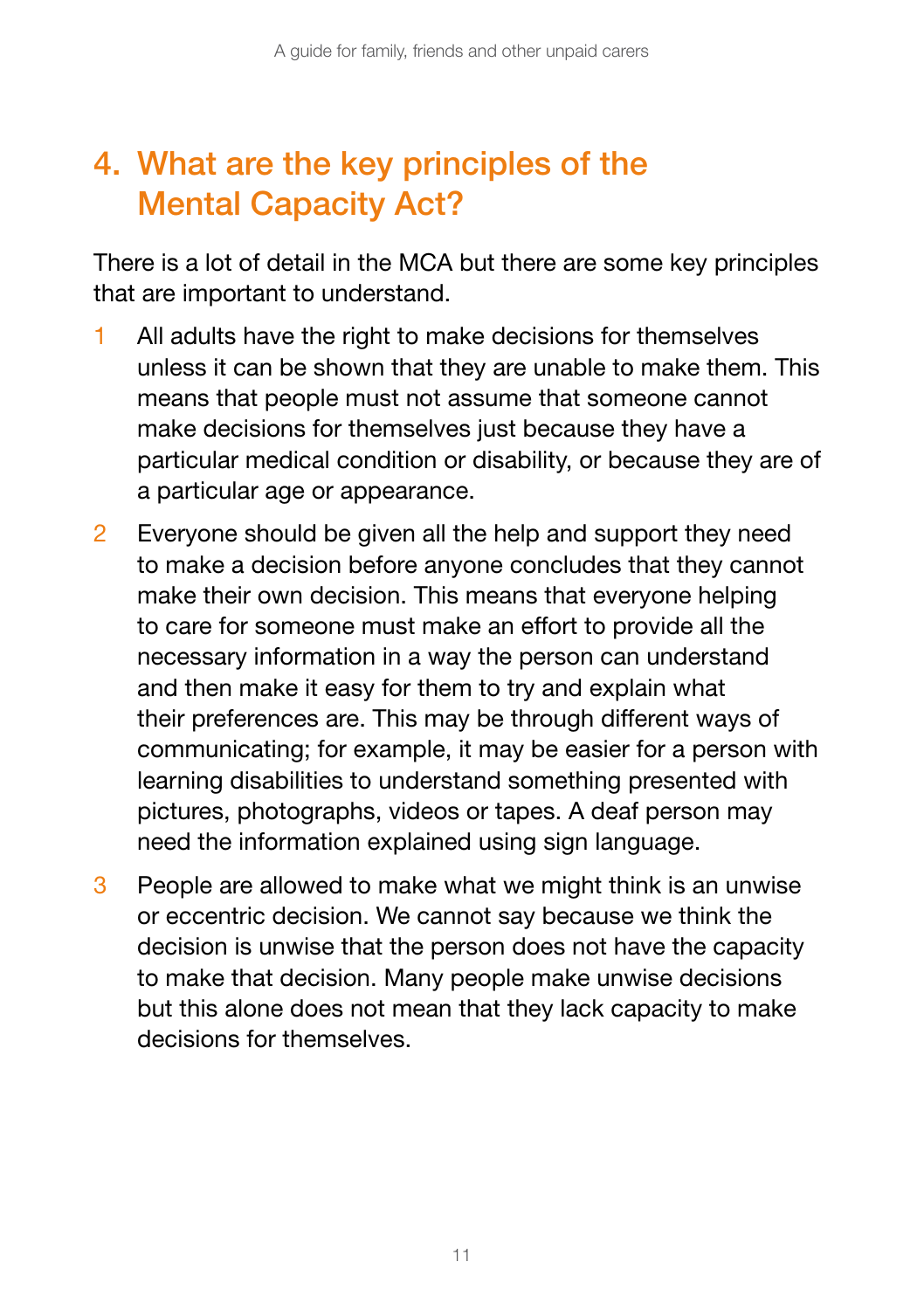- 4 Any actions taken or decisions made on behalf of someone who lacks capacity must be done in their best interests, after considering what is known about their preferences (unless they have made a relevant and valid advance decision to refuse medical treatment - see part 12). It is still important to involve the person wherever possible in making the decision.
- 5 The final principle of the MCA is to make sure that people who lack capacity are not restricted unnecessarily. So someone making the decision or acting for someone who lacks capacity must consider whether it is possible to do this in a way that would interfere less with the freedoms and rights of the person who lacks capacity.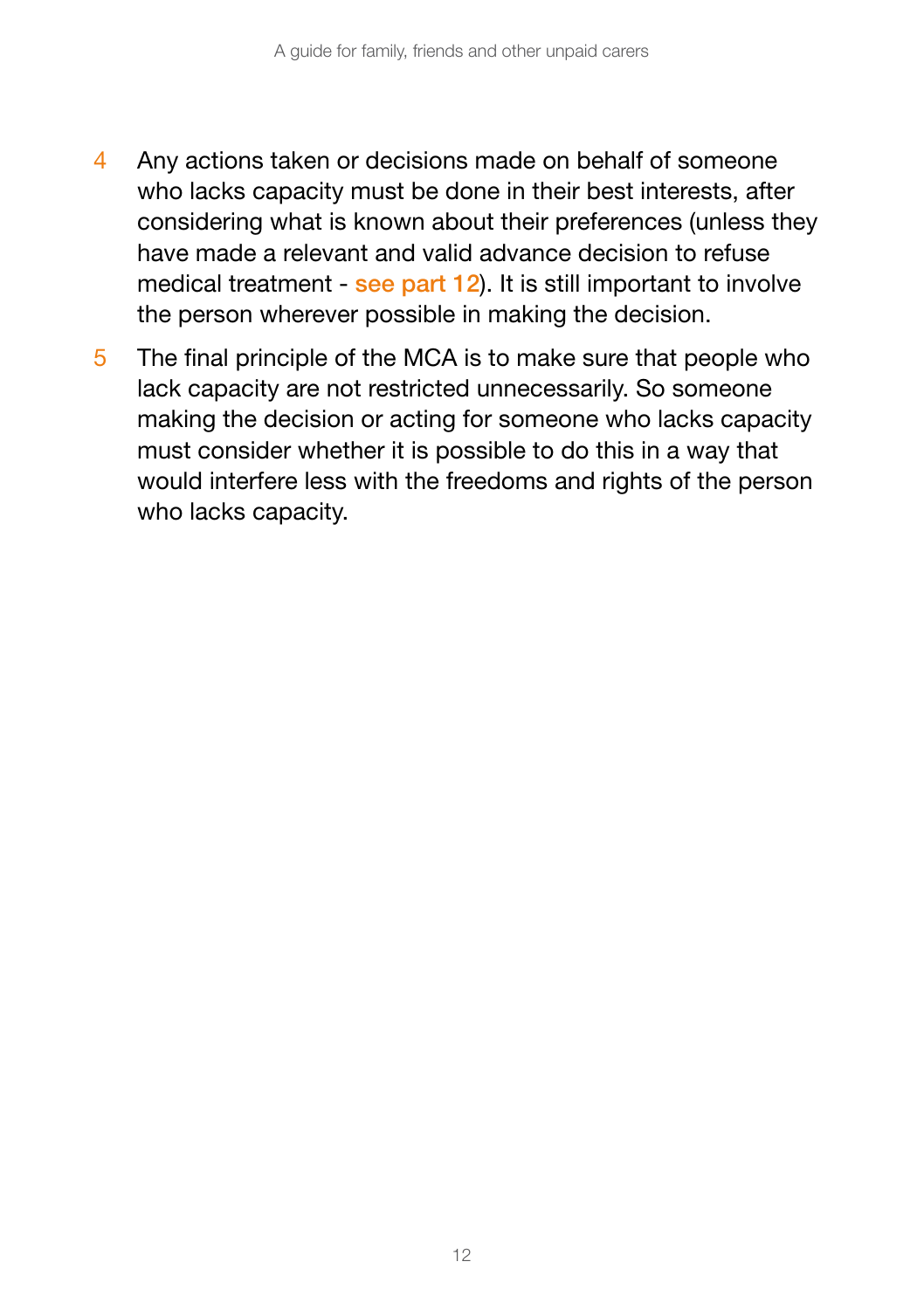# 5. Who decides whether someone has capacity?

Anyone in a position where they might need to make a decision for someone who may lack capacity must decide whether that person is able to make the decision on their own. In many cases that decision will be your responsibility. There will be times when a professional will need to make a decision about the person's capacity. The MCA says that before you, or anyone else, acts on behalf of someone else they must have a 'reasonable belief' that the person lacks capacity to make the decision for themselves.

Anyone - a health or care professional, other professional, relative or carer - might need to decide whether a person has the capacity to make a particular decision.

#### How could I be involved in assessing capacity?

You may be involved in assessing capacity in two ways:

- 1 A professional may consult you about the person's capacity. For instance the person you are caring for might need to have an operation. The doctor might be unsure whether the person has the capacity to consent to this. Often family members and those close to a person can provide valuable information to help assess a person's capacity and help explain things in a way the person can understand.
- 2 You may need to assess the capacity of the person because you need to do something in order to care for them. You are not expected to be an expert in assessing capacity, but you have to have a 'reasonable belief' that they lack mental capacity. You will need to think about the following.
	- Do they have a general understanding of what decision needs to be made?
	- Do they have a general understanding of the consequences of the decision?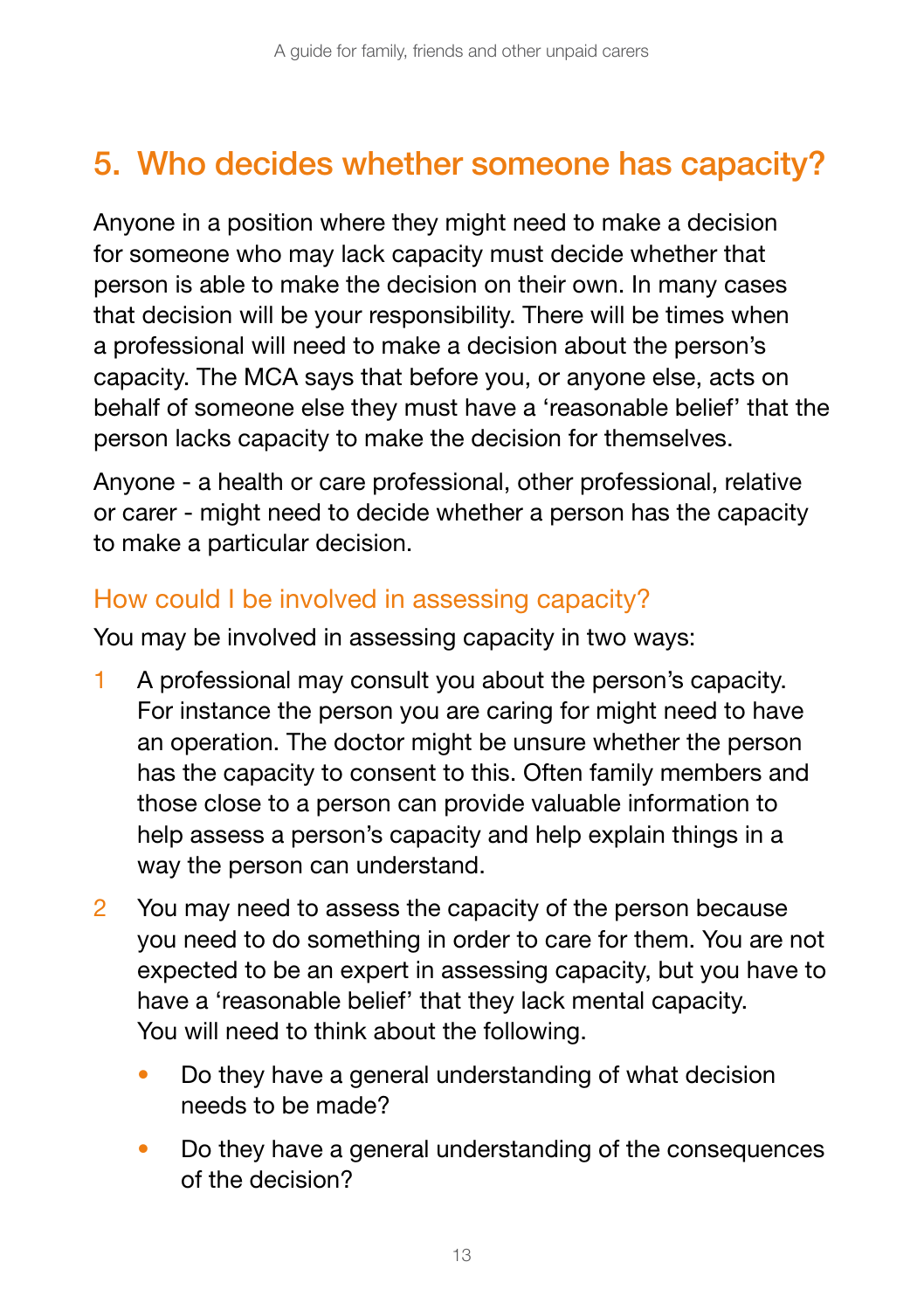- Can they weigh up this information and use it to make a decision?
- Is there any way you could help them to make the decision for themselves?
- Is there any way you can help them communicate their decision or their wishes and feelings?

You will need to think about this for both 'big' decisions such as where to live, as well as for everyday decisions about what to eat or what to wear.

Just because the person makes a different decision from the one you would make or a decision you consider to be unwise does not mean that they lack capacity to make that decision.

#### How might I help a person to make a decision for themselves?

Sometimes people find it difficult to make a decision, but they do have capacity to make it with support. You may need to take a bit more time to explain the information. The person may need support with communication or information, for example, from an interpreter or to be provided information in Braille or pictures.

In some cases an independent advocate or other professional may be able to help. For instance, if the person you care for has communication difficulties it may be useful to consult a speech and language therapist; or if the person has been diagnosed with a particular condition it may be a good idea to get an opinion from a specialist like a psychologist or psychiatrist, or community learning disability nurse who is familiar with caring for people with that condition.

#### When might a person's capacity change?

The MCA recognises that someone's mental condition and thus their ability to make decisions can change. For instance, the capacity of a person with dementia may deteriorate, so that they lack capacity to make decisions they used to be able to make for themselves.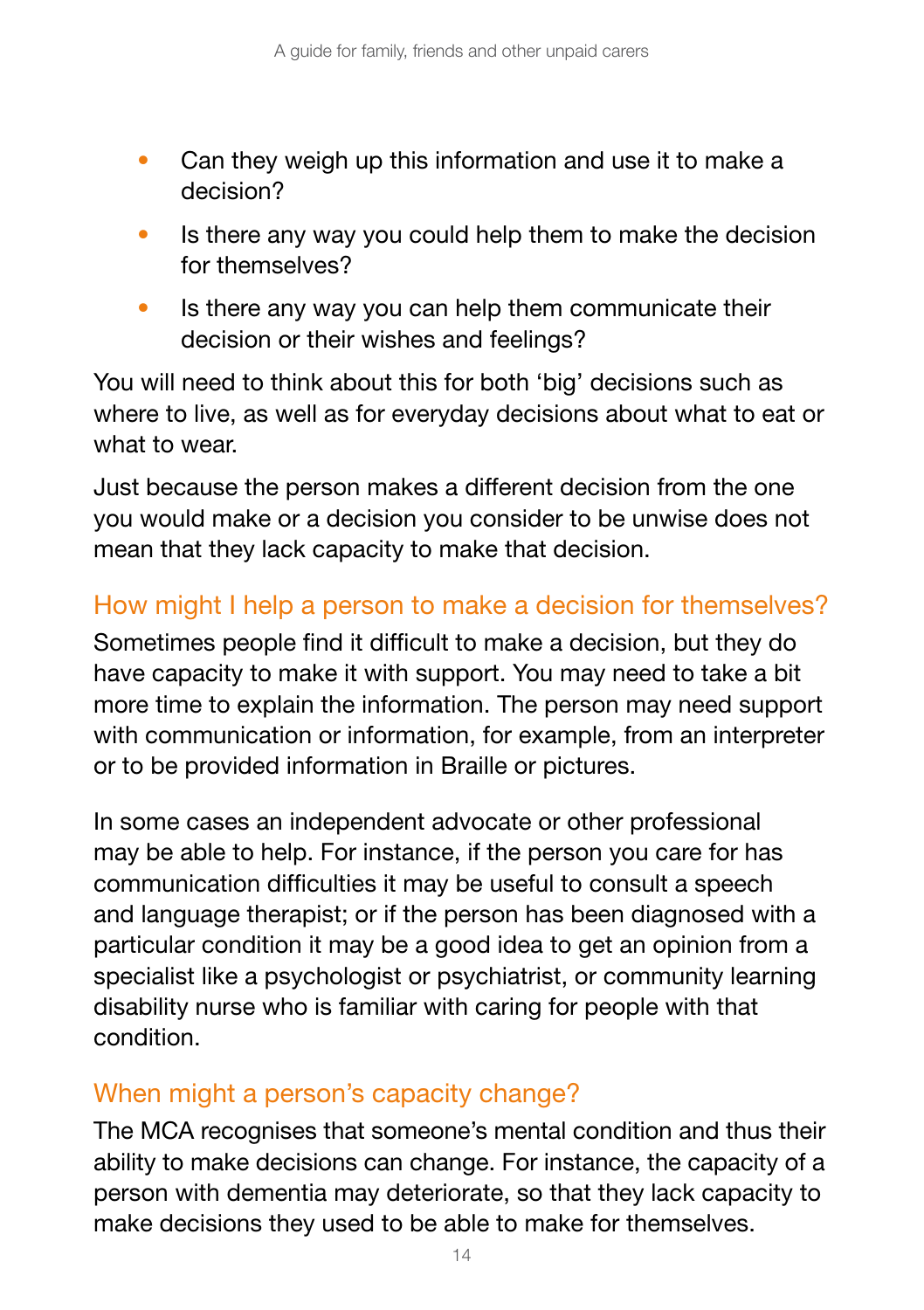A person with a learning disability may learn new skills and gain new understanding so that they are now able to make decisions they could not make before. A person with mental health problems may have capacity on one day but not the next. So an assessment of capacity will not be fixed. You will need to be aware of this if you provide care to someone over a period of time.

#### What is a reasonable belief?

The MCA says that you must have a reasonable belief that a person lacks capacity to make the decision before you can act on their behalf. The word reasonable is important. Capacity can change, and a person can have capacity to make one decision and not another. You will need to decide what is a reasonable way to take account of this. For instance, if the person you are caring for has a condition that does not fluctuate, you might need to regularly make similar decisions on their behalf, such as what they should wear each day.

If someone has a constant or degenerative condition, however, it might not be reasonable to expect you to make a new assessment every morning before helping the person to dress. However, over time you would need to remember that they may learn new skills and gain the capacity to decide what they should wear.

#### Example:

Mary cares for her son, Michael, who is 24, has a learning disability and is deafblind. Michael finds it very difficult to understand that he can make choices. As far as Mary can tell, he is not able to make decisions for himself. Michael attends a specialist day service five days per week and staff there are working to teach him about making choices. Mary knows that, given time, Michael will learn that he can make choices and that when he does, she will need to support him to make his own decisions. She regularly talks to the day service staff about this.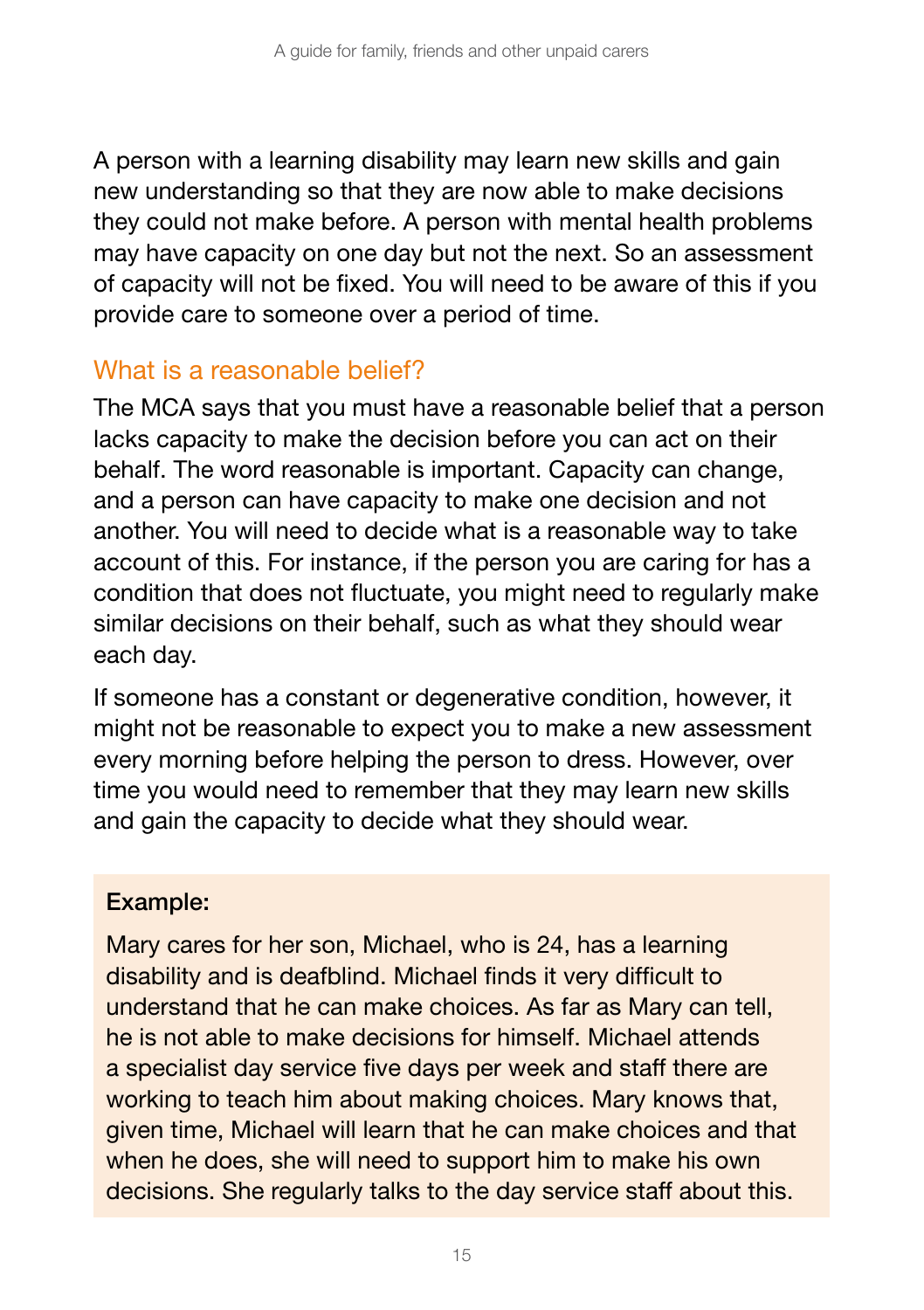# 6. What happens if a person lacks capacity to make decisions for themselves?

If a person does not have capacity to make a decision for themselves, then others will have to act in their best interests (principle 4). Some people plan ahead and may have written an 'advance decision' where they specified what sort of treatment they would not want to receive (see part 12). Or they may have stated what sort of care of treatment they are willing to receive (see part 13). Or they may have appointed an Attorney (see part 8) to make certain decisions on their behalf.

Sometimes the Court of Protection will appoint a person to make decisions on their behalf: a 'Receiver' under the old law or a 'Deputy' under the new Mental Capacity Act (see parts 9 and 10).

If there is no relevant Attorney or Deputy with the necessary authority to make the decision in question, someone else will have to decide what should happen. Depending on the particular decision, this could be you, or a professional. Whoever makes the decision must make it in the person's best interests and in accordance with the principles of the MCA (see part 4).

A decision might be needed on a wide range of caring actions such as diagnostic tests and examinations, medical procedures and nursing care and decisions about where someone lives or what services they need. It also includes care such as assistance with washing, dressing, eating or mobility carried out by you or by professionals.

When providing care, the carer or professional must have:

- assessed that the person lacks capacity; and
- assessed that the action they take is in the person's best interests.

Professionals should normally record how they made this assessment in the person's health record.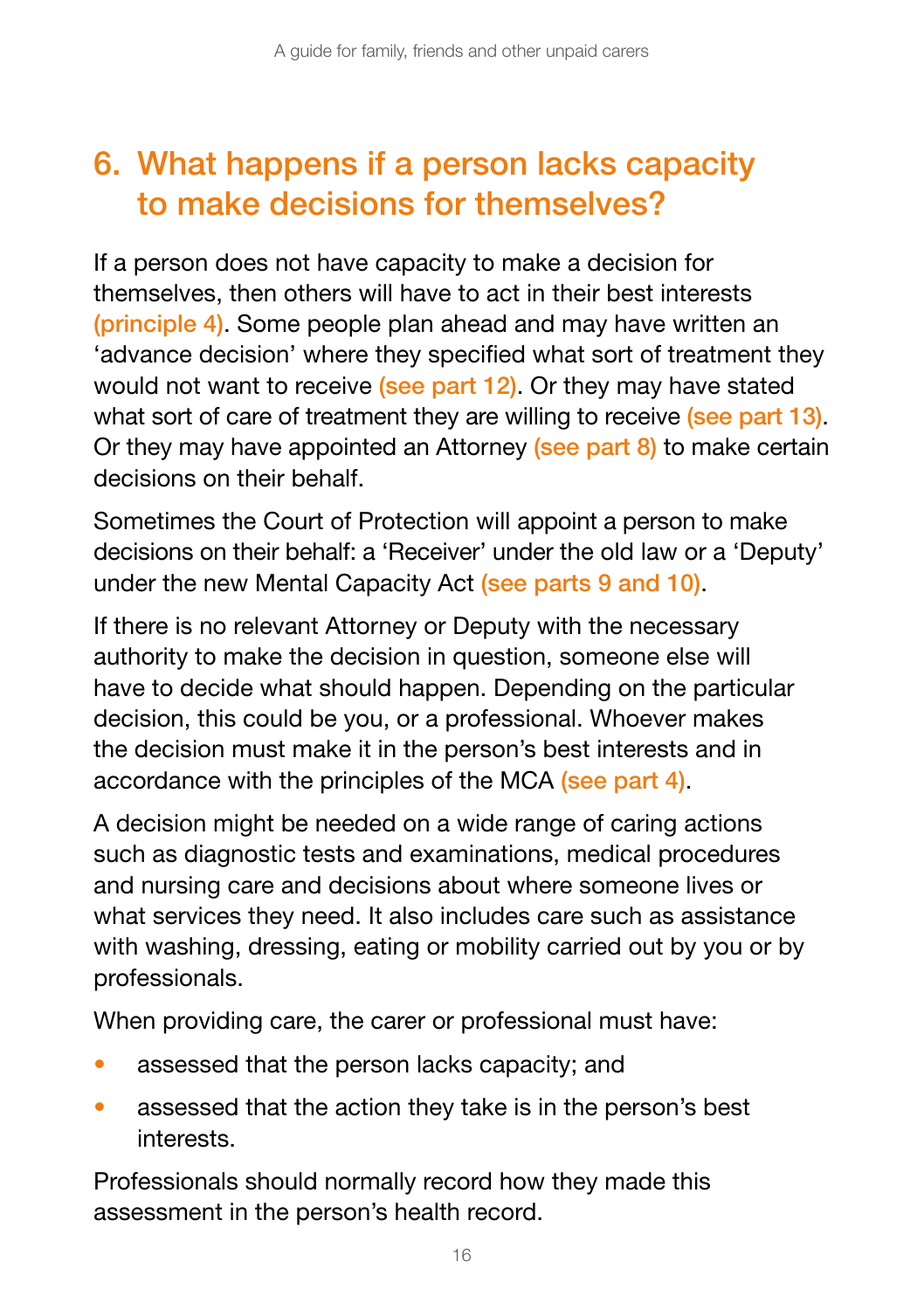#### Example:

Hirut has a medical condition and her doctor feels that a blood test is needed to establish the most appropriate course of treatment. The doctor needs her consent to take a blood sample. Without her consent, the action could be illegal. But Hirut has a learning disability and after discussing it with her, the doctor concludes that she lacks the capacity to consent, because she does not understand what might happen if she does not have the test. Her doctor knows that he can lawfully take blood without her consent provided he reasonably believes that Hirut lacks capacity and that taking the blood is in her best interests.

### How do I decide on best interests?

Anything done to or on behalf of someone who lacks capacity to make the decision for themselves must be in their best interests. The MCA gives a non-exhaustive list of what you need to think about when working out what is in a person's best interests. This includes the following.

- Will the person regain capacity and be able to make the decision? If so, could the decision be delayed to allow this?
- As far as possible the person must be involved in any act or decision.
- If the decision is about life-sustaining treatment, the decision must not be motivated by a desire to bring about the person's death.
- The wishes and feelings of the person. This includes any views they have expressed in the past which would help to understand what their wishes and feelings might be. This might be things they have written down, said to other people, or how they have behaved in similar circumstances in the past.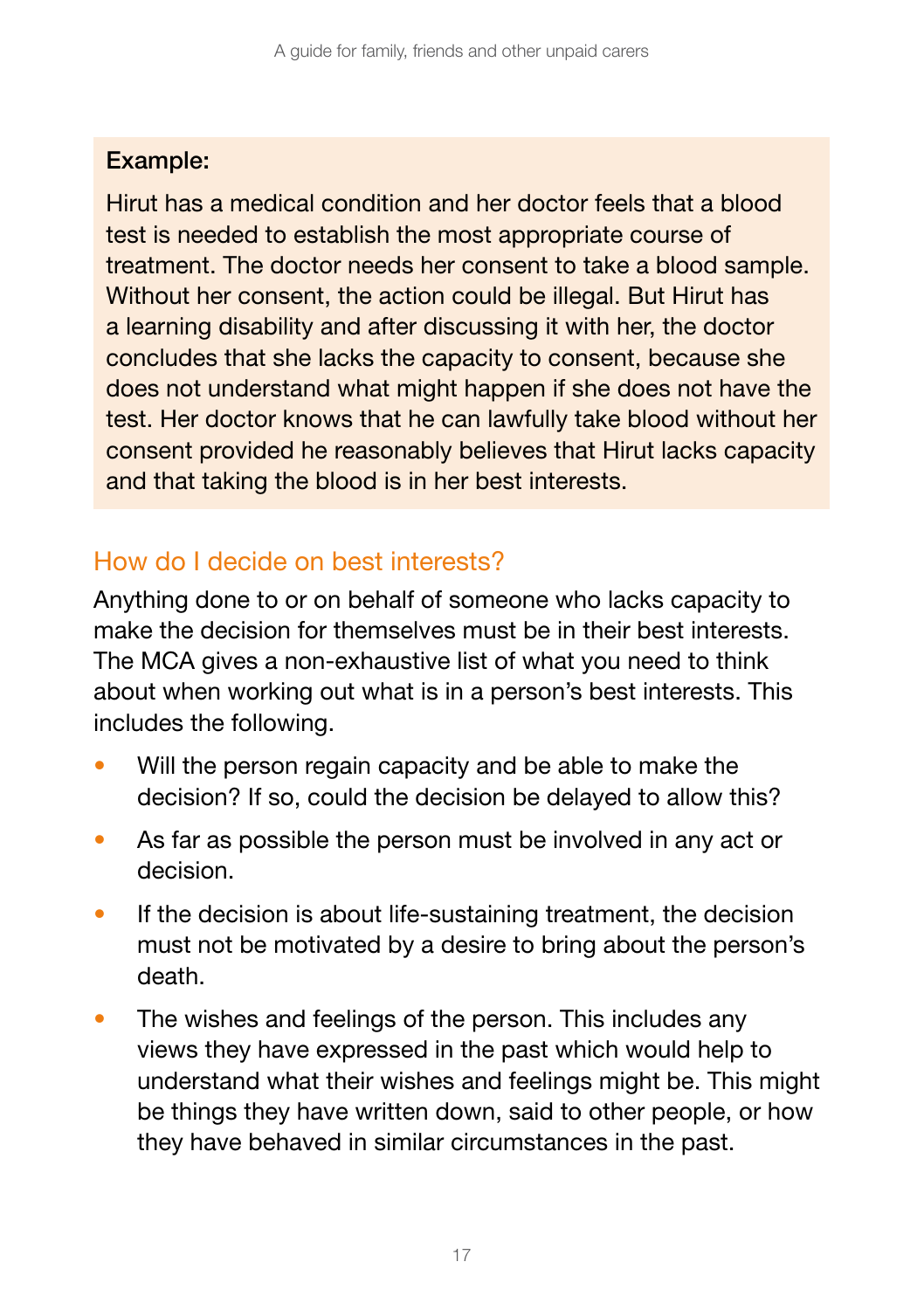- Any beliefs or values they have that might influence the decision. This might include religious beliefs, cultural background or moral views.
- Any other factors they would be likely to consider if they were able to do so.

To do this, whoever is assessing what is in the person's best interests must consult with carers and anyone with an interest in their welfare. They must take into account their views, but this will depend on the situation and the decision that needs to be made.

They will also have to consult anyone who the person concerned said should be consulted, and any Attorney or Deputy that has been appointed.

Whoever is making the decision will then have to weigh up all the factors to decide what is in the person's best interests.

### Providing care for a person who lacks capacity

You may need to assess what a person's best interests are when you need to carry out care for them. The MCA offers reassurance that you will not be liable for your action provided you have a reasonable belief that the person lacks capacity and that the action you are taking is in their best interests (principle 4).

The MCA also says you must consider options which will least limit the person's rights and freedoms of action (principle 5).

You should be clear about why you have made these decisions or taken these actions. If there could be disagreement about what is in the person's best interests, for example, if family members disagree about what should happen, you might want to keep a note of your decisions and why you made the decisions you did.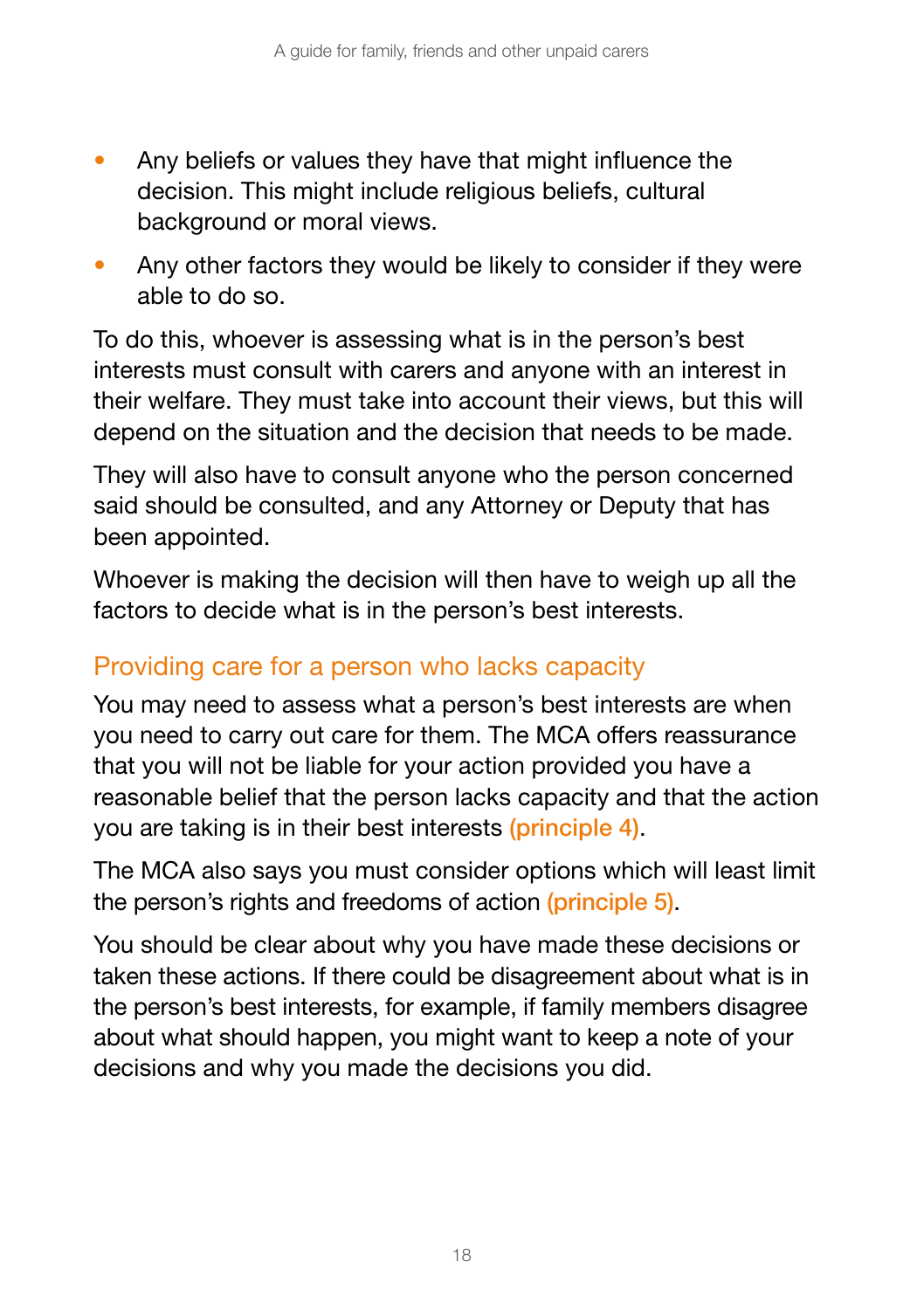#### Example:

Peter is a young man who was studying at college until he was involved in a road accident and suffered a brain injury. He now lacks capacity to make any significant decisions about managing his money. The Court of Protection has appointed his father as his Deputy so that he can invest the compensation that Peter has received.

Peter's father knows that his son had very strong ethical objections to the actions of certain multi-national companies. He therefore picks an ethical investment fund. Even though he disagrees with his son's views, he takes account of them when determining what is in Peter's best interests.

### The use of restraint

The Mental Capacity Act allows you to legally carry out caring actions provided that you have assessed they are in the best interests of the person who lacks capacity. For example, going into someone's home without their permission to clean for them or helping the person you care for to bath or dress.

However, where there are several different effective options available to you or a professional who is providing care or treatment, the MCA says that you should use the one which is least restrictive.

Sometimes it is necessary to physically restrain a person. The MCA allows this but only if it is necessary to prevent the person coming to harm. For example, you may prevent the person you are caring for from stepping out into the middle of a busy road if that person lacks capacity to understand the danger posed by traffic. However, any restraint has to be reasonable and in proportion to the potential harm. You might prevent a person from going out alone because they cannot cross roads safely but it would be unreasonable for you to completely stop them from going outdoors to protect them from road traffic as this could amount to a deprivation of their liberty which is not permitted under the MCA.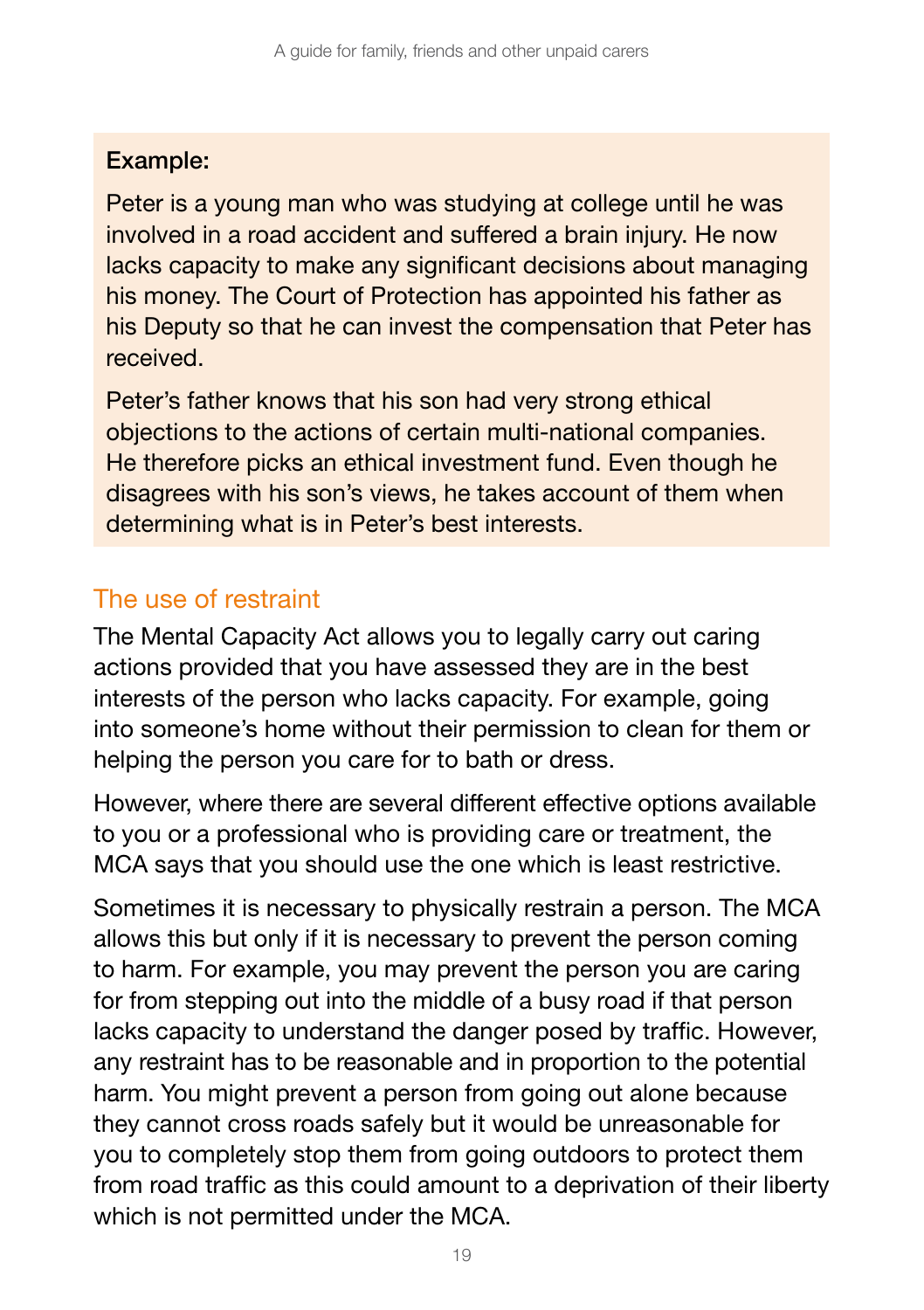### What are the Mental Capacity Act 2005 Deprivation of Liberty Safeguards?

The Mental Capacity Act 2005 Deprivation of Liberty Safeguards (MCA DOLS), which come into force in England on 1 April 2009, provide a legal framework to prevent unlawful deprivation of liberty occurring. They protect vulnerable people in hospitals or care homes who lack the capacity to consent to the arrangements made for their care and/or treatment but who need to be deprived of their liberty in their own best interests to protect them from harm. Primary care trusts (PCTs), local authorities, hospitals and care homes have a statutory responsibility for administering and delivering the MCA DOLS at a local level.

If you want to find out more about what MCA DOLS means for you or your organisation, the MCA DOLS Code of Practice, which explains in detail how MCA DOLS' processes and procedures work, can be downloaded at: [www.dh.gov.uk/en/Publicationsandstatistics/](http://www.dh.gov.uk/en/Publicationsandstatistics/Publications/PublicationsPolicyAndGuidance/DH_085476) [Publications/PublicationsPolicyAndGuidance/DH\\_085476](http://www.dh.gov.uk/en/Publicationsandstatistics/Publications/PublicationsPolicyAndGuidance/DH_085476)

Or you can visit the website at: [www.dh.gov.uk/en/](http://www.dh.gov.uk/en/SocialCare/Deliveringadultsocialcare/MentalCapacity/MentalCapacityActDeprivationofLibertySafeguards/index.htm) [SocialCare/Deliveringadultsocialcare/MentalCapacity/](http://www.dh.gov.uk/en/SocialCare/Deliveringadultsocialcare/MentalCapacity/MentalCapacityActDeprivationofLibertySafeguards/index.htm) [MentalCapacityActDeprivationofLibertySafeguards/index.htm](http://www.dh.gov.uk/en/SocialCare/Deliveringadultsocialcare/MentalCapacity/MentalCapacityActDeprivationofLibertySafeguards/index.htm)

The Welsh Assembly Government has published three guidance booklets to assist managing authorities and supervisory bodies identify the key processes in the safe and effective use of the safeguards:

- 1 Guidance for Managing Authorities working within the Mental Capacity Act Deprivation of Liberty Safeguards.
- 2 Guidance for Supervisory Bodies working within the Mental Capacity Act Deprivation of Liberty Safeguards.
- 3 Standard Forms and Letters for the Mental Capacity Act Deprivation of Liberty Safeguards.

The Welsh Assembly Government has also published a range of information leaflets which managing authorities and supervisory bodies may use to assist in providing information to the relevant person. These can be found at [www.mentalcapacityact.wales.nhs.uk](http://www.mentalcapacityact.wales.nhs.uk)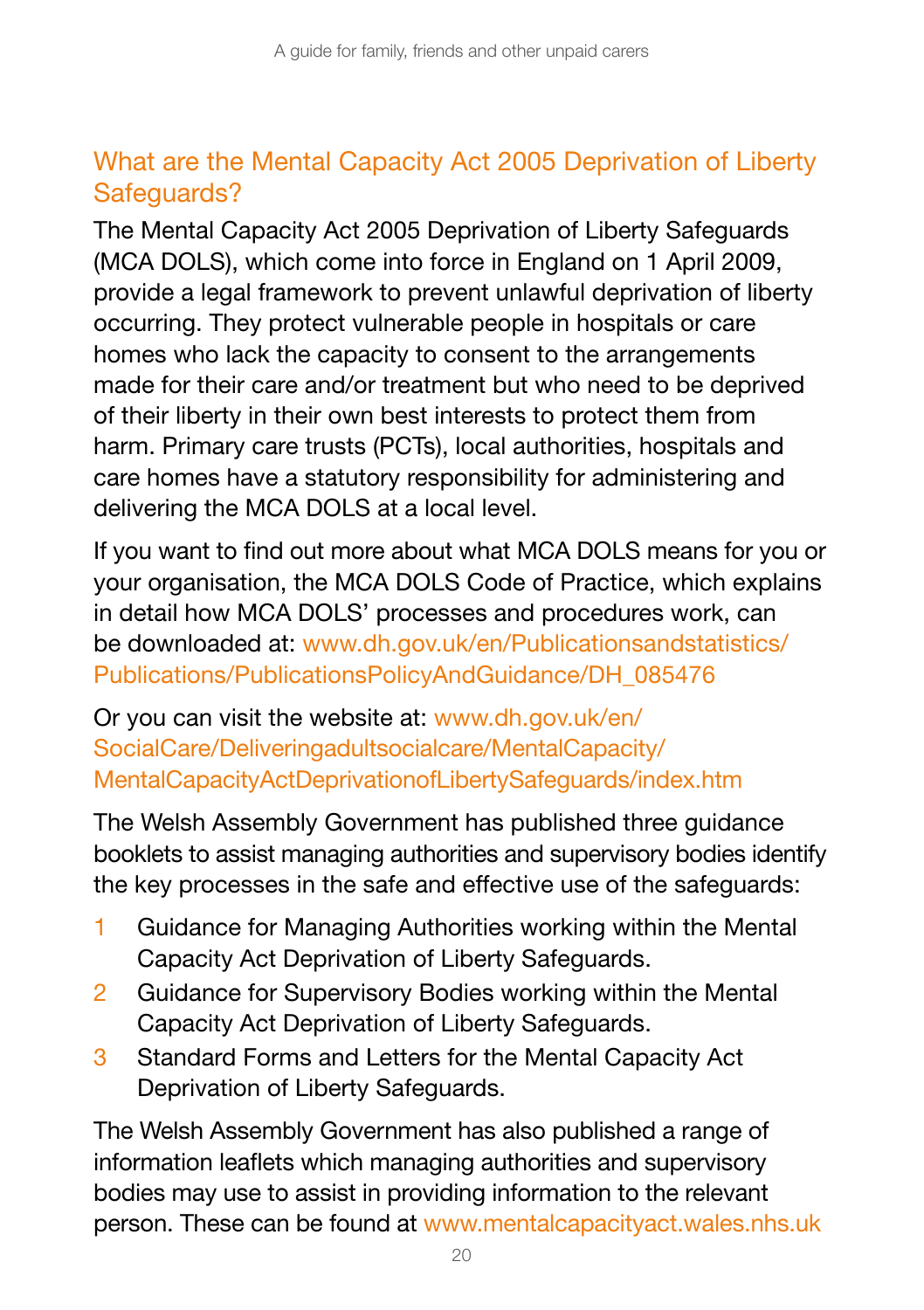# 7. When should I expect to be consulted?

The Mental Capacity Act introduces a new requirement to consult anyone caring for the person who lacks capacity or is interested in their welfare (for example family, friends and unpaid carers) when deciding on best interests. This means any person making a best interests assessment will have to consult anyone caring for the person or interested in their welfare. This includes family members even if they no longer provide much direct care but are still clearly interested in the welfare of their relative. It might also include close friends.

There may be times when it is not practical and appropriate for the decision-maker to consult close family and friends, for example, in an emergency situation. So whether you are consulted will depend on what sort of decision needs to be made and the circumstances as the decision-maker assesses them. But when it is practical and appropriate you will have to be consulted. This does not mean that you are making the decision, and you should not be asked to give consent on behalf of another person.

You should be asked what you think would be in the person's best interests and whether you can give any information about the person's wishes, feelings, values or beliefs. You should not be asked what you would do in similar circumstances. The person deciding on best interests must take account of what you say but they will have to balance what you say with other information to make their final decision.

#### Example:

John has dementia. His doctor has suggested that he should have an operation to remove a cataract. John is no longer able to remember facts for more than a few seconds, often asking the same questions over and over again. It is clear that he is not able to make a decision about the operation. He therefore lacks capacity to consent or refuse the treatment offered, and so a decision has to be made on the basis of his 'best interests'.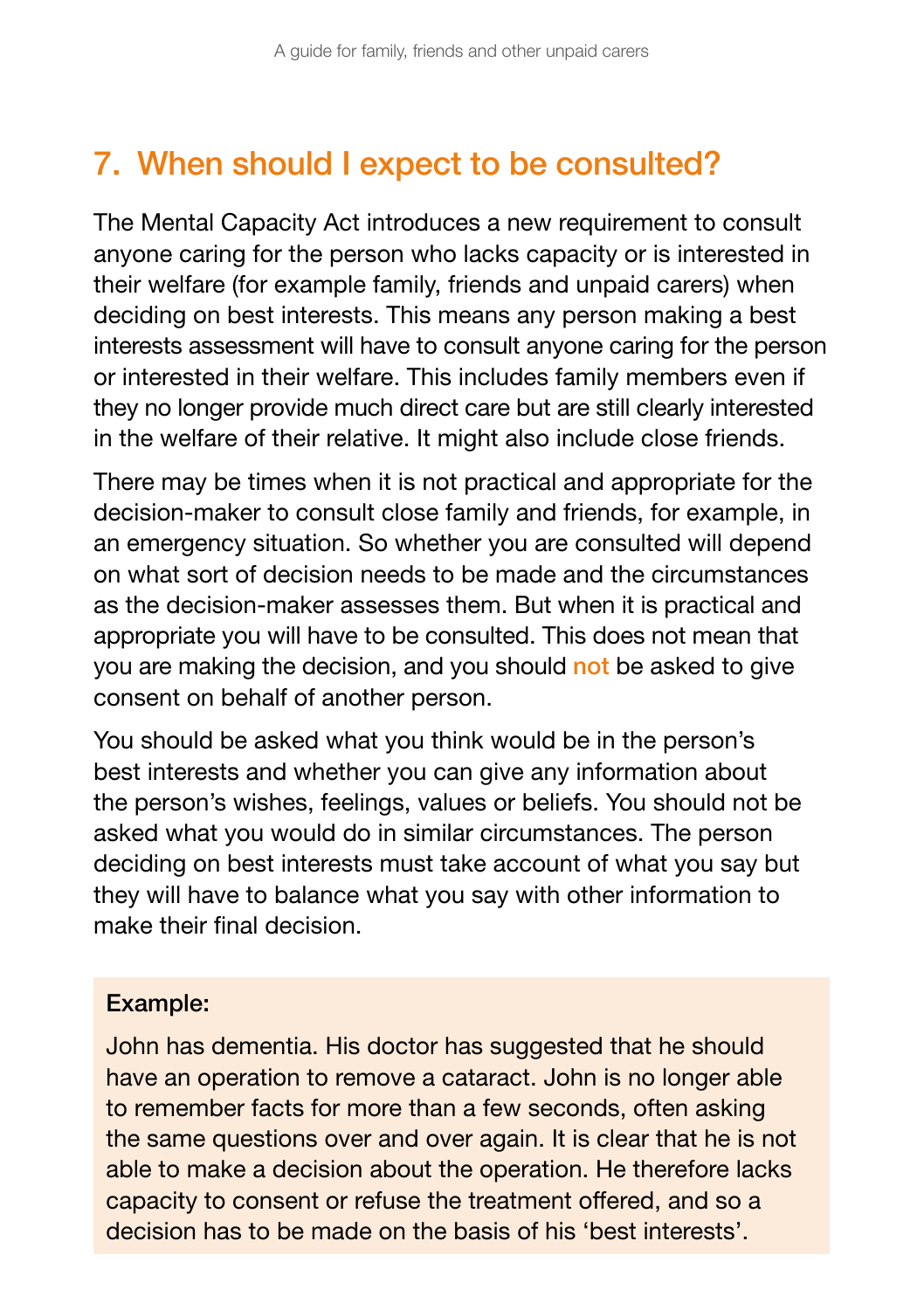John's wife is on holiday and his son comes with him to the appointment. Since the operation is not an emergency, the doctor decides that it is appropriate to wait until he can consult John's wife and a carer from the respite care home as well as his son. They are able to tell the doctor that in the past John has had no hesitation about consenting to anaesthetic or sedation.

He also still enjoys watching sport on television, and his cataract is significantly affecting his ability to do this. However, he does get very distressed if he wakes up in an unfamiliar environment, and John's wife is concerned that he will find the whole experience deeply distressing, especially if it involves a hospital stay.

The family, doctor and care worker all agree that a cataract operation will significantly improve John's quality of life and is in his best interests. It is agreed that John should have the operation as day surgery, with John's wife able to be with him the whole time to provide reassurance.

In most situations, people who lack capacity will have support from family members or friends, or from a Deputy or Attorney. However, the MCA created an Independent Mental Capacity Advocate (IMCA) service for cases where there is no one appropriate that can be consulted for decisions about serious medical treatment or changes in accommodation, for example moving to a hospital or care home.

In England Local Authorities and the NHS, and in Wales Local Authorities and Local Health Boards, can extend the IMCA service to care reviews about accommodation where they are satisfied that an IMCA would provide particular benefit. They can also extend the IMCA service to adult protection cases whether or not the person who lacks capacity has family or friends.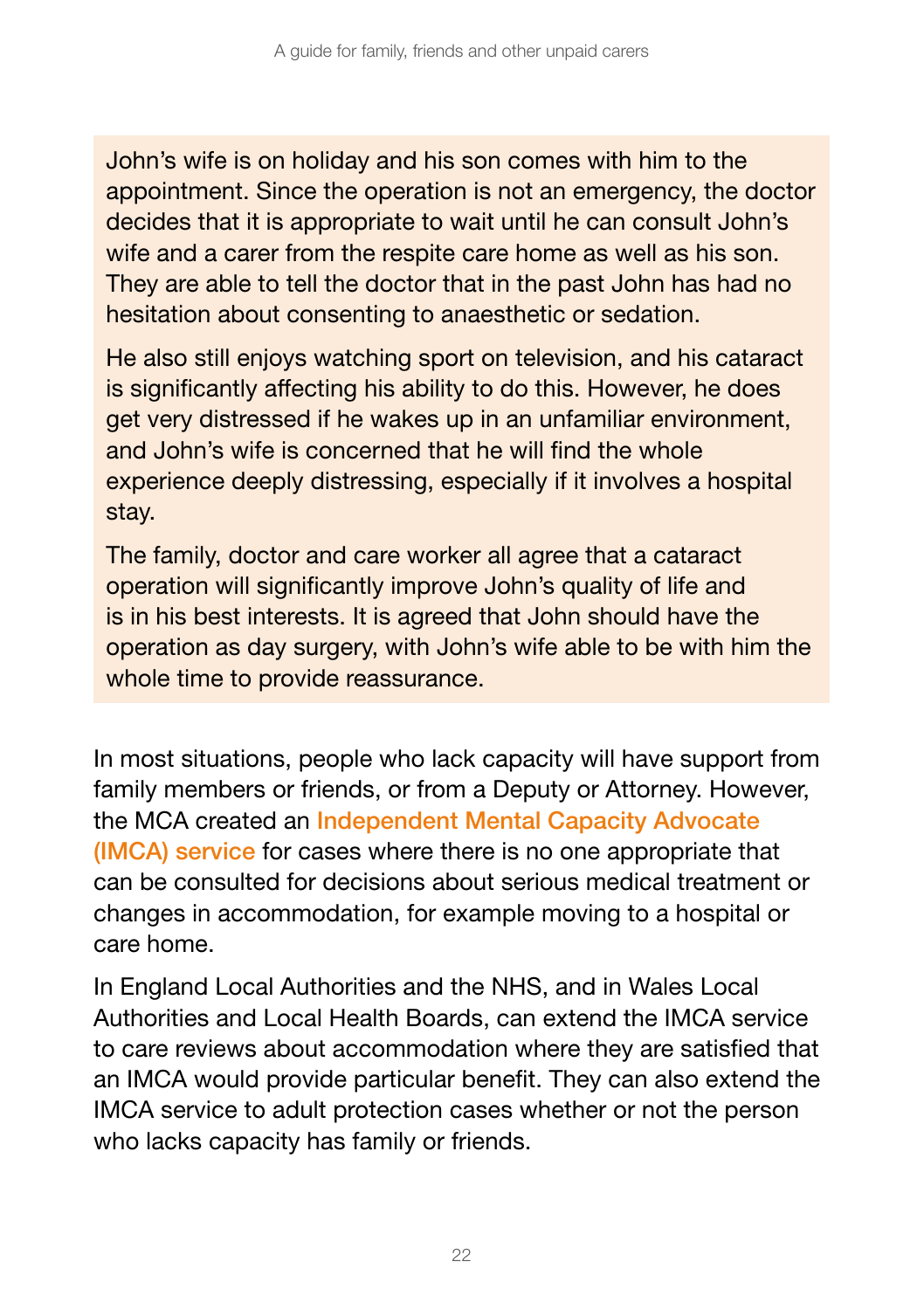# 8. What is a Lasting Power of Attorney?

The Mental Capacity allows people 18 and over to choose and appoint someone to make their health, welfare and/or financial decisions if in the future they lack capacity to make these decisions for themselves. This person is called an Attorney and is appointed by a formal document called a Lasting Power of Attorney (LPA).

There are two different types of LPA:

- 1 A Personal Welfare LPA is for decisions about health and personal welfare, such as where to live, day-to-day care or having medical treatment.
- 2 A Property and Affairs LPA is for decisions about finances, such as selling the Donor's house or managing their bank account.

The person making an LPA is called the Donor.

The person/people who the donor chooses to act on their behalf is called the Attorney.

An Attorney is appointed to make decisions as if they were the Donor themselves. It is very different from being consulted by professionals, as in the end, where the LPA has given the power to the Attorney, those decisions will rest with the Attorney. Attorneys must act in the Donor's best interests (see part 6) and follow the Code of Practice (see part 2).

The Donor can choose:

- the same person to be their Personal Welfare and their Property and Affairs Attorney;
- different people for making different decisions relating to their personal welfare or finances;
- only a Personal Welfare Attorney; or
- only a Property and Affairs Attorney.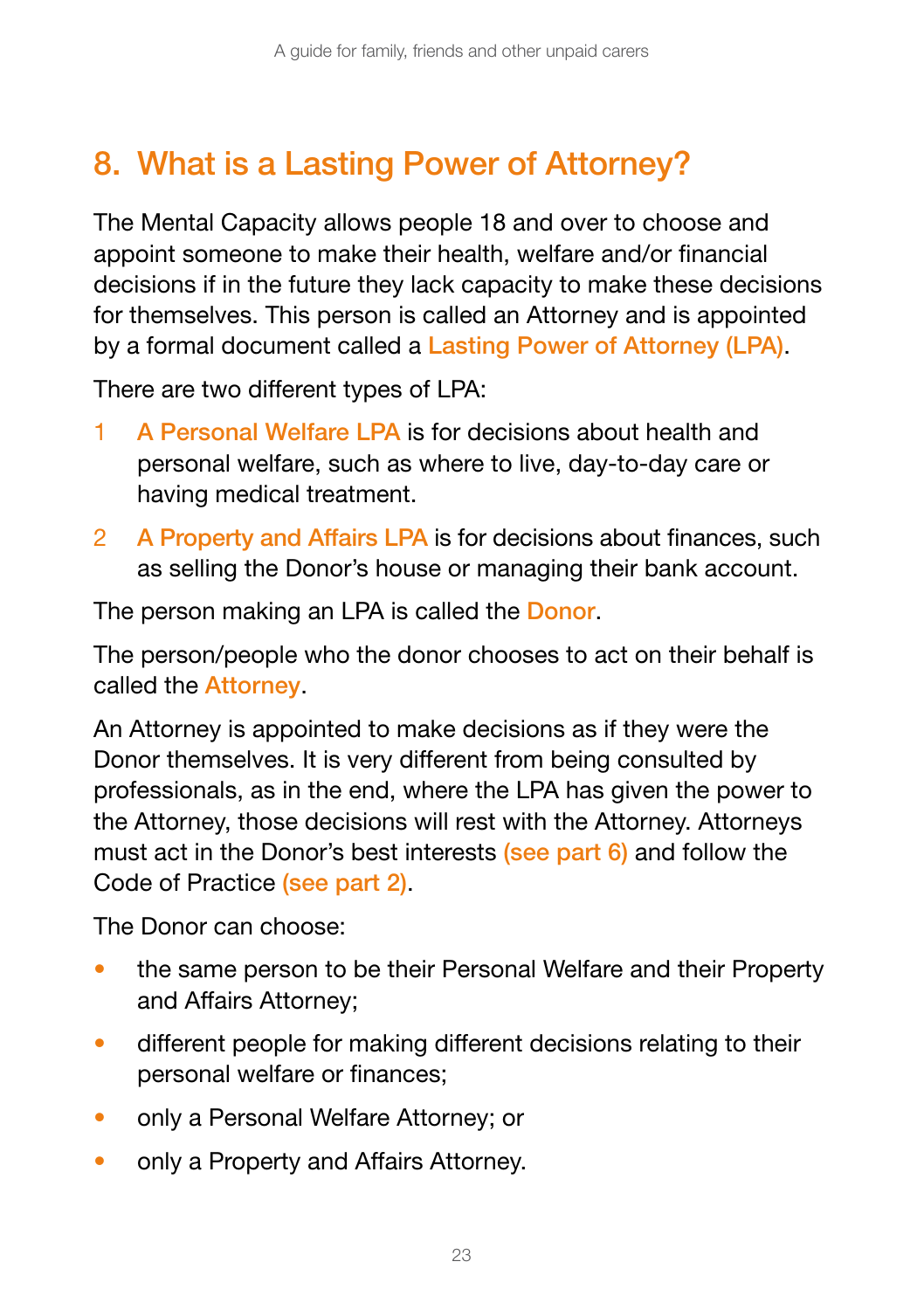The Donor can also specify whether their Attorney can only make certain decisions on their behalf. For instance, a Donor might want an Attorney to make welfare decisions such as where he or she should live and about care, but not about medical decisions such as whether or not to have an operation.

#### How are Attorneys appointed?

Under the Mental Capacity Act, if the person you are caring for has capacity to understand what it means to appoint an Attorney, they can choose one or more people to make decisions on their behalf in the future, should they become unable to do this for themselves. As a relative, friend or other unpaid carer, you may be appointed as an Attorney.

To appoint an Attorney or Attorneys the person must get a special form from the Office of the Public Guardian (see part 11) or stationers that provide legal packs. The form has guidance on how to complete it and also explains how the Donor can place limits on what the Attorney can do.

The most important thing is that the Donor understands what it means to appoint an Attorney and is able to choose for themselves who they want to make decisions for them in the future. When completing the form they will also be able to choose who they want to be notified when the LPA is being registered. This does not have to be family members; it is up to the Donor to choose. A certificate will also have to be signed to say that the Donor understood what they were doing when signing the form and that there was no fraud or undue pressure on them when the LPA was being created.

If the person you care for no longer understands what it means to appoint an Attorney, you might need to consider applying to the Court of Protection in order to be granted permission to make decisions on their behalf as a Deputy (see part 9).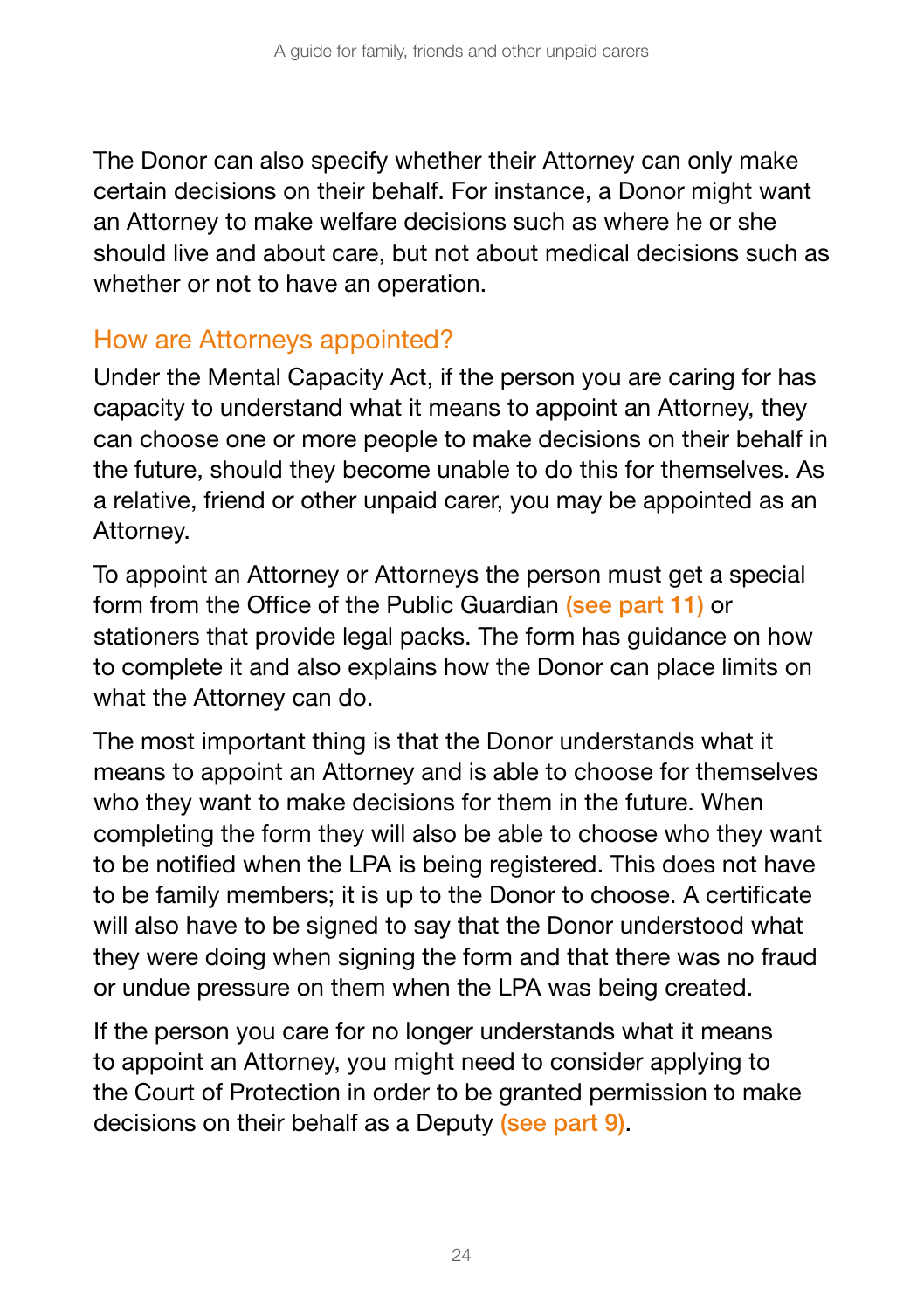#### What are Attorneys expected to do?

Before an LPA can be used, it must be registered with the Office of the Public Guardian. The Donor can choose to register it as soon as the forms have all been completed, or the Donor can leave the LPA unregistered until it is needed, at which point the Attorney must register it.

At registration of the LPA, people chosen by the Donor and listed on the form must be notified. If the LPA is for health and welfare decisions, the Donor might wish to consider early registration so it could be used in an emergency. There is a fee for registration.

Agreeing to become an Attorney means you are taking on an important role, as the Attorney can make decisions on behalf of the Donor. Every Attorney has a duty of care and must follow the principles in the MCA (explained in part 4). They will also have a legal duty to follow what is in the Code of Practice (see part 2) which has been written to help professionals, paid carers, Deputies and Attorneys know how the MCA will work in practice.

All decisions made by Attorneys and any actions they take must be in the Donor's best interests. If there is more than one Attorney appointed jointly they will need to consult with each other to work out what is in the Donor's best interests.

#### Personal Welfare Attorneys

A Personal Welfare Attorney can only use the LPA once it has been registered and only when the Donor is unable to make a particular health or welfare decision themselves. The decisions an Attorney can make depends on whether the Donor has included any restrictions on the LPA form.

If the Donor wants the Attorney to be able to make decisions about life-sustaining treatment they will need to specifically provide for this in the LPA form.

The Personal Welfare Attorney cannot make financial decisions unless they have also been appointed as a Property and Affairs Attorney.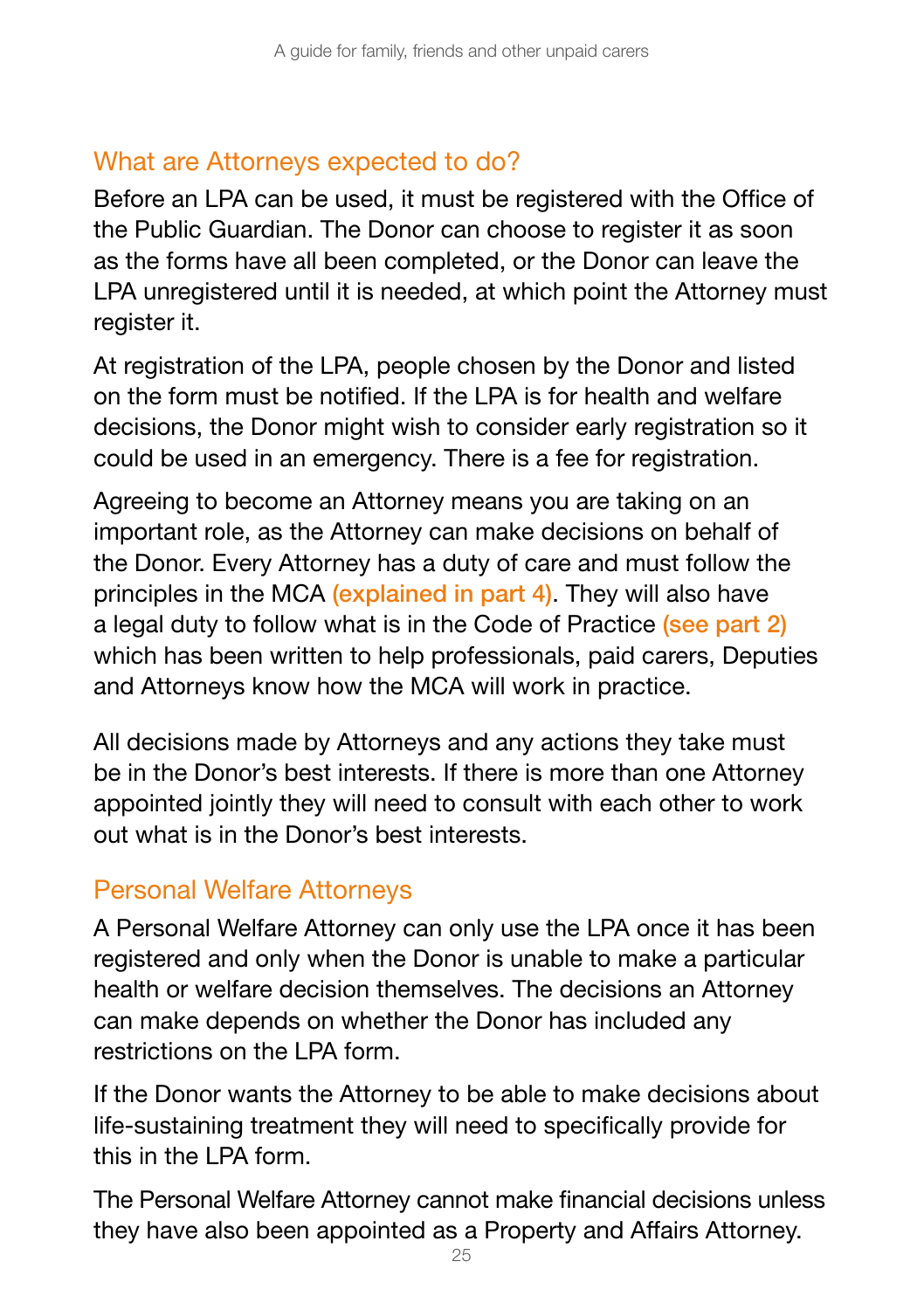#### Example:

Jean is in the early stages of Alzheimer's disease. She appoints her daughter as her Personal Welfare Attorney to make any personal welfare decisions that she loses capacity to make herself. She talks to her daughter about things that are important to her such as wanting to stay near her friends and to be able to go into a care home that allows pets.

If in the future her daughter has to make decisions, using the registered LPA, about where her mother should live, she is able to take account of the things her mother has stated when looking at her best interests.

### Property and Affairs Attorneys

A Property and Affairs LPA can be used any time after it is registered, unless the Donor has said that it must not be used while they have the capacity to manage their own finances.

Some people want their Attorneys to take over the management of their finances even though they can still manage themselves. For instance, they may want their Attorney to take on managing their bank accounts and dealing with their bills because they do not like dealing with money. Others may want their finance LPA used only when they lack capacity make decisions for themselves.

Unless the Donor has placed any restrictions on the form, the Attorney will be able to sign cheques, operate bank accounts, make investments and buy and sell property in the person's best interests.

The Attorney must keep the person's money separate from their own, and be able to produce detailed accounts should he/she be asked to do so by the Office of the Public Guardian (see part 11).

Property and Affairs Attorneys cannot make any decisions about health and welfare unless they are also a Personal Welfare Attorney.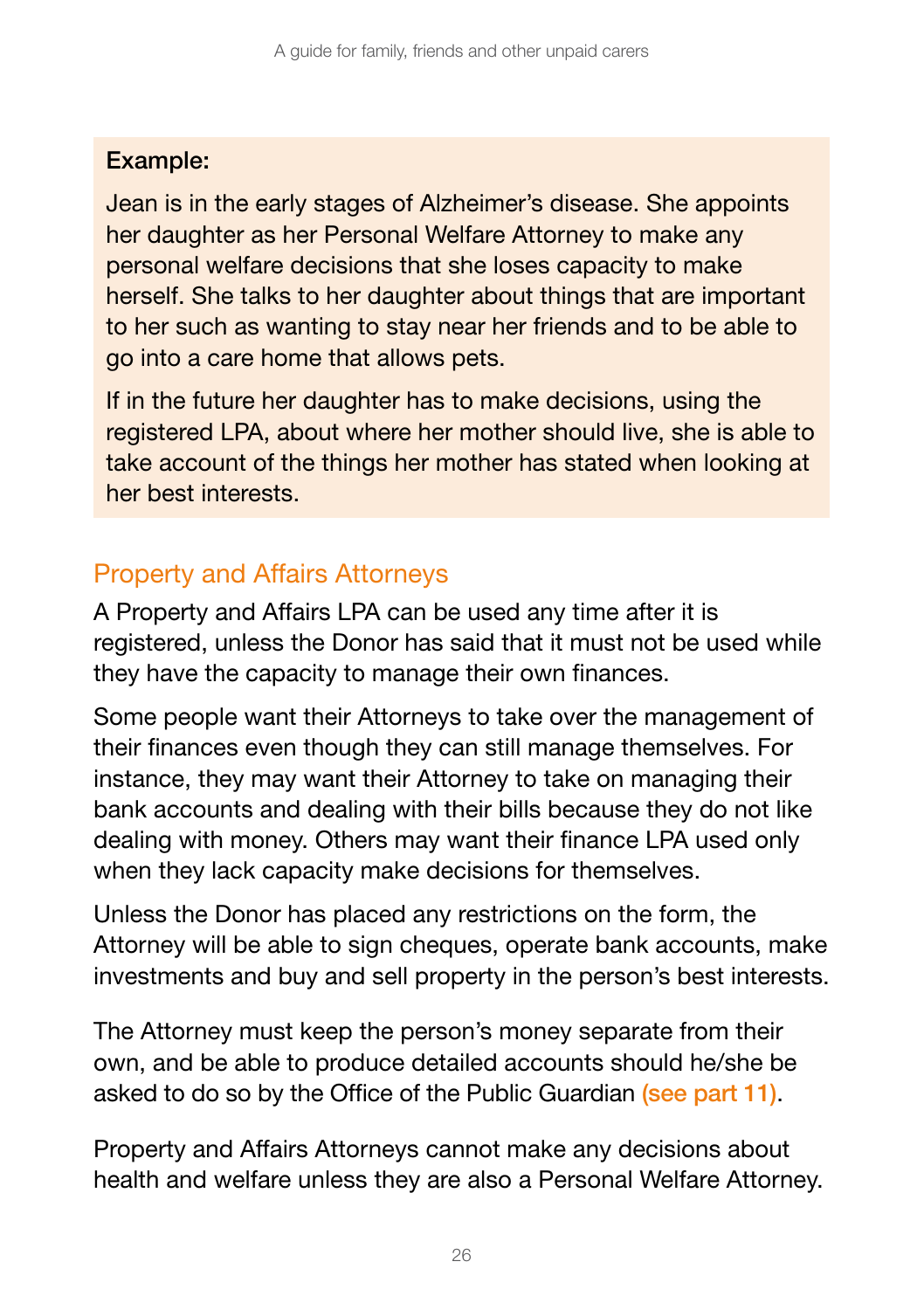### What happens if I am already the Attorney under an Enduring Power of Attorney for the person I care for?

Prior to 1 October 2007 when the Mental Capacity Act came into force there was already a system for people to appoint Attorneys for financial matters; called Enduring Powers of Attorney (EPA). Existing EPAs are still valid and can still be registered, however new EPAs can no longer be made.

If you are already an Attorney and the EPA has been registered because the Donor can no longer make their own financial decisions then you just carry on as before.

You might find the Code of Practice (see part 2) and the principles of the MCA (see part 4) helpful. You are already expected to act in the Donor's best interests.

If the EPA has not been registered because the Donor is still able to make their own decisions, the Donor can either:

- destroy the EPA and make a Property and Affairs LPA;
- keep the EPA for finance decisions; or
- do either and also make a separate LPA for Personal Welfare.

If a Donor decides to keep the EPA for their finance decisions the Attorney can continue to use it unregistered unless it has been specified that it is only to be used if they no longer have capacity. If at some future date they are no longer able to make financial decisions for themselves then the Attorney will need to register the EPA at that time.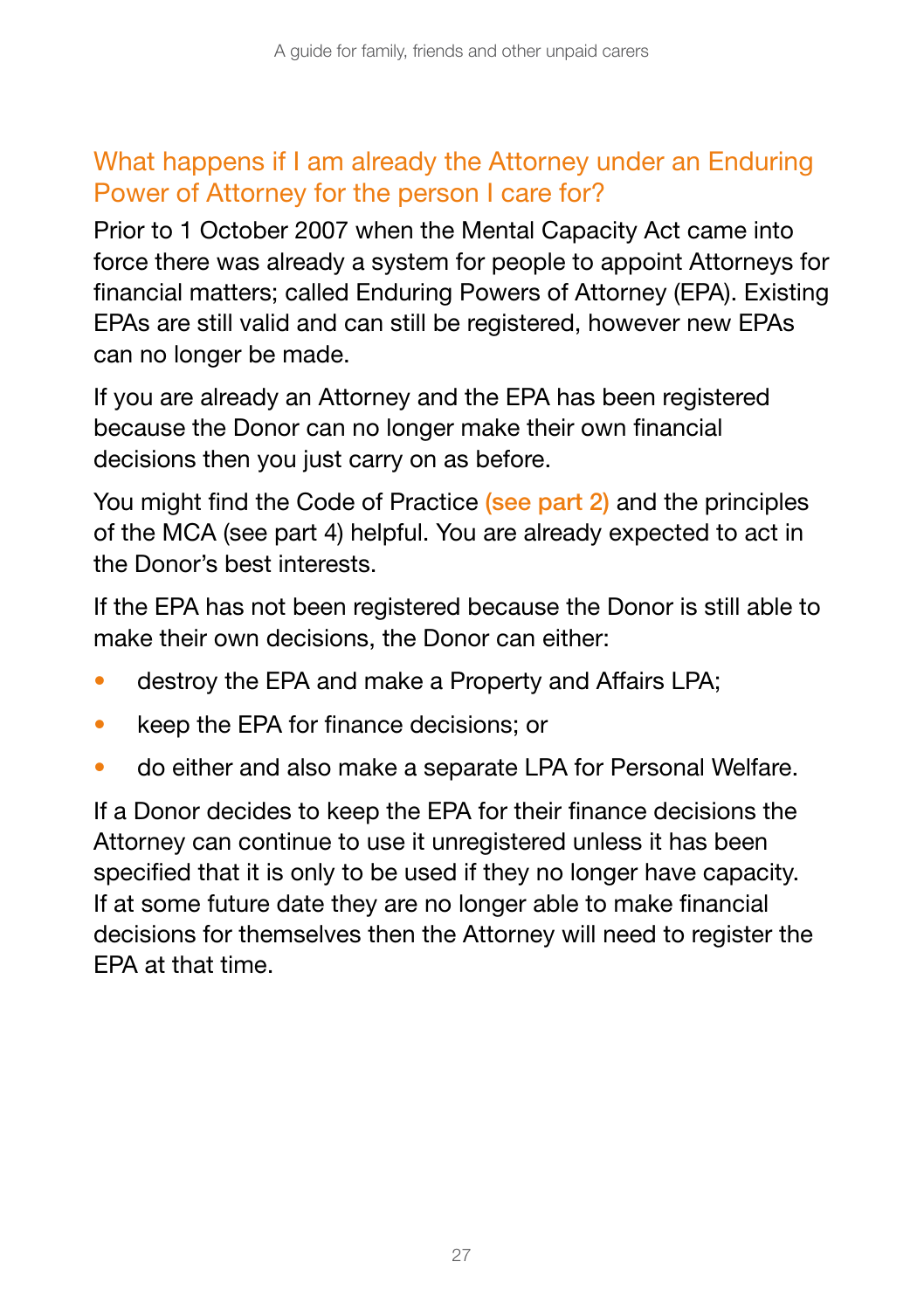# 9. What is the role of a Deputy?

Deputies replace the previous system of Court-appointed Receivers to deal with the property and affairs of a person who lacks capacity. Deputies are also appointed to deal with personal welfare decisions.

If it is necessary to give someone continuing authority to deal with a series of on-going decisions, the Court of Protection (see part 10) can appoint a Deputy to act and make decisions about property and affairs or to make personal welfare decisions on behalf of a person who lacks capacity.

The order from the Court of Protection will specify what powers a Deputy has. The Court will make these powers as limited in scope and duration as possible. It can also just make an order itself covering a one-off decision that needs making. In most cases Deputies will be appointed when a series of on-going decisions are necessary.

Being appointed a Deputy means taking on an important role, as the Deputy stands in the shoes of the person who cannot make certain decision(s) him or herself. The Deputy makes any decisions (about matters specified in the Court order) on behalf of the person who is unable to make the decision themselves.

Deputies have a legal duty to follow the principles of the MCA and always act in the best interest of the person. They also must follow the Code of Practice (see part 2).

Finance Deputies are much like the previous Receivers who look after the finances of people who lack capacity and who need to make a range of financial decisions.

Welfare Deputies are new under the Mental Capacity Act and are appointed if a series of linked health or welfare decisions need to be made, so that a single Court order is not appropriate or where there are serious disputes about what is in the person's best interests.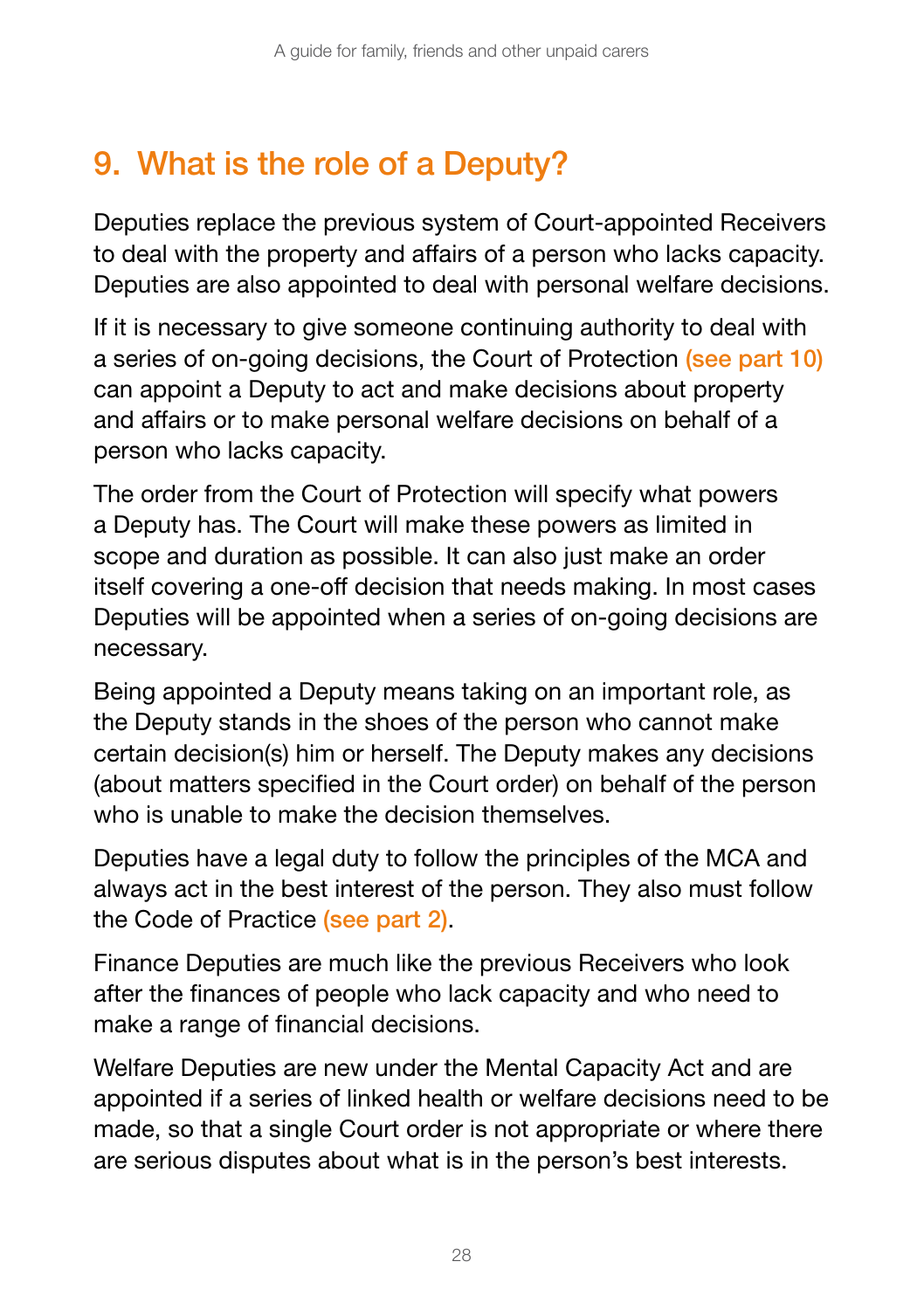### How do I become a Deputy?

If the person you care for has not appointed or is unable to appoint an Attorney, and they need certain decisions made on their behalf which cannot be taken other than by bringing the matter to Court, you will need to apply to the Court of Protection (see part 10). An application form is available from the Office of the Public Guardian.

You have to be 18 or over to become a Deputy. The Court will decide whether it thinks you are suitable to be a Deputy. The Court will also decide whether a Deputy is needed, or whether it can just make an order to cover the particular decision that needs making.

Although you apply to the Court of Protection to become a Deputy, in most cases the application can be decided on the information given in the forms, without any formal hearing.

The Office of the Public Guardian (see part 11) is responsible for supervising and supporting Deputies. There are fees for the application process and for ongoing supervision.

### What do I need to do if I am already a Receiver for someone?

If you are currently a Receiver, you continue to act as before but will be known as a Deputy for financial affairs. The October 2007 edition of 'Reaching Out' explains the changes. See:

[www.publicguardian.gov.uk/docs/opg-reaching-out-1007.pdf](http://www.publicguardian.gov.uk/docs/opg-reaching-out-1007.pdf)

If at any later stage the person you care for needs to have a welfare Deputy appointed, you will need to apply separately for that. For more information please go to: [www.publicguardian.gov.uk](http://www.publicguardian.gov.uk/docs/opg-reaching-out-1007.pdf)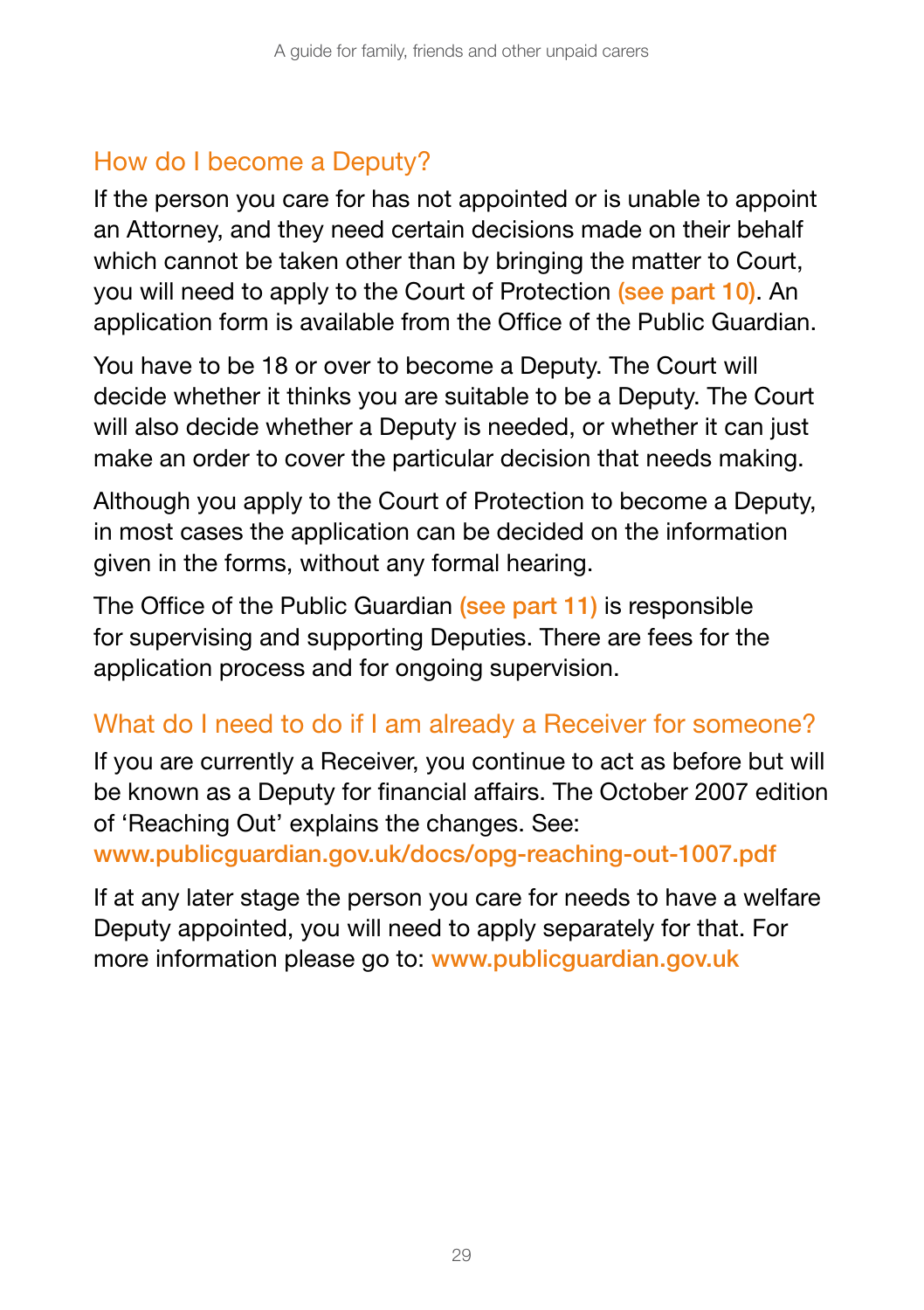# 10.What does the Court of Protection do?

The Court of Protection makes decisions about both property and affairs and personal welfare matters. The Senior Judge is based in London and is assisted by specially-trained judges at key locations in England and Wales. This means that any hearings can be nearer to the people concerned.

The Court makes final decisions on capacity if there is uncertainty about whether a person is able to make the decision in question. It will deal with decisions about the finances and property of a person who lacks capacity and certain serious medical treatment decisions, most commonly where there is a dispute about best interests.

The Court will normally only hear personal welfare cases where parties have not been able to reach consensus about what is in the person's best interests by other means (see part 16).

In addition, the Court:

- makes one-off orders to deal with one-off situations, for example, where there is a serious dispute about where the person should live which has not been resolved by other means;
- appoints Deputies (see part 9);
- deals with applications to object to registrations of EPAs and LPAs. If necessary it will give directions to the Attorney or Deputy; and
- removes the powers of an Attorney or Deputy who has not been acting in the person's best interests and put alternative arrangements in place.

Although the MCA does not generally cover children the Court can make decisions about the property and affairs of a child under 16 if it is likely they will continue to need to have decisions made for them about finances after they are 18. In some situations, the Court could therefore make an order or appoint a Deputy for a child.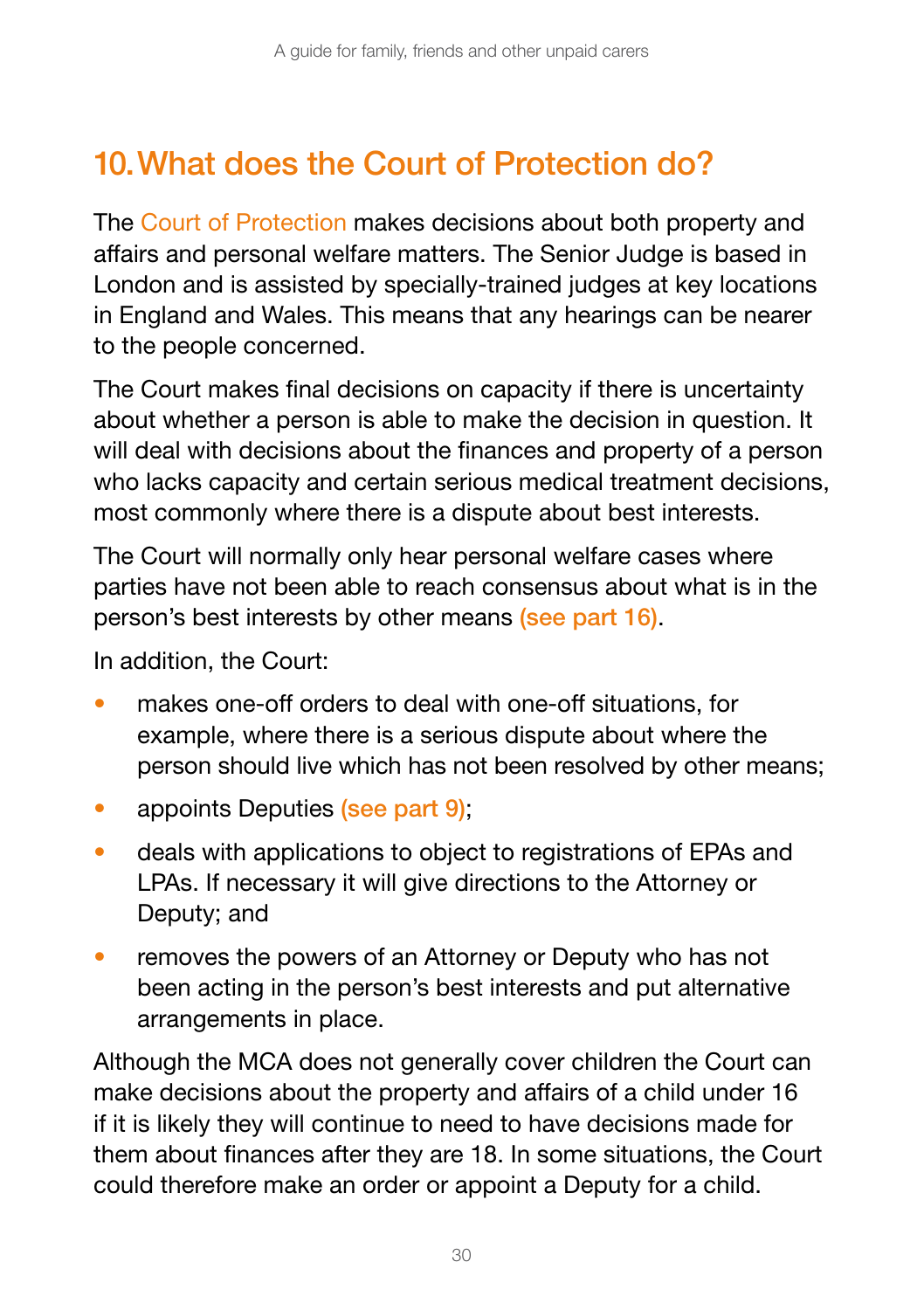Although many Court hearings take place in key regional locations all applications should be made initially to the Court of Protection's Central Registry in Archway, North London. The Central Registry deals with any urgent interim directions required and then if necessary refers the matter to be heard at a regional court if this is in the best interests of the individual concerned.

Some people will also need to get the Court's permission to make an application.

For more information about how you can access the Court of Protection and who needs to seek permission for Court action, visit our website where you can download guidance booklets and forms, or you can contact us for advice (see part 11).

## 11. What does the Office of the Public Guardian do?

The MCA created a new public office - a Public Guardian. The Public Guardian is supported by the Office of the Public Guardian (OPG). It is responsible for the register of LPAs, EPAs and Deputies. It supervises Deputies and arranges for Court of Protection visitors to visit you if you are a Deputy, and the person you care for, from time to time. It follows up cases where there is any concern raised about the way Attorneys and Deputies are acting.

The OPG is monitored by the Public Guardian Board and is required to produce an annual report of its work.

The OPG has a customer services phone number which is the first point of contact for anyone who needs advice or information about the Mental Capacity Act, becoming a Deputy, Court orders, making an LPA or registering either an LPA or an EPA.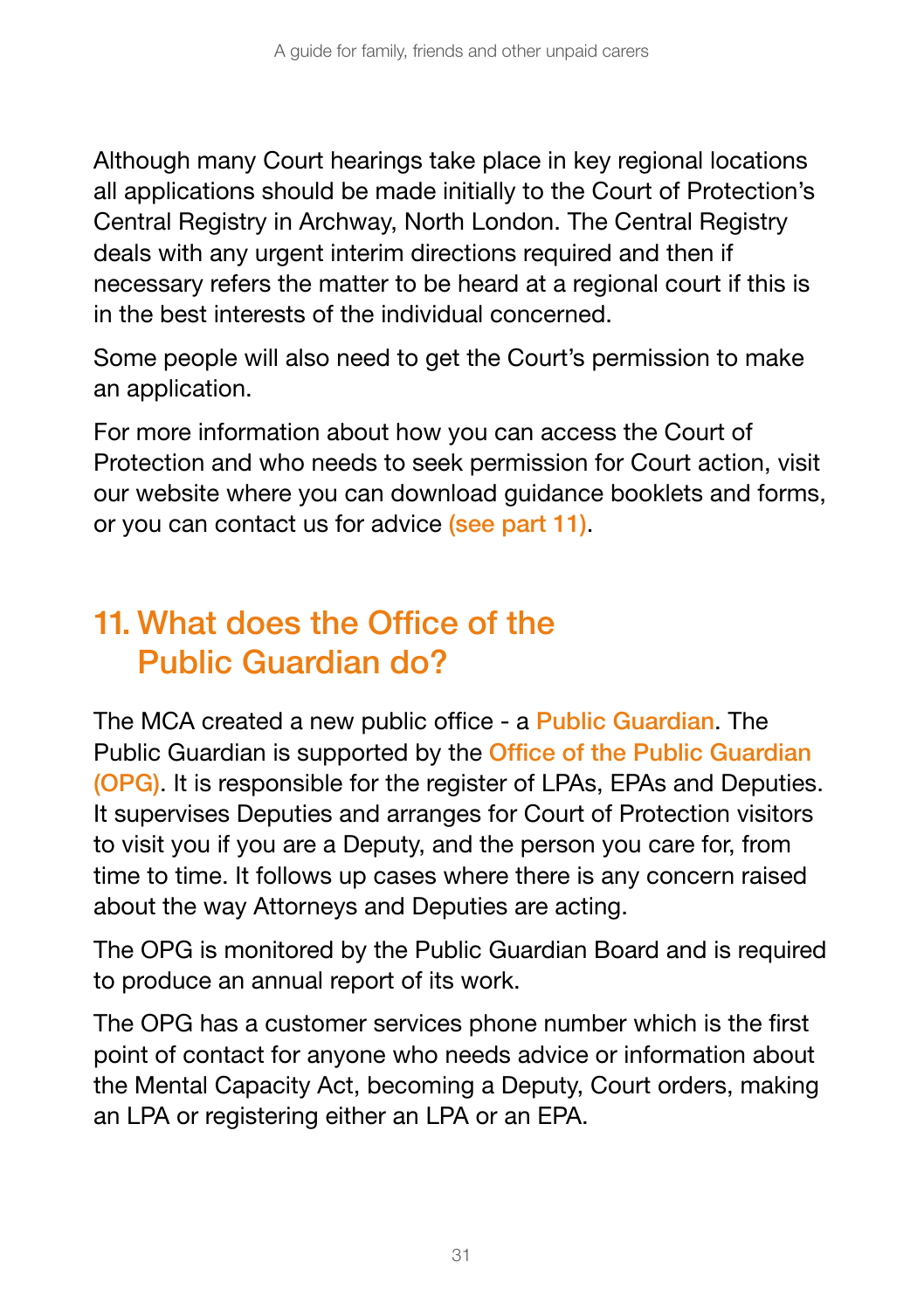# 12.What are advance decisions to refuse treatment?

An advance decision to refuse treatment allows people aged 18 or over to set out what particular types of treatment they would not want to have, should they lack capacity to decide this for themselves in the future. An advance decision can be about any treatment that a person does not want to receive at a time when they lack capacity, even if the refusal may result in their death. An advance decision does not need to be in writing, except for decisions relating to end of life treatment (see below), but it is helpful if it is.

Some people have views about what types of treatment that they don't want to have and would not consent to. An advance decision allows them to express these views clearly before they lose capacity. If a person has made an advance decision refusing a particular medical treatment, and that advance decision is valid and applicable, then the decision should be followed and treatment should not be provided.

Advance decisions, also called advance directives or 'living wills', are possible under common law; and the Mental Capacity Act puts them on a statutory footing and also explains what is required in law for an advance decision to be valid and applicable. In addition, the Mental Capacity Act introduces new safeguards to prevent the misuse of advance decisions.

This is a complex area and if you need more detail you should refer to the Mental Capacity Act Code of Practice or get expert advice.

#### What are the rules about advance decisions to refuse treatment?

The Mental Capacity Act introduces a number of requirements for making an advance decision. A doctor making a decision about treatment must be satisfied that the advance decision exists and is valid and applicable to the particular treatment in question.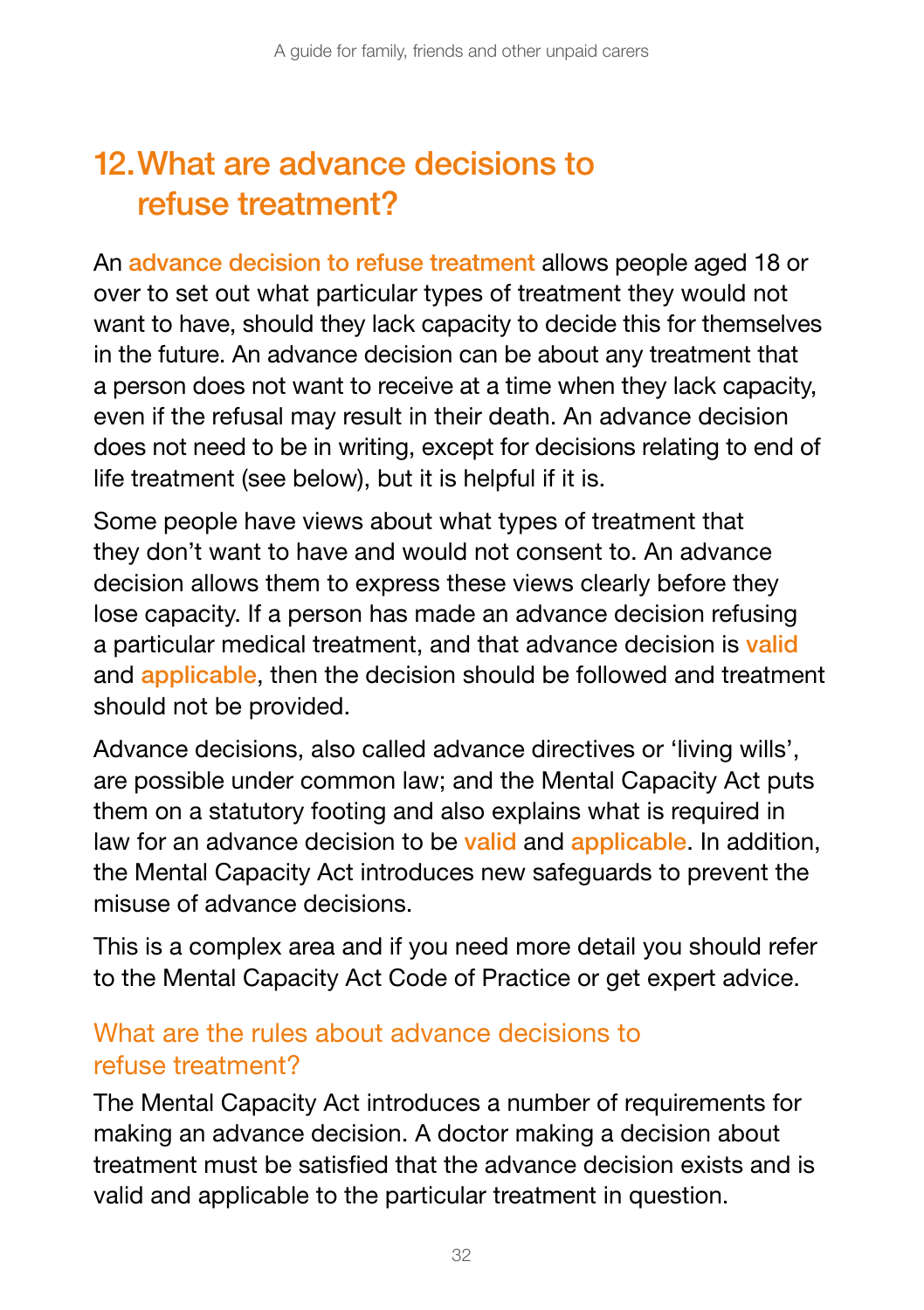A valid and applicable advance decision must be followed and takes precedence over any view that anyone else has about what is in the bests interests of the person in question, even if the result is that the decision would have the effect of ending the person's life.

The following list gives a brief summary of some of the main requirements for advance decisions (for more detail you should consult the Code of Practice):

- It must be valid. The person must have had capacity to make the advance decision and the person must not have withdrawn it, or overridden it by making an LPA that relates to the treatment in the advance decision, or acted in a way that is clearly inconsistent with the advance decision.
- It must be applicable. It should make clear which treatment is being refused (detailed medical terms do not have to be used) and it should explain which circumstances the refusal refers to.

#### What are the rules about advance decisions to refuse life-sustaining treatment?

There are special requirements for making advance decisions to refuse life-sustaining treatment (any treatment that is needed to keep you alive and without which you might die). Such advance decisions must be in writing, signed and witnessed and the person making the advance decision must have stated that the decision is to apply even if their life is at risk. If the statement is separate to the advance decision this also needs to be signed and witnessed. If someone makes an advance decision they should review it from time to time to ensure that it continues to reflect their views.

Advance decisions do not allow people to refuse to be detained or treated without consent under the Mental Health Act. This is because even people who have capacity to consent cannot refuse such detention or treatment.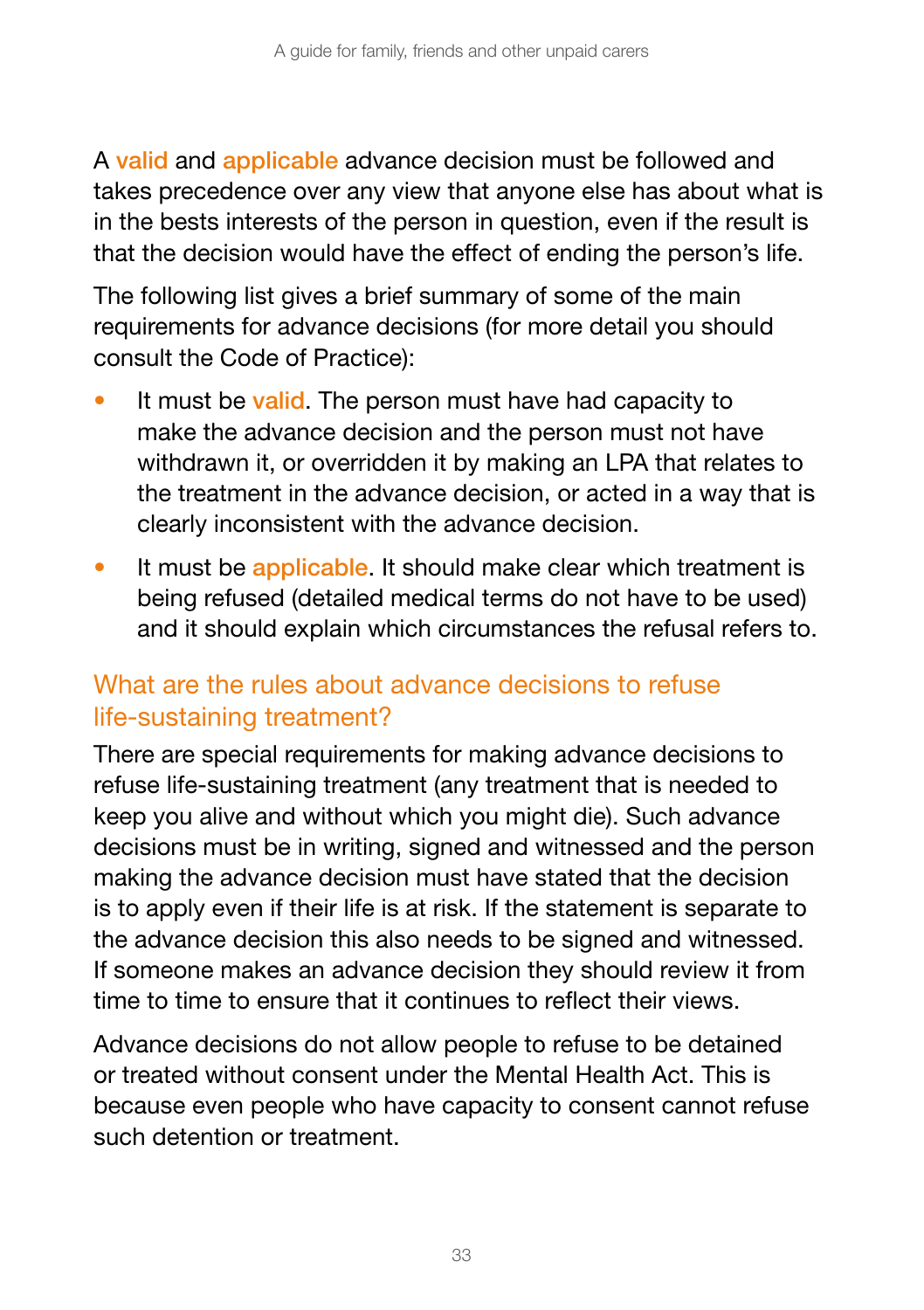An advance decision cannot be used to ask for medical treatment it can only say what types of treatment a person would refuse. Nor can a person use it to ask for their life to be ended.

For more information on advance decisions it is advisable to refer to the Code of Practice (see part 2).

#### Dealing with advance decisions that were made before October 2007

If any of the people you provide care or treatment for had an advance decision (sometimes known as a 'living will') before the MCA came into force then it may still be valid. However, you should check that it meets the new rules, particularly if it deals with lifesustaining treatment. More detailed guidance on this is available at: [www.dh.gov.uk/consent](http://www.dh.gov.uk/consent)

#### Where can I get more information about advance decisions?

You can read the relevant sections of the Code of Practice and a number of patient support groups and organisations provide information about making an advance decision. You will find details about how to contact them at the end of this booklet.

#### Example:

Helen is a retired nurse and is concerned that if she develops Alzheimer's disease she might be given treatment in the later stages of the disease which she would not consent to. For example, if she reaches the later stages of Alzheimer's she has decided that she does not want to receive artificial nutrition and hydration via tubes put into her stomach. She therefore writes an advance decision stating that in the later stages of Alzheimer's disease she does not want to receive artificial nutrition and hydration even if this puts her life at risk. Because of the requirements of the MCA she also writes that the decision is to be applicable to life-sustaining treatment, signs next to the statement and asks someone to witness her signature.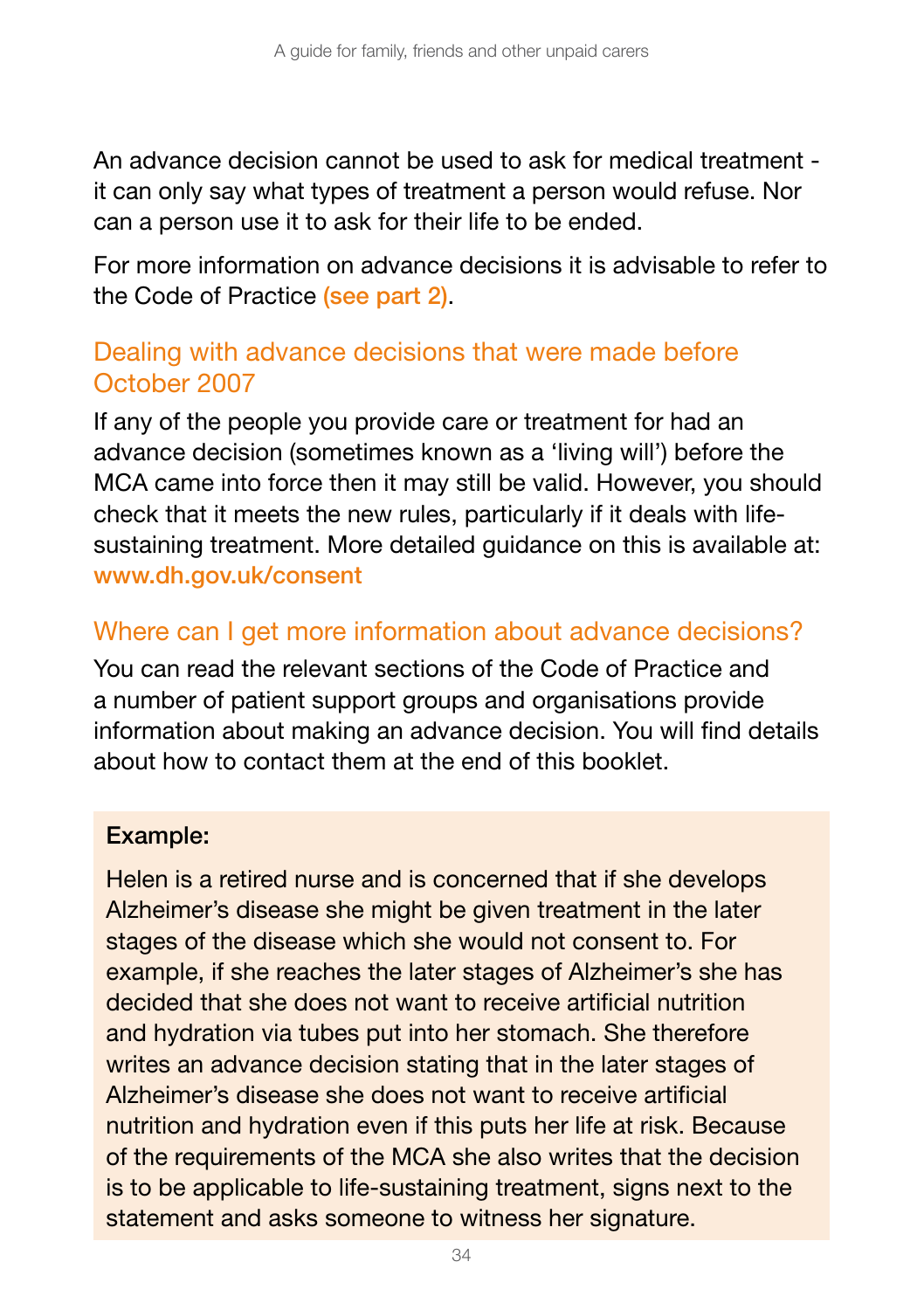# 13.Wishes, feelings and requests for treatment and care

Under the Mental Capacity Act, families, carers and health and social care professionals have a responsibility to give someone who lacks capacity care or treatment that reflects their preferences as far as possible. People can write down or tell others about their wishes and feelings and preferences about their future treatment or care. These statements must be taken into account when determining what is in the person's best interests, but they are not legally binding in the same way as advance decisions. Such statements can request certain types of treatment, which must be carefully considered, in particular if they have been written down. However, the request does not need to be followed if, overall it would not be in the best interests of the person who lacks capacity or if, in the doctor's professional judgement, the request is clinically unnecessary.

These statements can be about anything, including personal preferences such as having a shower rather than a bath or wanting to sleep with the light on. However, people cannot use such statements about their preferences to ask for their life to be ended.

#### Example:

Shahid has a degenerative condition. He wants to make sure that if he lacks mental capacity and needs people to help him with daily tasks, they recognise his cultural traditions. He therefore writes down a statement explaining his religious beliefs. Shahid asks for the statement to be filed with his medical notes so that in the future, if he can no longer make or communicate his own decisions, he receives the care that meets his needs. His family know that this statement will help to ensure that Shahid receives appropriate care.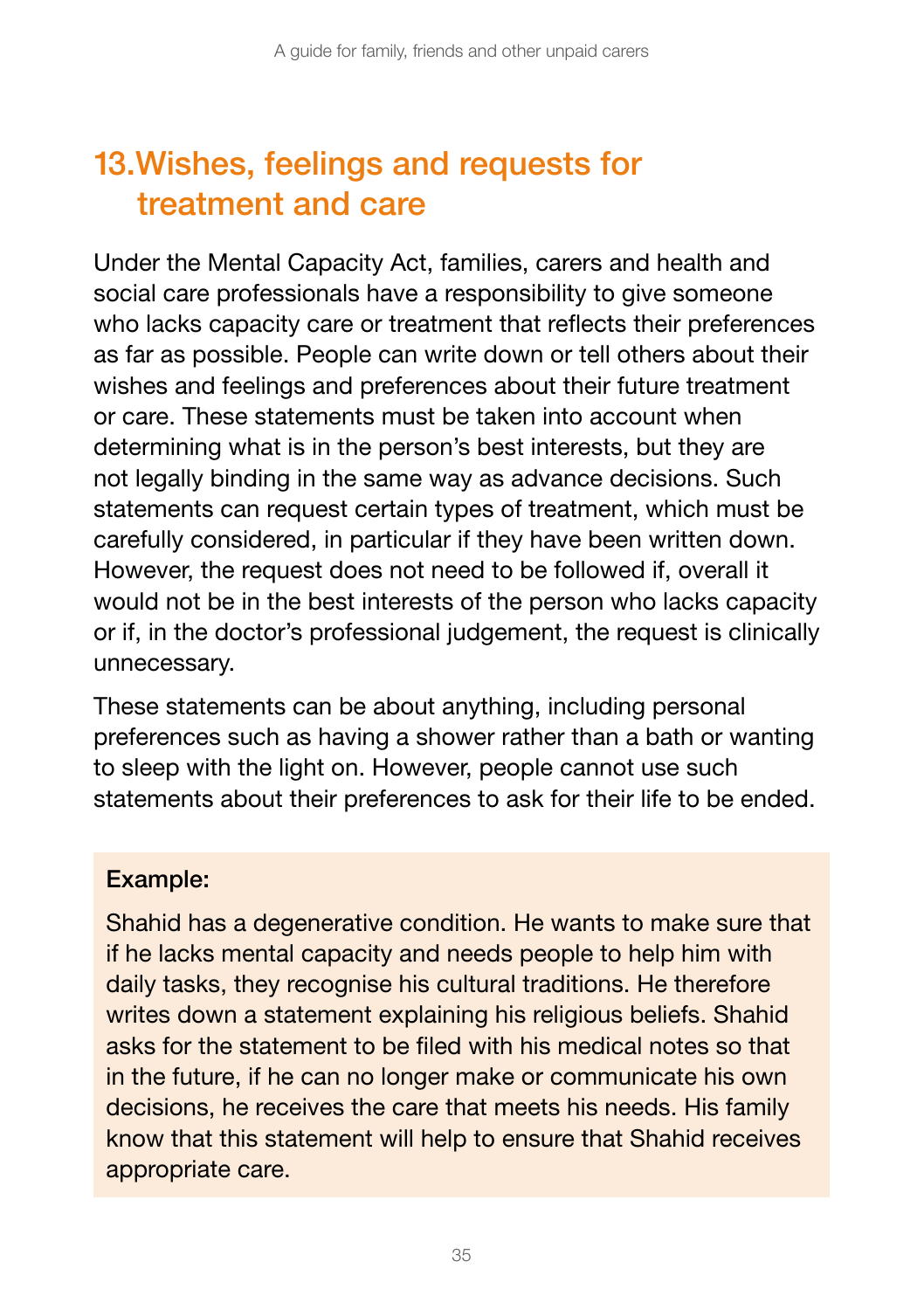# 14.Protecting people who lack capacity from ill-treatment or wilful neglect

The Mental Capacity Act introduced a new criminal offence of ill-treatment or wilful neglect of a person who lacks capacity. This is intended to deter people from abusing, ill-treating or wilfully neglecting people who lack capacity. If convicted, people can be imprisoned or fined.

This could cover restraining someone unreasonably against their will, failure to provide adequate care, and also the more commonly understood types of abuse such as financial, sexual, physical and psychological abuse.

While the majority of people who are involved in the care of vulnerable people are entirely trustworthy, everyone should be alert to signs of abuse and take swift action to prevent or stop it. If you think someone is abusing, ill-treating or neglecting your friend or relative you can contact the police or social services.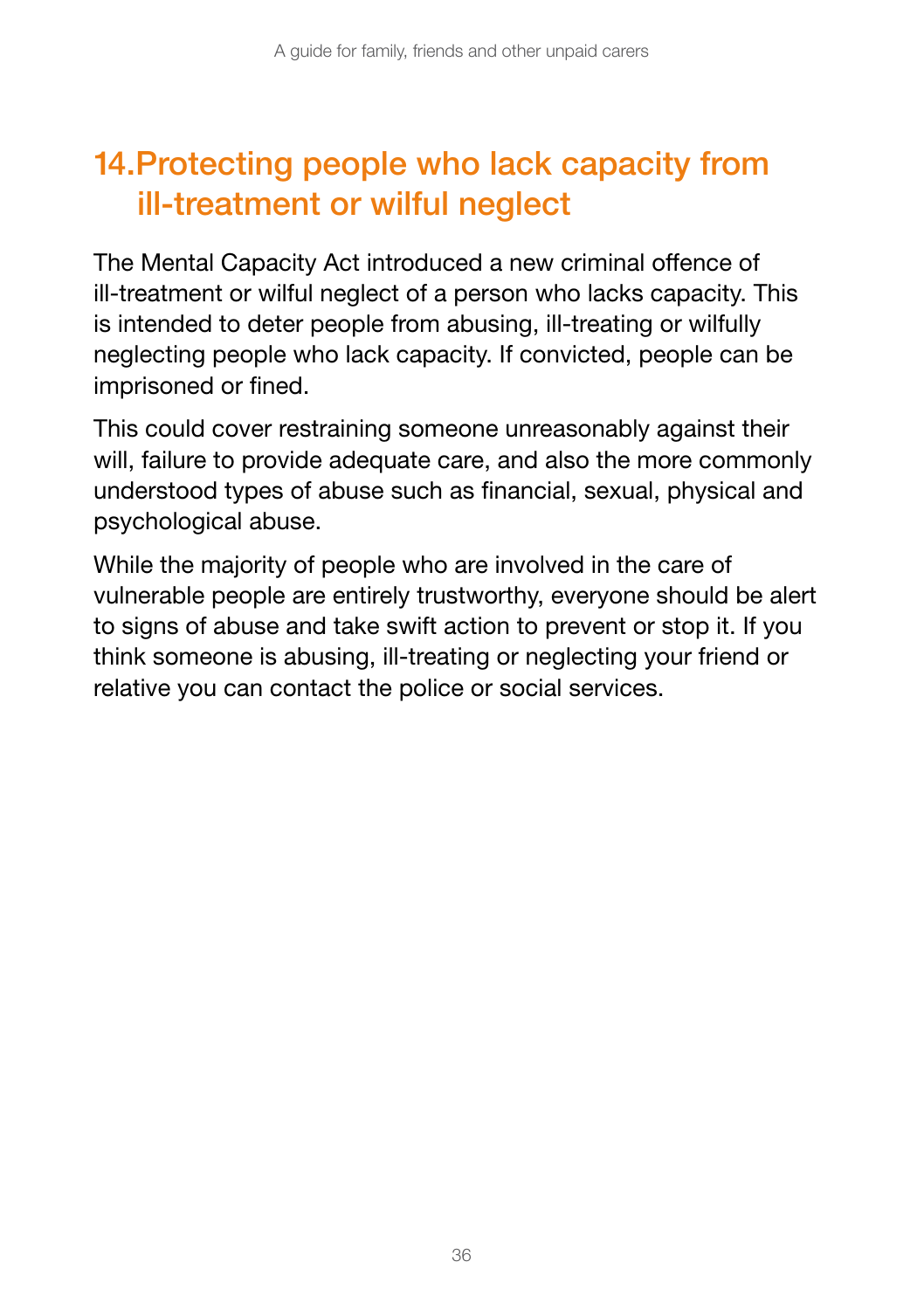# 15.Research

Research is an important way for us to understand illness and disability and to improve the care and support that people receive. This could include testing how effective a certain type of care or treatment is in supporting those who may lack capacity, or finding out what caused a condition, for example, dementia. Sometimes this research will only be useful if it involves people who lack the mental capacity to agree to take part.

The MCA allows such research to take place but sets out strict rules to protect people who lack capacity to decide to take part in the research and to make sure their current or previous wishes are taken into account. Protective measures include the following.

- A recognised independent research ethics committee must agree that the research is necessary, safe and cannot be done another way using people who are able to give their consent to the research.
- Researchers must talk to family members, partners and other carers or any other relevant person (such as an Attorney or Deputy) about whether to involve the individual who lacks capacity in the research. If they say that the person without capacity would not want to be involved in the research, then it cannot take place.
- The research must stop if the person without capacity shows any sign that they are not happy to be involved.
- The possible benefits of taking part in the research must be greater than any potential risk or harm to the person or it must help other people and must not hurt or upset the person.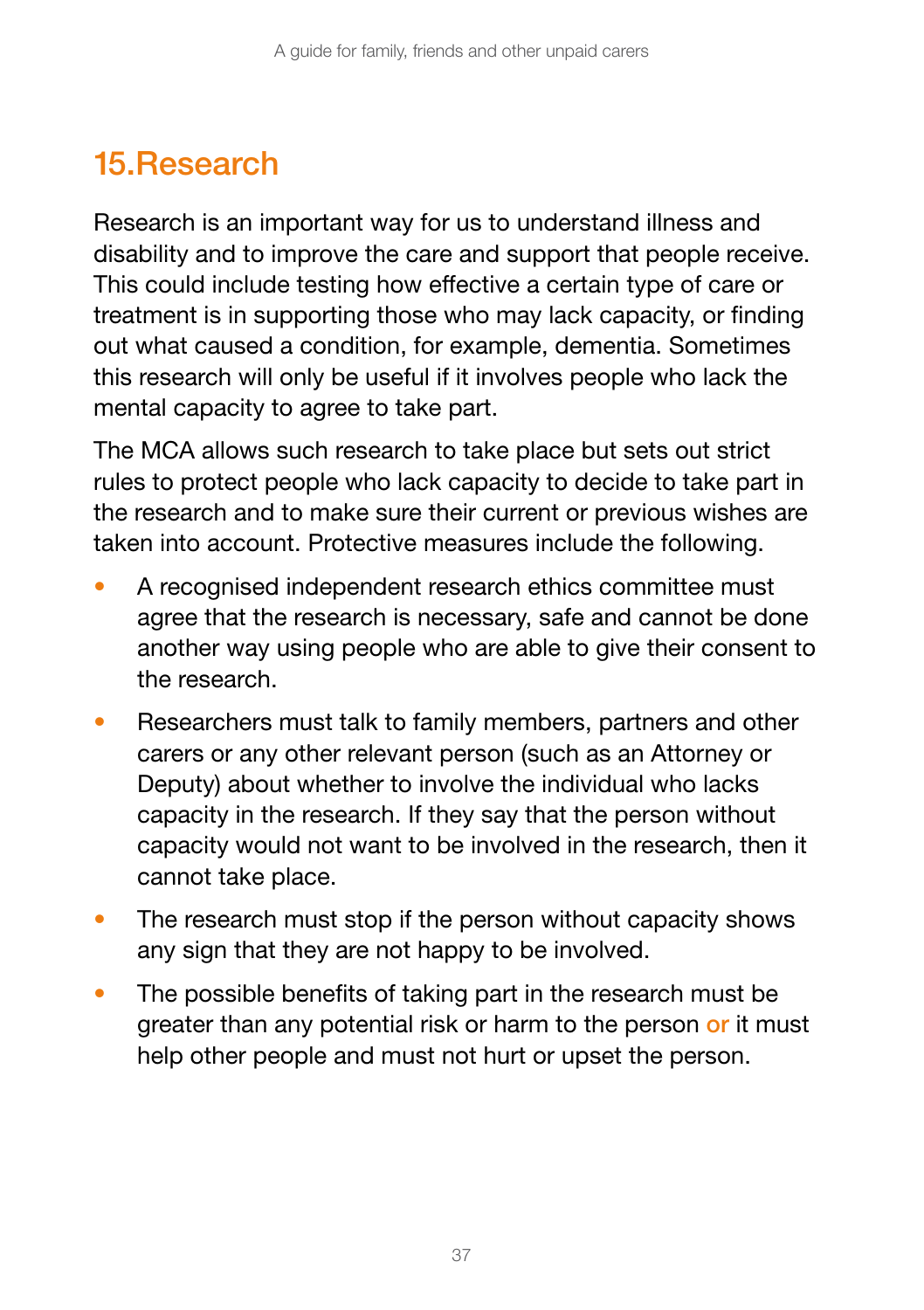# 16.Complaints, disputes and challenging decisions

There may be situations where you wish to challenge a decision or need to find a way to resolve a dispute. This might happen if you think you have not been consulted where it would be appropriate, or a decision is made which you do not think is in the best interests of your friend or relative. You may be involved in situations where there is disagreement, perhaps among family members or between family and a professional, about a decision such as what is in a person's best interests. There are a number of steps you can take in these situations.

- Involving an independent advocate (not an Independent Mental Capacity Advocate) who can help make sure your friend or relative's wishes and feelings are properly understood.
- Making a formal complaint. The NHS, Local Authorities, voluntary and private care homes all have formal complaints processes. If your complaint is about the NHS then the local PALS (Patient Advice and Liaison Service) may be able to help. The equivalent agency in Wales is the local Community Health Council.
- The Office of the Public Guardian can give advice and information about disputes under the Mental Capacity Act.
- The Court of Protection can make a ruling if other methods are not suitable. You might want to get help from a lawyer or Citizens Advice Bureau about this.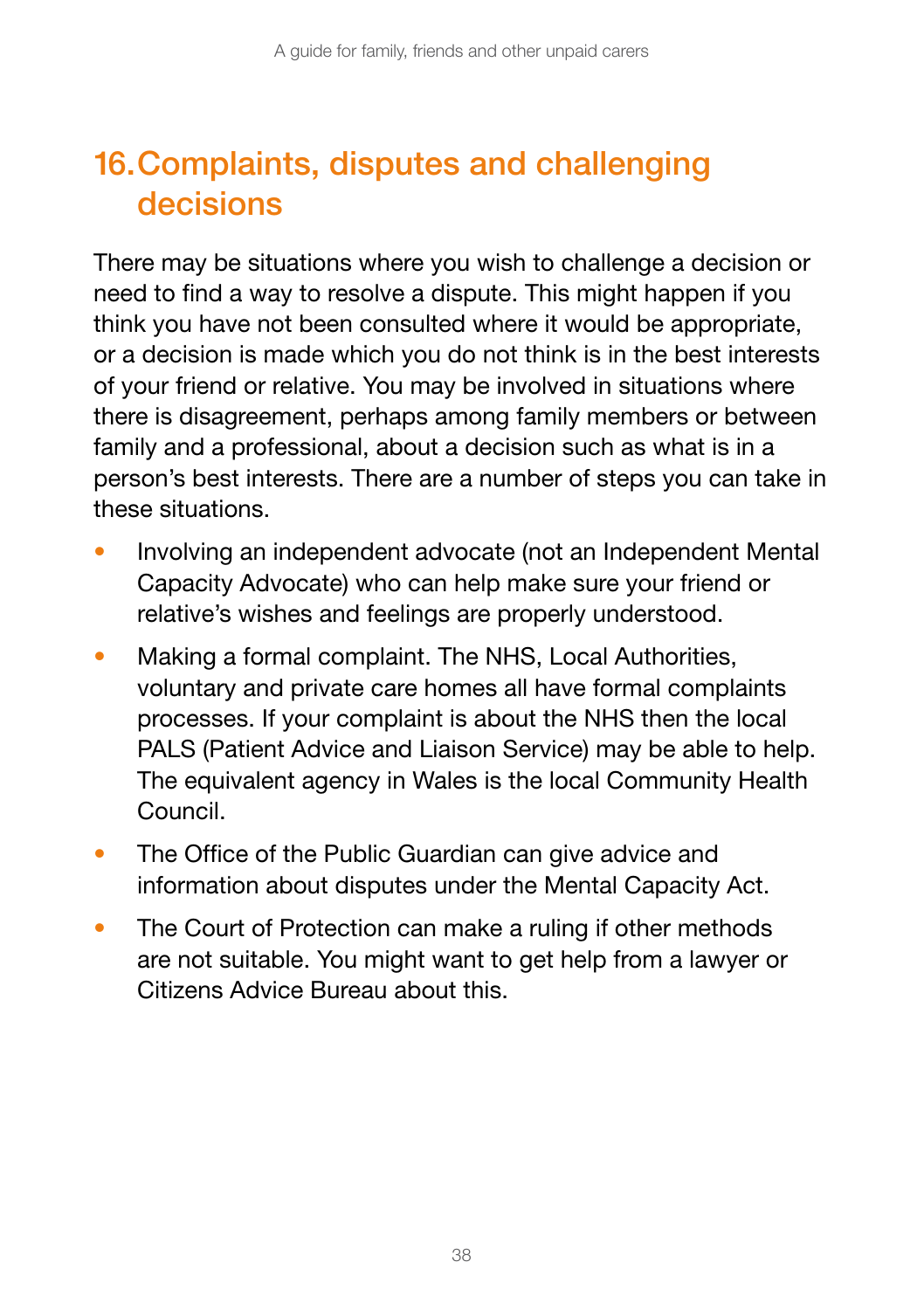## 17. What if I want to know more about the Mental Capacity Act?

If you would like to know more about the Mental Capacity Act you can call 0845 330 2900 or email [customerservices@publicguardian.gsi.gov.uk](mailto:customerservices@publicguardian.gsi.gov.uk)

Other sources of useful information and guidance includes:

| Title                                                                                         | Available from                                                                                                                                                                        |
|-----------------------------------------------------------------------------------------------|---------------------------------------------------------------------------------------------------------------------------------------------------------------------------------------|
| Other information booklets<br>like this one                                                   | You can view these electronically by<br>going to: www.publicguardian.gov.uk                                                                                                           |
| The Mental Capacity Act<br>2005                                                               | You can view this for free by going to:<br>www.publicguardian.gov.uk<br>Or you can order a hard copy from TSO<br>by calling 0870 600 5522 or emailing<br>customerservices@tso.co.uk   |
| The Code of Practice for the<br>Mental Capacity Act                                           | You can download this for free by going to:<br>www.publicguardian.gov.uk<br>You can order a hard copy from TSO<br>by calling 0870 600 5522 or emailing<br>customerservices@tso.co.uk. |
| Information on the IMCA<br>service, IMCA Pilots and<br>training materials for<br><b>IMCAs</b> | www.dh.gov.uk/imca                                                                                                                                                                    |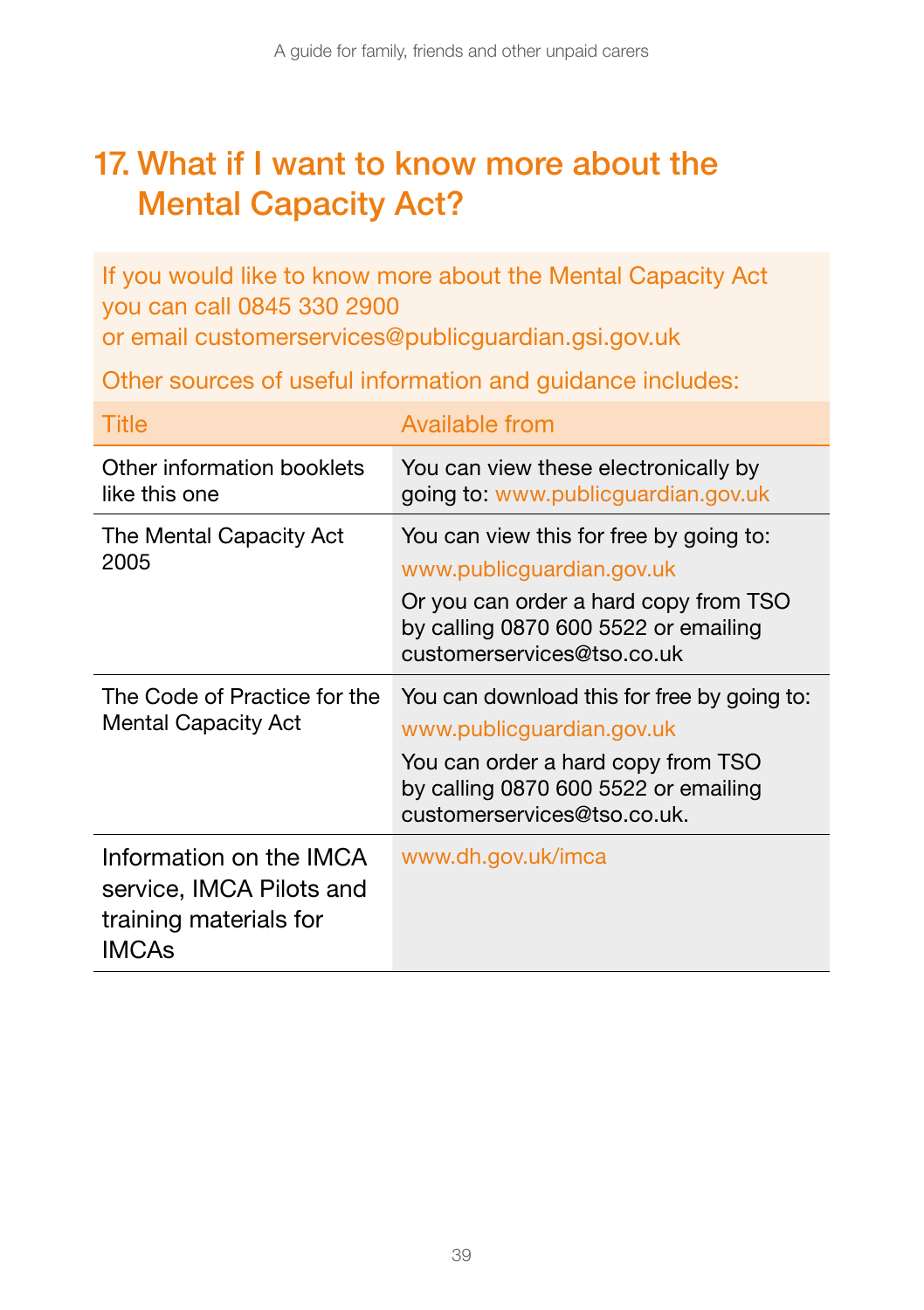# 18.Some useful contacts

The following government departments work together to implement the Mental Capacity Act

| Department                                       | What it is/does                                                                                                                                                                                                       | Contact                                                                                            |
|--------------------------------------------------|-----------------------------------------------------------------------------------------------------------------------------------------------------------------------------------------------------------------------|----------------------------------------------------------------------------------------------------|
| Office of the<br><b>Public Guardian</b><br>(OPG) | The Office of the Public<br>Guardian supports and<br>promotes decision-making<br>for those who lack capacity<br>or would like to plan for their<br>future, within the framework of<br>the Mental Capacity Act 2005    | www.publicguardian.gov.uk<br>T 0845 330 2900<br>$E$ customerservices@<br>publicguardian.gsi.gov.uk |
| Department of<br>Health (DH)                     | Responsibilities include setting<br>health and social care policy<br>in England. The Department's<br>work sets standards and<br>drives modernisation across all<br>areas of the NHS, social care<br>and public health | Wellington House, 133-155<br>Waterloo Road, London, SE1 3UG<br>www.dh.gov.uk<br>T 020 7210 4850    |
| <b>Welsh Assembly</b><br>Government              | Develops policy and approves<br>legislation that reflects the<br>needs of the people of Wales                                                                                                                         | Cathays Park, Cardiff, CF10 3NQ<br>www.wales.gov.uk<br>029 2082 5111                               |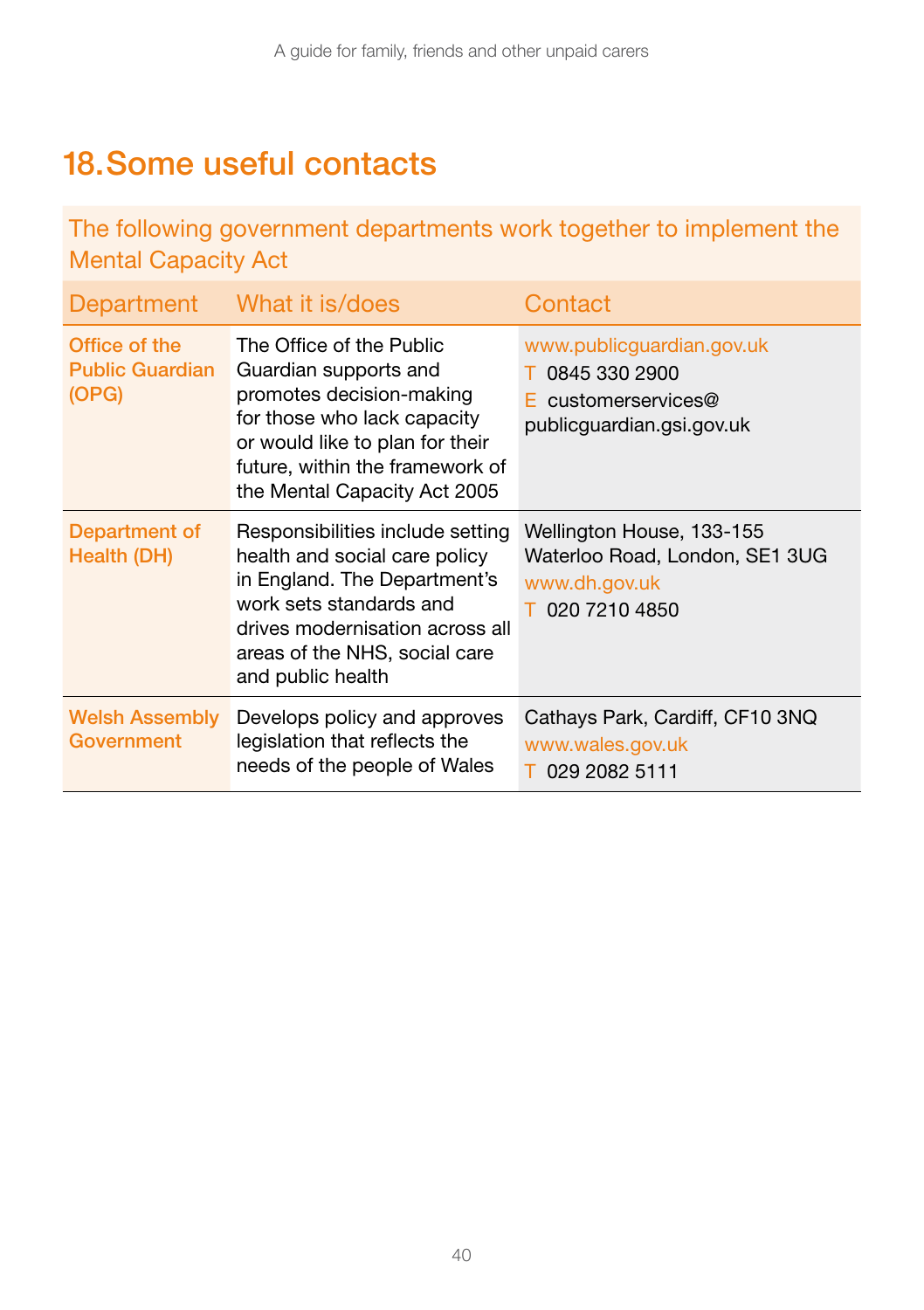#### The following organisations were involved in writing and advising on this booklet

| Organisation                                         | What it is/does                                                                                                                                                                                                                                          | Contact                                                                                                                                                                                                                                                                                                                                                                                                                                                                                                                                                                                                                                             |
|------------------------------------------------------|----------------------------------------------------------------------------------------------------------------------------------------------------------------------------------------------------------------------------------------------------------|-----------------------------------------------------------------------------------------------------------------------------------------------------------------------------------------------------------------------------------------------------------------------------------------------------------------------------------------------------------------------------------------------------------------------------------------------------------------------------------------------------------------------------------------------------------------------------------------------------------------------------------------------------|
| <b>Making</b><br><b>Decisions</b><br><b>Alliance</b> | for People with Learning Disabilities, Headway, Help the Aged,<br>Horsham Gateway Club, Independent Advocacy Service, Kent<br>Powerhouse, Relatives and Residents Association, Respond,<br><b>United Response, WITNESS</b><br>www.makingdecisions.org.uk | It includes: Action on Elder Abuse, Age Concern England, Alzheimer's<br>Concern Ealing, Alzheimer's Society, Beth Johnson Foundation, Carers<br>UK, Centre for Policy on Ageing, Cloverleaf Advocacy, Consumer<br>Forum, Different Strokes, Down's Syndrome Association, Foundation<br>Autistic Trust, Leonard Cheshire, Mencap, Mental Health Foundation,<br>Mind, Motor Neurone Disease Association, National Autistic Society,<br>North Staffordshire Users Group, The Oaklea Trust, Patient Concern,<br>Rethink, Rett Syndrome Association, St Clements Patient Council,<br>Scope, Sense, Skills for People, Stroke Association, Turning Point, |
| <b>Action for</b><br><b>Advocacy</b>                 | A resource and support<br>agency for the advocacy<br>sector, information, training<br>and advice                                                                                                                                                         | PO Box 31856, Lorrimore Square,<br>London, SE17 3XR<br>www.actionforadvocacy.org                                                                                                                                                                                                                                                                                                                                                                                                                                                                                                                                                                    |
| <b>Age Concern</b><br><b>England</b>                 | The UK's largest organisation<br>working to promote wellbeing<br>of all older people. It provides<br>vital services, information<br>and support to thousands of<br>older people - of all ages and<br>backgrounds                                         | Astral House, 1268 London Road,<br>London, SW16 4ER<br>www.ageconcern.org.uk<br>www.accymru.org.uk<br>Information line 0800 00 99 66                                                                                                                                                                                                                                                                                                                                                                                                                                                                                                                |
| Alzheimer's<br><b>Society</b>                        | The UK's leading care and<br>research charity for people<br>with dementia, their families<br>and carers                                                                                                                                                  | Gordon House, 10 Greencoat<br>Place, London, SW1P 1PH<br>www.alzheimers.org.uk<br>Helpline 0845 300 0336                                                                                                                                                                                                                                                                                                                                                                                                                                                                                                                                            |
| <b>British Medical</b><br>Association<br>(BMA)       | BMA represents doctors from<br>all branches of medicine all<br>over the UK                                                                                                                                                                               | BMA House, Tavistock Square,<br>London, WC1H 9JP<br>www.bma.org.uk<br>T 020 7387 4499<br>F 020 7383 6400                                                                                                                                                                                                                                                                                                                                                                                                                                                                                                                                            |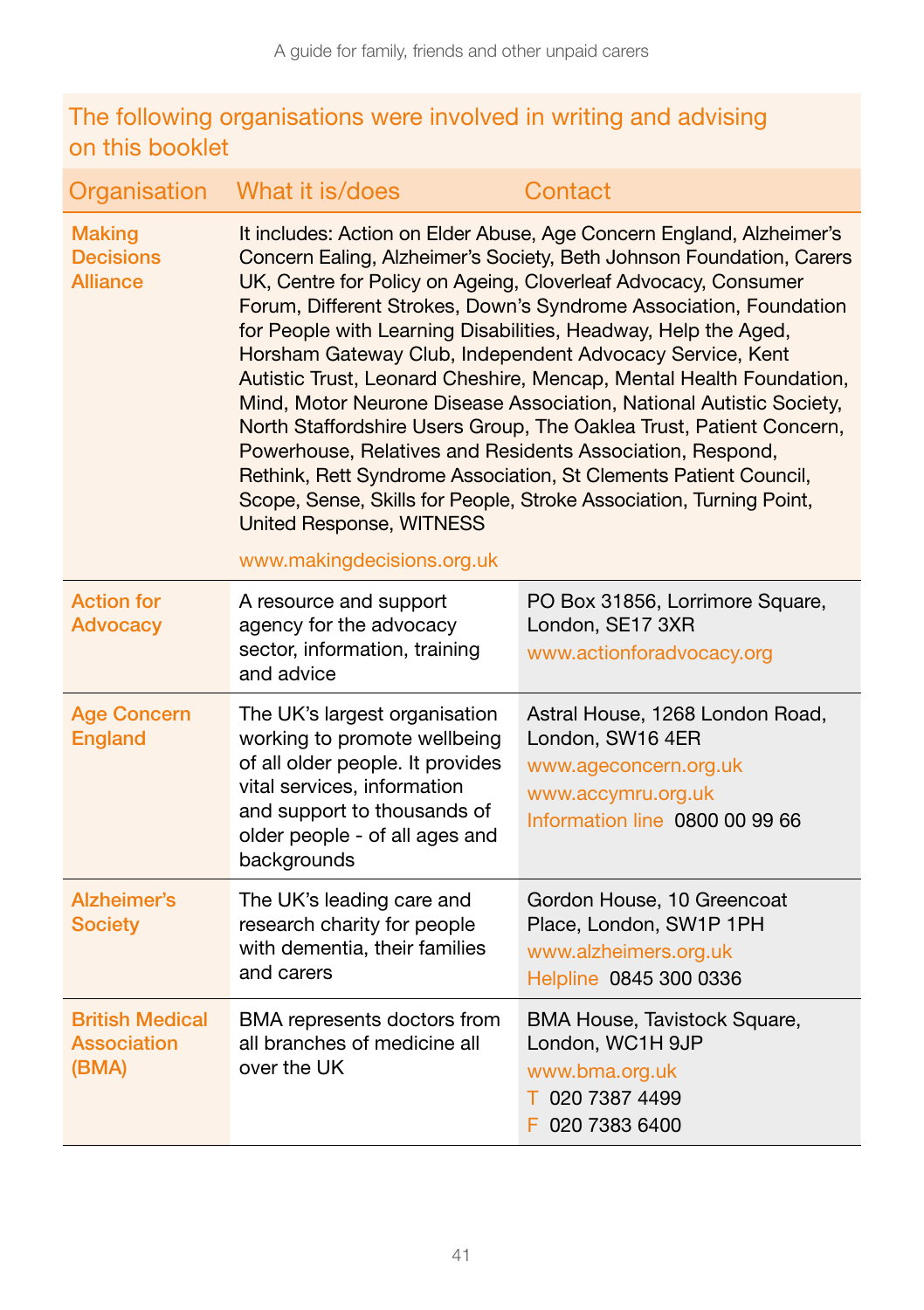| Organisation                                                            | What it is/does                                                                                                                                                                                                                                                       | Contact                                                                                                                                    |
|-------------------------------------------------------------------------|-----------------------------------------------------------------------------------------------------------------------------------------------------------------------------------------------------------------------------------------------------------------------|--------------------------------------------------------------------------------------------------------------------------------------------|
| <b>Carers UK</b>                                                        | Looks after family, partners<br>or friends in need of help<br>because they are ill, frail or<br>have a disability                                                                                                                                                     | 20/25 Glasshouse Yard, London,<br>EC <sub>1</sub> A <sub>4J</sub> T<br>www.carersuk.org<br>T 020 7566 7637<br>F 020 7490 8824              |
| Down's<br><b>Syndrome</b><br><b>Association</b>                         | Provides information and<br>support for people with<br>Down's Syndrome, their<br>families and carers, as well as<br>being a resource for interested<br>professionals                                                                                                  | Langdon Down Centre, 2a Langdon<br>Park, Teddington, Middlesex,<br><b>TW11 9PS</b><br>www.dsa-uk.com<br>T 0845 230 0372<br>F 0845 230 0373 |
| <b>Foundation</b><br>for People<br>with Learning<br><b>Disabilities</b> | Works with people with learning<br>disabilities, their families and<br>those who support them to<br>improve the quality of their lives<br>and promotes the rights, quality<br>of life and opportunities of<br>people with learning disabilities<br>and their families | Sea Containers House, 20 Upper<br>Ground, London, SE1 9QB<br>www.learningdisabilities.org.uk<br>T 020 7803 1100                            |
| <b>Headway</b><br>- the brain injury<br>association                     | Promotes understanding of<br>all aspects of brain injury; and<br>provides information, support<br>and services to people with<br>a brain injury, their family and<br>carers                                                                                           | 4 King Edward Court Service,<br>King Edward Street, Nottingham,<br>NG1 1EW<br>www.headway.org.uk<br>Helpline 0808 800 2244                 |
| <b>MENCAP</b>                                                           | Charity working with people<br>with learning disabilities, their<br>families and carers                                                                                                                                                                               | 123 Golden Lane, London,<br>EC <sub>1</sub> Y ORT<br>www.mencap.org.uk<br>T 020 7454 0454                                                  |
| <b>Mental Health</b><br><b>Foundation</b>                               | A leading UK charity that<br>provides information, carries<br>out research, campaigns and<br>works to improve services for<br>anyone affected by mental<br>health problems, whatever their<br>age and wherever they live                                              | Sea Containers House, 20 Upper<br>Ground, London, SE1 9QB<br>www.mentalhealth.org.uk<br>T 020 7803 1100                                    |
| <b>MIND</b>                                                             | Leading mental health charity,<br>working to create a better life<br>for everyone with experience<br>of mental distress. Provides<br>information and support                                                                                                          | 15-19 Broadway, Stratford, London,<br>E15 4BQ<br>www.mind.org.uk<br>Infoline 0845 766 0163                                                 |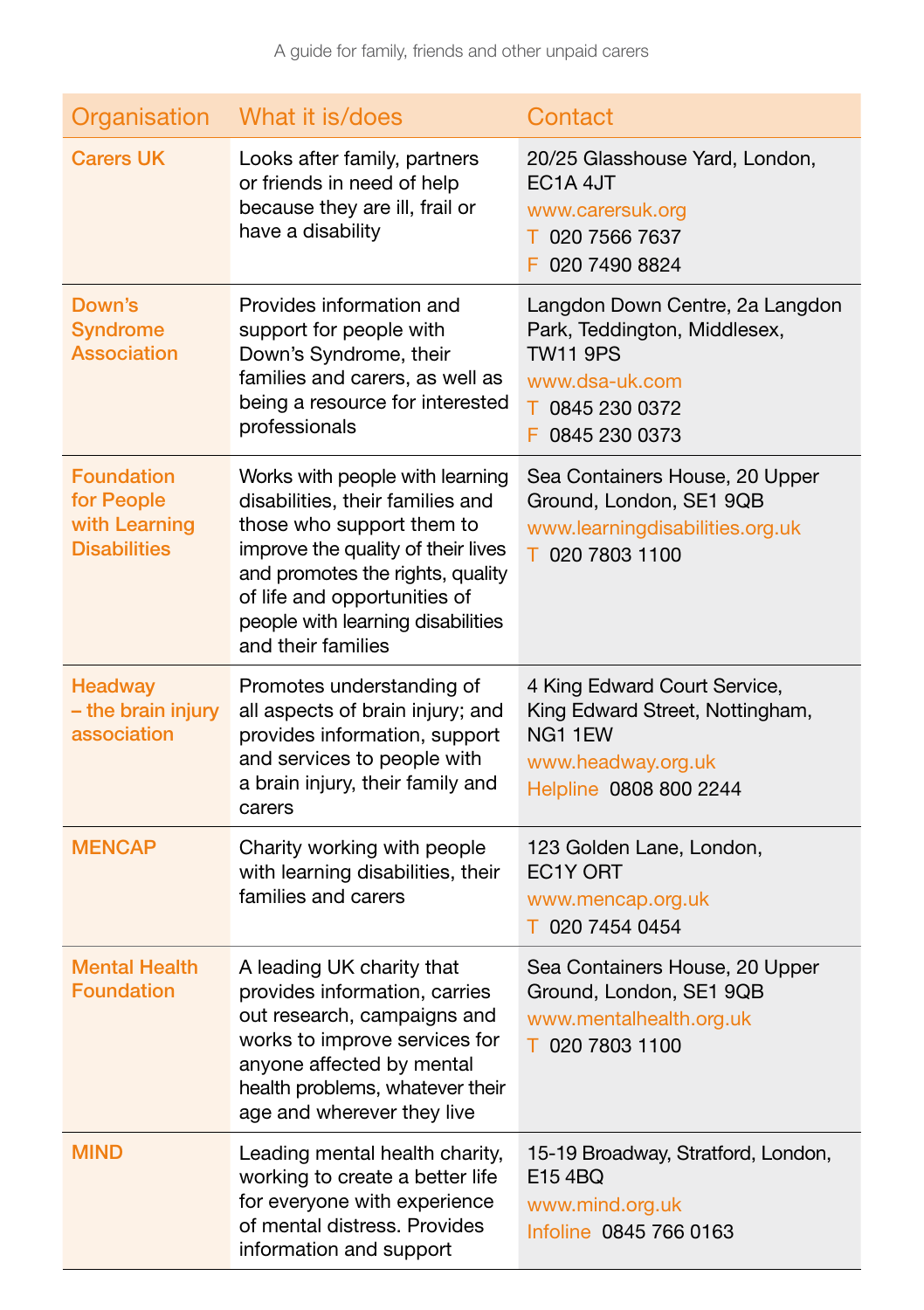| Organisation                                                         | What it is/does                                                                                                                                                                 | Contact                                                                                                        |
|----------------------------------------------------------------------|---------------------------------------------------------------------------------------------------------------------------------------------------------------------------------|----------------------------------------------------------------------------------------------------------------|
| <b>National Autistic</b><br><b>Society (NAS)</b>                     | Champions the rights and<br>interests of all people with<br>autism and to ensure that<br>they and their families receive<br>quality services appropriate to<br>their needs      | 393 City Road, London, EC1V 1NG<br>www.autism.org.uk<br>Helpline 0845 070 4004                                 |
| <b>National Care</b><br><b>Association</b><br>(NCA)                  | Represents the interests and<br>provides services to support<br>small and medium sized<br>providers of social care in<br><b>England and Wales</b>                               | 45-49 Leather Lane, London,<br>EC <sub>1</sub> N <sub>7JT</sub><br>www.nca.gb.com<br>T 020 7831 7090           |
| <b>National Care</b><br>Forum                                        | Established to represent the<br>interests of not-for-profit health<br>and social care providers in the<br>United Kingdom                                                        | 3 The Quadrant, Coventry,<br>CV1 2DY<br>www.nationalcareforum.org.uk<br>T 024 7624 3619                        |
| <b>The National</b><br><b>Family Carer</b><br><b>Network</b>         | A network that provides a<br>focal point for issues affecting<br>families that include an adult<br>with a learning disability                                                   | Merchants House, Wapping Road,<br>Bristol, BS1 4RW<br>www.familycarers.org.uk<br>T 0117 930 2600               |
| <b>The National</b><br><b>Family Carer</b><br><b>Support Service</b> | A network that provides<br>support and information for<br>family carers                                                                                                         | Merchants House, Wapping Road,<br>Bristol, BS1 4RW<br>www.hft.org.uk<br>T 0117 930 2608                        |
| <b>Patient Concern</b>                                               | An organisation committed<br>to promoting choice and<br>empowerment for all health<br>service users. Provides<br>information to service users                                   | PO Box 23732, London, SW5 9FY<br>www.patientconcern.org.uk<br>E patientconcern@hotmail.com                     |
| <b>The Relatives</b><br>and Residents<br><b>Association</b>          | An organisation for older<br>people needing, or living<br>in, residential care and the<br>families and friends left<br>behind. Offers support and<br>information via a helpline | 24 The Ivories, 6-18 Northampton<br>Street, London, N1 2HY<br>www.relres.org<br>Helpline 020 7359 8136         |
| <b>RESCARE</b>                                                       | The national society for<br>children and adults with<br>learning disabilities and their<br>families                                                                             | Steven Jackson House, 31 Buxton<br>Road, Heaviley, Stockport, SK2 6LS<br>www.rescare.org.uk<br>T 0161 474 7323 |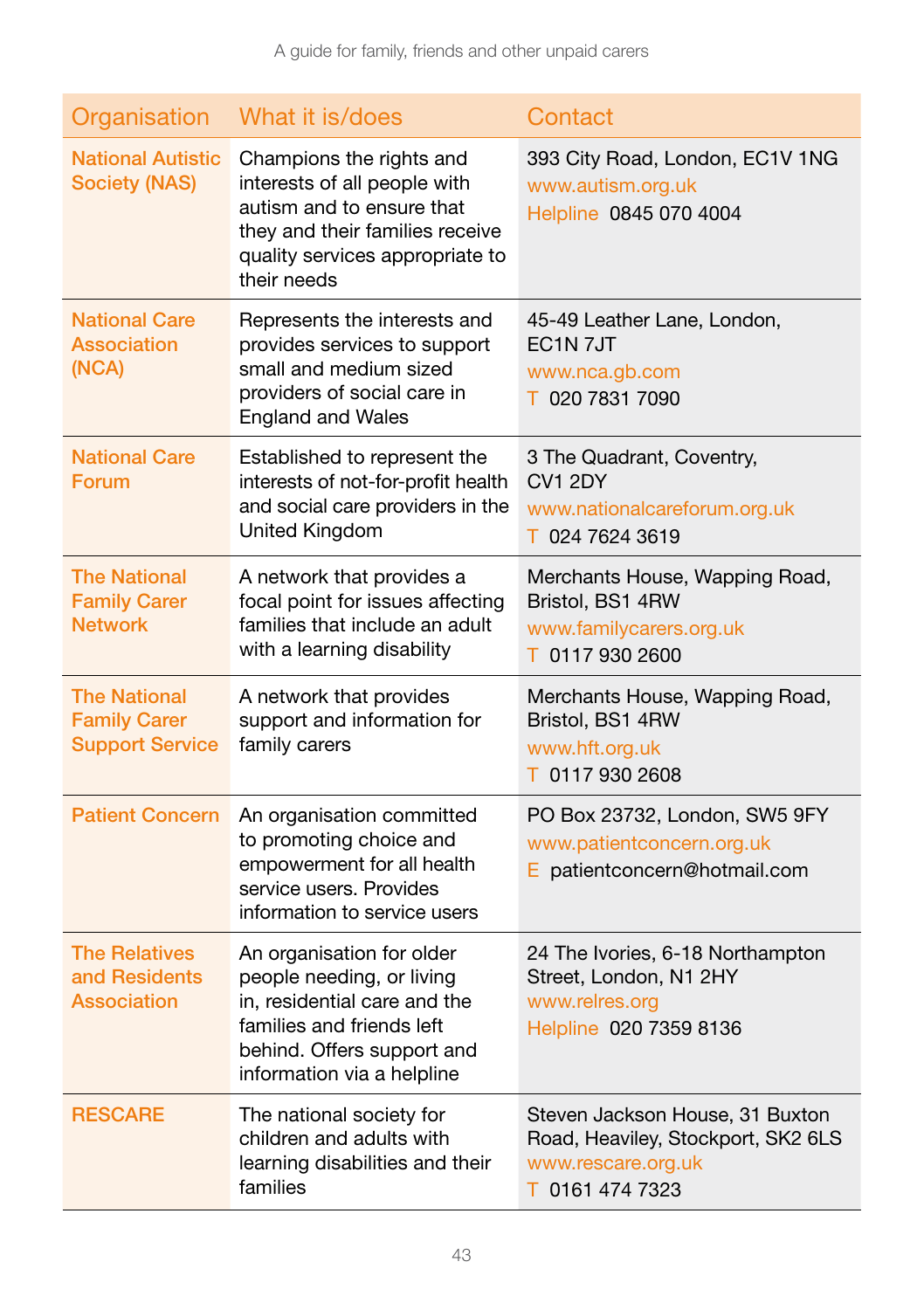| Organisation                     | What it is/does                                                                                                                                                                                                                                                                 | Contact                                                                                                                                              |
|----------------------------------|---------------------------------------------------------------------------------------------------------------------------------------------------------------------------------------------------------------------------------------------------------------------------------|------------------------------------------------------------------------------------------------------------------------------------------------------|
| <b>RESPOND</b>                   | Provides a range of<br>services for both victims<br>and perpetrators of sexual<br>abuse who have learning<br>disabilities and those who<br>have been affected by other<br>trauma. Their services extend<br>to support and training<br>for families, carers and<br>professionals | 3rd Floor, 24-32 Stephenson Way,<br>London, NW1 2HD<br>T 020 7383 0700<br>F 020 7387 1222<br>www.respond.org.uk<br>Helpline 0808 808 0700            |
| <b>Scope</b>                     | Disability organisation in<br>England and Wales, whose<br>focus is people with cerebral<br>palsy                                                                                                                                                                                | 6 Market Road, London, N7 9PW<br>www.scope.org.uk<br>T 020 7619 7100                                                                                 |
| Sense                            | Charity providing specialist<br>information, advice and<br>services to deaf blind people,<br>their families, carers and the<br>professionals who work with<br>them. Funded to develop<br>training materials which<br>address the advocacy issues<br>for deaf blind people       | 11-13 Clifton Terrace,<br>Finsbury Park, London, N4 3SR<br>www.sense.org.uk<br>T 0845 127 0060<br>F 0845 127 0061<br>Text 0845 127 0062              |
| <b>Turning Point</b>             | The UK's leading social<br>care organisation, providing<br>services for people with<br>complex needs, including<br>those affected by drug and<br>alcohol misuse, mental health<br>problems and those with a<br>learning disability                                              | Standon House, 21 Mansell Street,<br>London, E1 8AA<br>www.turning-point.co.uk<br>T 020 7481 7600                                                    |
| <b>United</b><br><b>Response</b> | A national organisation<br>creating opportunities and<br>services with people with<br>learning difficulties and people<br>with mental health problems                                                                                                                           | 113-123 Upper Richmond Road,<br>Putney, London, SW15 2TL<br>www.unitedresponse.org.uk<br>T 020 8246 5200<br>F 020 8780 9538<br>Minicom 020 8785 1706 |